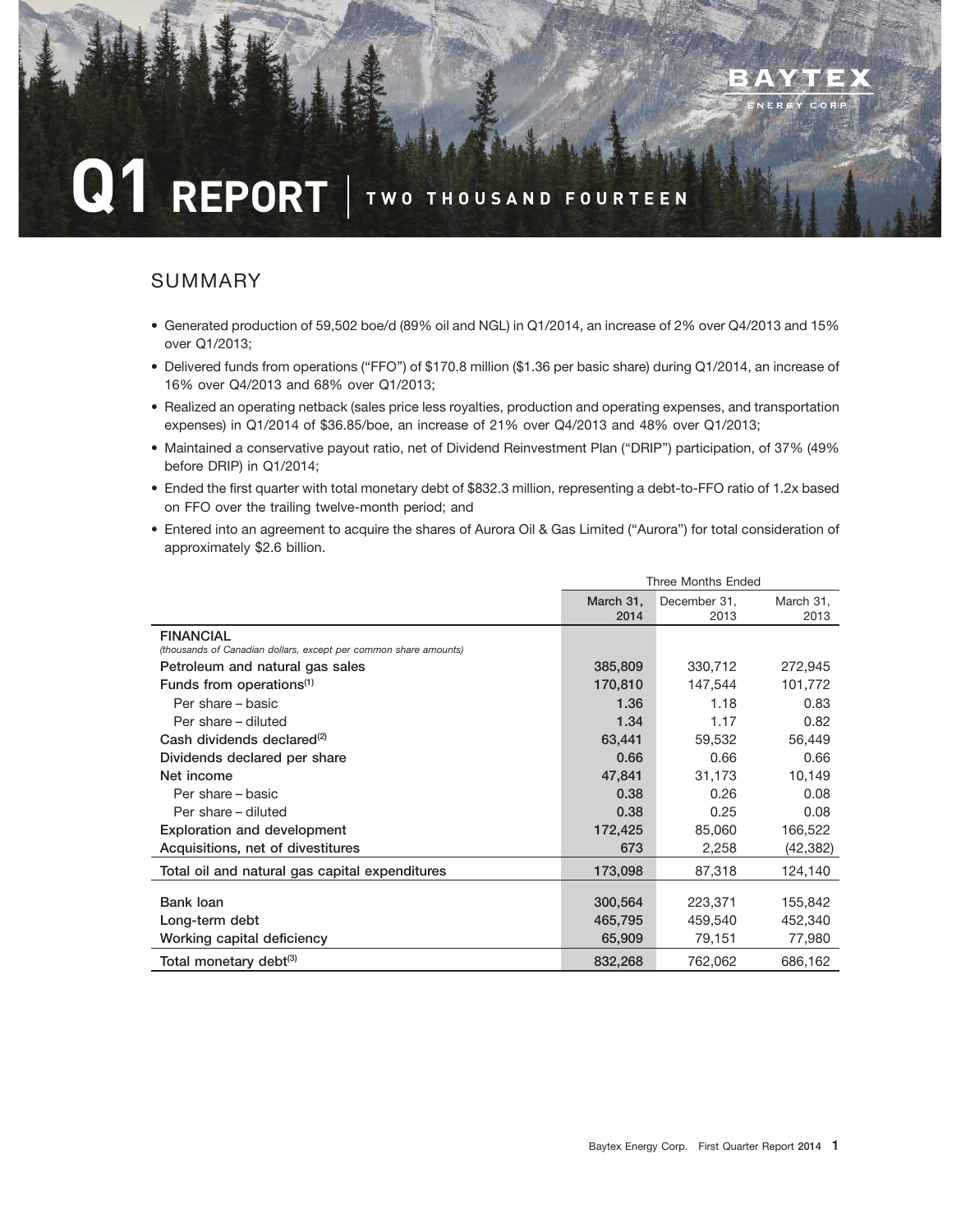|                                             | <b>Three Months Ended</b> |              |           |  |  |
|---------------------------------------------|---------------------------|--------------|-----------|--|--|
|                                             | March 31,                 | December 31, | March 31, |  |  |
|                                             | 2014                      | 2013         | 2013      |  |  |
| <b>OPERATING</b>                            |                           |              |           |  |  |
| Daily production                            |                           |              |           |  |  |
| Light oil and NGL (bbl/d)                   | 7,457                     | 8,047        | 7,920     |  |  |
| Heavy oil (bbl/d)                           | 45,232                    | 43,254       | 37,486    |  |  |
| Total oil and NGL (bbl/d)                   | 52,689                    | 51,301       | 45,406    |  |  |
| Natural gas (mcf/d)                         | 40,886                    | 42,018       | 39,305    |  |  |
| Oil equivalent (boe/d @ 6:1) <sup>(4)</sup> | 59,502                    | 58,304       | 51,957    |  |  |
|                                             |                           |              |           |  |  |
| Average prices (before hedging)             |                           |              |           |  |  |
| WTI oil (US\$/bbl)                          | 98.68                     | 97.46        | 94.37     |  |  |
| WCS heavy oil (US\$/bbl)                    | 75.55                     | 65.26        | 62.41     |  |  |
| Edmonton par oil (\$/bbl)                   | 100.18                    | 86.25        | 88.65     |  |  |
| Baytex heavy oil (\$/bbl) <sup>(5)</sup>    | 71.13                     | 61.89        | 53.47     |  |  |
| Baytex light oil and NGL (\$/bbl)           | 85.18                     | 74.73        | 76.72     |  |  |
| Baytex total oil and NGL (\$/bbl)           | 73.12                     | 63.91        | 58.00     |  |  |
| Baytex natural gas (\$/mcf)                 | 5.22                      | 3.52         | 3.46      |  |  |
| Baytex oil equivalent (\$/boe)              | 68.33                     | 58.75        | 52.89     |  |  |
| CAD/USD noon rate at period end             | 1.1053                    | 1.0636       | 1.0156    |  |  |
| CAD/USD average rate for period             | 1.1035                    | 1.0494       | 1.0089    |  |  |
|                                             |                           |              |           |  |  |
| <b>COMMON SHARE INFORMATION</b>             |                           |              |           |  |  |
| TSX                                         |                           |              |           |  |  |
| Share price (Cdn\$)                         |                           |              |           |  |  |
| High                                        | 45.65                     | 44.26        | 47.60     |  |  |
| Low                                         | 38.90                     | 40.21        | 42.00     |  |  |
| Close                                       | 45.52                     | 41.64        | 42.57     |  |  |
| Volume traded (thousands)                   | 53,781                    | 22,585       | 27,768    |  |  |
|                                             |                           |              |           |  |  |
| <b>NYSE</b>                                 |                           |              |           |  |  |
| Share price (US\$)                          |                           |              |           |  |  |
| High                                        | 41.28                     | 42.84        | 47.47     |  |  |
| Low                                         | 35.34                     | 37.78        | 41.04     |  |  |
| Close                                       | 41.13                     | 39.16        | 41.93     |  |  |
| Volume traded (thousands)                   | 4,150                     | 3,657        | 3,369     |  |  |
| Common shares outstanding (thousands)       | 126,442                   | 125,392      | 122,874   |  |  |

Notes:

*(1) Funds from operations is a non-Generally Accepted Accounting Principles (''GAAP'') measure that represents cash generated from operating activities adjusted for finance costs, changes in non-cash operating working capital and other operating items. Baytex's funds from operations may not be comparable to other issuers. Baytex considers funds from operations a key measure of performance as it demonstrates its ability to generate the cash flow necessary to fund future dividends and capital investments. For a reconciliation of funds from operations to cash flow from operating activities, see Management's Discussion and Analysis of the operating and financial results for the three months ended March 31, 2014.*

*(2) Cash dividends declared are net of DRIP participation.*

*(3) Total monetary debt is a non-GAAP measure which we define to be the sum of monetary working capital (which is current assets less current liabilities (excluding non-cash items such as unrealized gains or losses on financial derivatives, assets held for sale and liabilities related to assets held for sale)), the principal amount of long-term debt and long-term bank loan.*

*(4) Barrel of oil equivalent (''boe'') amounts have been calculated using a conversion rate of six thousand cubic feet of natural gas to one barrel of oil. The use of boe amounts may be misleading, particularly if used in isolation. A boe conversion ratio of six thousand cubic feet of natural gas to one barrel of oil is based on an energy equivalency conversion method primarily applicable at the burner tip and does not represent a value equivalency at the wellhead.*

*(5) Heavy oil prices exclude condensate blending.*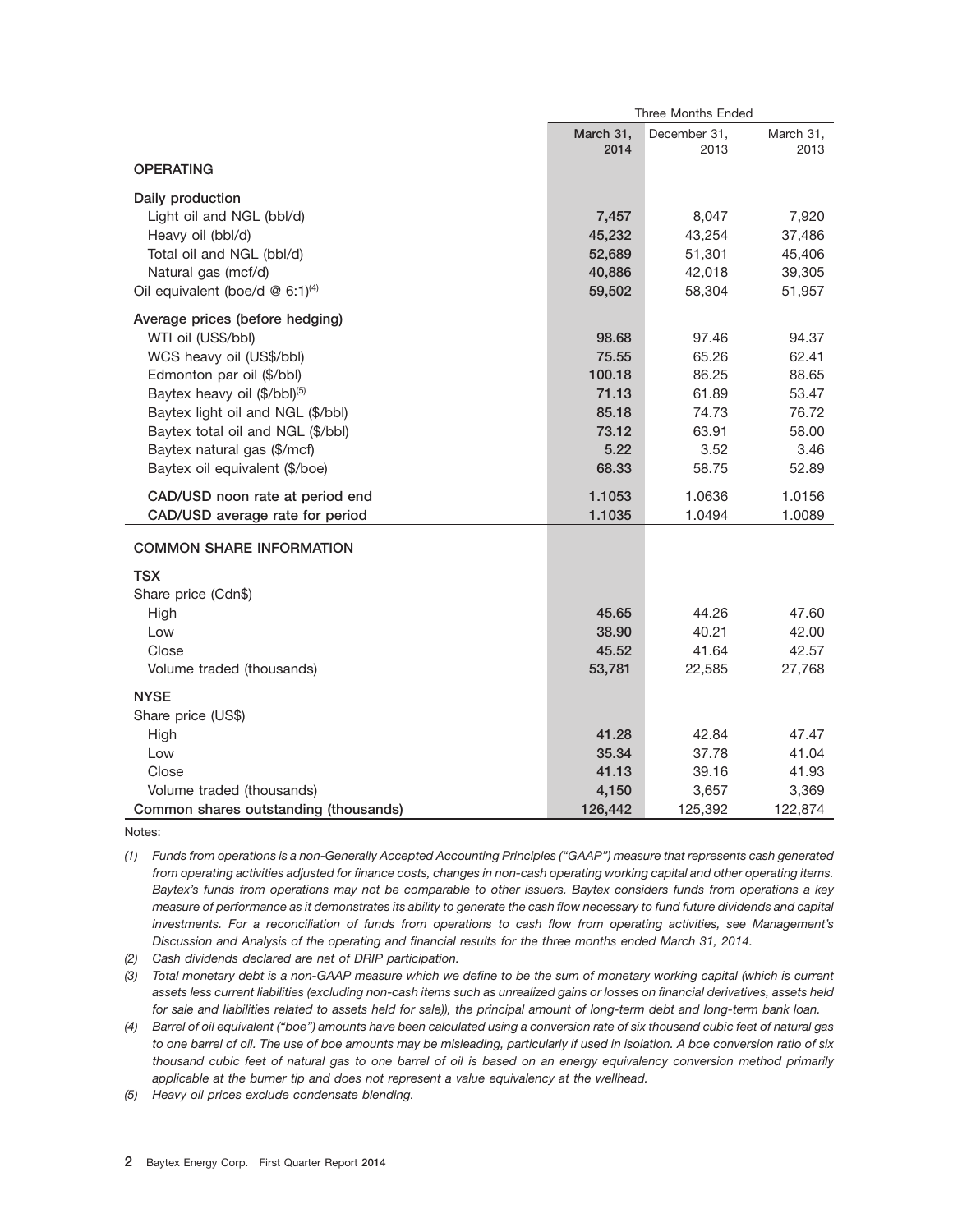#### **Advisory Regarding Forward-Looking Statements**

*This report contains forward-looking statements relating to but not limited to: our business strategies, plans and objectives; the expected closing date for the Peace River - Lloydminster asset exchange; our average production rate for 2014; our exploration and development capital expenditures for 2014; our plans to comply with the recommendations from the AER's public proceeding into concerns about odours and emissions associated with heavy oil production in the Peace River area; the timing of commencing steam injection at Pad 2 of our Cliffdale cyclic steam stimulation project; the timing of first oil production from our Gemini steamassisted gravity drainage pilot project; the outlook for Canadian heavy oil prices and the pricing differential between Canadian heavy oil and West Texas Intermediate light oil; the existence, operation and strategy of our risk management program for commodity prices, heavy oil differentials and interest and foreign exchange rates; our ability to mitigate our exposure to heavy oil price differentials by transporting our crude oil to market by railways; the volume of heavy oil to be transported to market on railways in the second quarter of 2014; our debt-to-FFO ratio; our liquidity and financial capacity; the sufficiency of our financial resources to fund our operations; the anticipated benefits from the acquisition of Aurora, including our beliefs that the acquisition will be an excellent fit with our business model and will provide shareholders with exposure to projects with attractive capital efficiencies; our expectations that the Aurora assets have infrastructure in place that support future annual production growth and that such assets will provide material production, long-term growth and high quality reserves with upside potential; anticipated effect of the acquisition of Aurora on us, including our funds from operations; our expectations regarding the effect of well downspacing, improving completion techniques and new development targets on the reserves potential of the Aurora assets; the timing of completion of the acquisition of Aurora; our plans to establish new revolving credit facilities and a term loan for us and a borrowing base facility for Aurora's U.S. subsidiary following closing of the Arrangement; payment of the purchase price for the acquisition of Aurora, including the use of proceeds from the subscription receipt financing and our plans to draw on the new revolving credit facilities and term loan; our plans for financing the tender offers for the senior notes of Aurora USA Oil & Gas, Inc. (the ''Aurora Note Tender Offers''); our plan to increase the dividend on our common shares upon completion of the acquisition of Aurora; and the level of funds from operations to be generated in 2014. In addition, information and statements relating to reserves are deemed to be forward-looking statements, as they involve implied assessment, based on certain estimates and assumptions, that the reserves described exist in quantities predicted or estimated, and that the reserves can be profitably produced in the future. Cash dividends on our common shares are paid at the discretion of our Board of Directors and can fluctuate. In establishing the level of cash dividends, the Board of Directors considers all factors that it deems relevant, including, without limitation, the outlook for commodity prices, our operational execution, the amount of funds from operations and capital expenditures and our prevailing financial circumstances at the time. We refer you to the end of the Management's Discussion and Analysis section of this report for our advisory on forward-looking information and statements.*

#### **Non-GAAP Financial Measures**

*Funds from operations is not a measurement based on GAAP in Canada, but is a financial term commonly used in the oil and gas industry. Funds from operations represents cash generated from operating activities adjusted for financing costs, changes in non-cash operating working capital and other operating items. Baytex's determination of funds from operations may not be comparable with the calculation of similar measures for other entities. Baytex considers funds from operations a key measure of performance as it demonstrates its ability to generate the cash flow necessary to fund future dividends to shareholders and capital investments. The most directly comparable measures calculated in accordance with GAAP are cash flow from operating activities and net income.*

*Total monetary debt is not a measurement based on GAAP in Canada. Baytex defines total monetary debt as the sum of monetary working capital (which is current assets less current liabilities (excluding non-cash items such as unrealized gains or losses on financial derivatives)), the principal amount of long-term debt and long-term bank loans. Baytex believes that this measure assists in providing a more complete understanding of its cash liabilities.*

*Operating netback is not a measurement based on GAAP in Canada, but is a financial term commonly used in the oil and gas industry. Operating netback is equal to product sales price less royalties, production and operating expenses and transportation expenses divided by barrels of oil equivalent sales volume for the applicable period. Baytex's determination of operating netback may not be comparable with the calculation of similar measures by other entities. Baytex believes that this measure assists in characterizing our ability to generate cash margin on a unit of production basis.*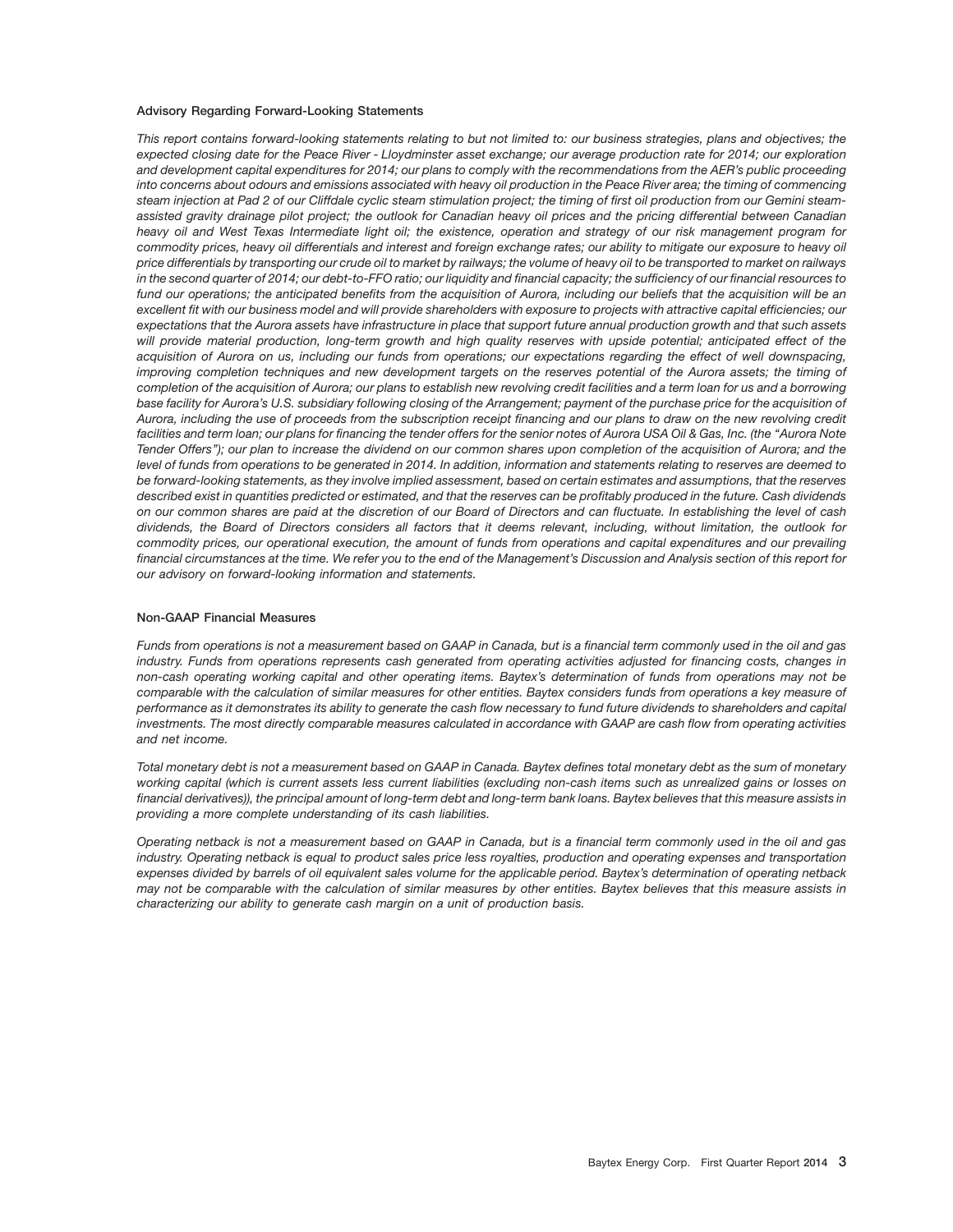# MESSAGE TO SHAREHOLDERS

### **Operations Review**

Production averaged 59,502 boe/d (89% oil and NGL) during Q1/2014, an increase of 2% from Q4/2013 and 15% from Q1/2013.

Capital expenditures for exploration and development activities totaled \$172.4 million in Q1/2014 and included the drilling of 153 (119.1 net) wells with a 99% (98% net) success rate.

On March 19, 2014, we entered agreements to acquire certain assets in the Peace River area in exchange for certain assets in the Lloydminster area. The exchange, which has an expected closing date of May 1, 2014, includes the purchase of approximately 1,000 bbl/d of heavy oil in the Peace River area and the sale of approximately 1,150 bbl/d of heavy oil in the Lloydminster area.

Our full-year 2014 production guidance remains unchanged at 60,000 to 62,000 boe/d with budgeted exploration and development expenditures of \$485 million. We expect to provide revised guidance for 2014 within a few weeks following the completion of the acquisition of Aurora.

|                                |         | Crude Oil |                              |                 |                | Stratigraphic            |                          | Dry and                  |                |     |       |           |  |       |
|--------------------------------|---------|-----------|------------------------------|-----------------|----------------|--------------------------|--------------------------|--------------------------|----------------|-----|-------|-----------|--|-------|
|                                | Primary |           |                              | Thermal         |                | <b>Natural Gas</b>       |                          | and Service              |                |     |       | Abandoned |  | Total |
|                                | Gross   | Net       | Gross                        | Net             | Gross          | Net                      | Gross                    | Net                      | Gross          | Net | Gross | Net       |  |       |
| Heavy oil                      |         |           |                              |                 |                |                          |                          |                          |                |     |       |           |  |       |
| Lloydminster area              | 92      | 61.9      | $\qquad \qquad -$            | -               |                | $\overline{\phantom{0}}$ | 13                       | 13.0                     | $\overline{2}$ | 2.0 | 107   | 76.9      |  |       |
| Peace River area               | 8       | 8.0       | $\qquad \qquad \blacksquare$ | -               |                | $\overline{\phantom{0}}$ | 24                       | 24.0                     |                | -   | 32    | 32.0      |  |       |
|                                | 100     | 69.9      | $\overline{\phantom{0}}$     | -               |                |                          | 37                       | 37.0                     | $\overline{2}$ | 2.0 | 139   | 108.9     |  |       |
| Light oil, NGL and natural gas |         |           |                              |                 |                |                          |                          |                          |                |     |       |           |  |       |
| Western Canada                 | 6       | 5.7       | $\qquad \qquad -$            | $\qquad \qquad$ | 2              | 2.0                      | -                        | -                        |                | -   | 8     | 7.7       |  |       |
| North Dakota                   | 6       | 2.5       | $\overline{\phantom{0}}$     | -               |                |                          |                          |                          |                | -   | 6     | 2.5       |  |       |
|                                | 12      | 8.2       | $\overline{\phantom{a}}$     | -               | $\overline{2}$ | 2.0                      | $\overline{\phantom{0}}$ | $\overline{\phantom{0}}$ |                | -   | 14    | 10.2      |  |       |
| Total                          | 112     | 78.1      | $\overline{\phantom{0}}$     | -               | $\overline{2}$ | 2.0                      | 37                       | 37.0                     | $\overline{2}$ | 2.0 | 153   | 119.1     |  |       |

*Wells Drilled – Three Months Ended March 31, 2014*

In Q1/2014, heavy oil production averaged 45,232 bbl/d, an increase of 5% from Q4/2013 and 21% from Q1/2013. During Q1/2014, we drilled 100 (69.9 net) oil wells, 37 (37.0 net) stratigraphic wells, and two (2.0 net) dry and abandoned wells on our heavy oil properties.

Production from our Peace River area properties averaged approximately 25,800 bbl/d in Q1/2014, an increase of 8% from Q4/2013 and 37% from Q1/2013. We drilled eight (8.0 net) cold horizontal producers encompassing a total of 104 laterals, and 24 (24.0 net) stratigraphic test wells, for a 100% success rate in the Peace River area.

We are pleased to recognize a significant safety performance milestone which was recently achieved by the crews of Precision Drilling Rig #294 which have worked for Baytex for more than 11 years without a recordable incident. We value the relationship we have with Precision Drilling and the other key vendors who help us to execute our capital programs while achieving exemplary safety performance.

In Q1/2014, the Alberta Energy Regulator ("AER") concluded the public proceeding concerning odours and emissions associated with heavy oil production in the Peace River area. The AER hearing panel issued their recommendations on March 31 and the AER announced on April 15 that it had accepted all recommendations of the panel within its jurisdiction. On April 15, the AER also released the revised Directive 060: Upstream Petroleum Industry Flaring, Incinerating and Venting, which will take effect on June 16, 2014. We support the AER initiatives and believe our operations are compliant with existing regulations and will be compliant with the new regulations within the specified timelines. Our gas conservation activities and plans at Peace River are consistent with the revised AER initiatives.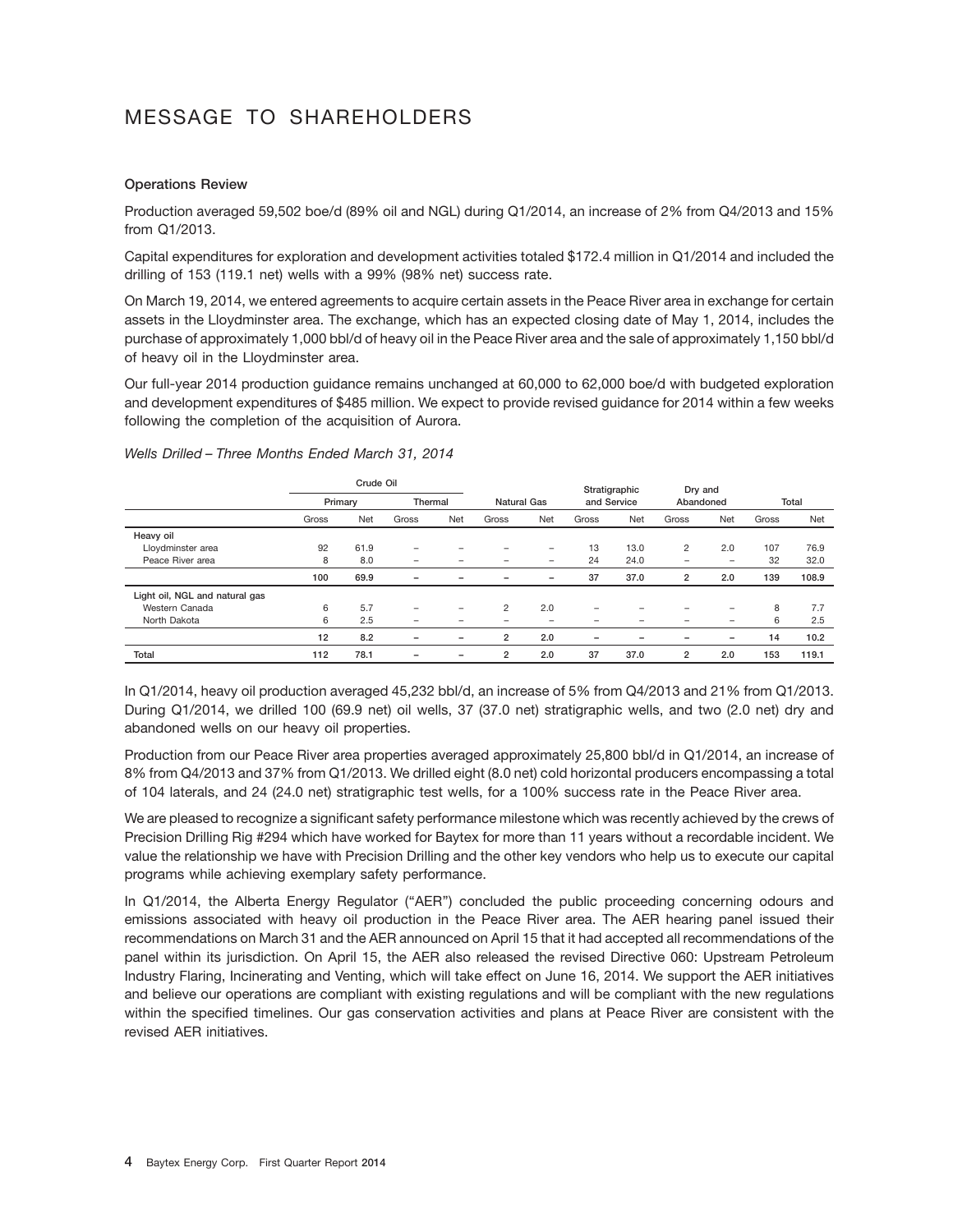In the Cliffdale area of Peace River, 15 wells drilled in 2013 ("Pad 2") are currently producing as planned under primary conditions to create the initial voidage required for the cyclic steam stimulation process. We expect steam injection at Pad 2 to commence in mid-2014.

In our Lloydminster heavy oil area, Q1/2014 drilling included 46 (35.8 net) horizontal oil wells, 46 (26.1 net) vertical oil wells, 13 (13.0 net) stratigraphic test wells, and 2 (2.0 net) dry holes for a 98% (97% net) success rate. Steam injection commenced at the Gemini steam-assisted gravity drainage pilot project on January 24, 2014 and first oil production is projected to occur in Q2/2014.

### **Financial Review**

We generated FFO of \$170.8 million (\$1.36 per basic share) during Q1/2014, representing a 16% increase from Q4/2013 and a 68% increase from Q1/2013. These increases were the result of higher realized commodity prices and higher sales volumes during 2014.

The average WTI price for Q1/2014 was US\$98.68/bbl, representing a 1% increase from Q4/2013 and a 5% increase from Q1/2013. The discount for Canadian heavy oil, as measured by the Western Canadian Select (''WCS'') price differential to WTI, averaged 23% in Q1/2014, as compared to 33% in Q4/2013 and 34% in Q1/2013. The tightening of the WCS differentials in the three months ended March 31, 2014 was due to weather related production issues limiting supply, low inventory levels, increased take away capacity on pipe and rail and overall robust crude oil demand. As a result of higher WCS prices, our realized total oil and NGL price of \$73.12/bbl in Q1/2014 (inclusive of our physical hedging gains) increased by 14% from \$63.91/bbl in Q4/2013.

Market conditions remain positive with the forward market indicating a WCS average differential of approximately 20% for the remainder of this year. The improved market conditions reflect a number of positive catalysts unfolding in 2014, including increased refinery demand in the U.S. Midwest, a continued increase in crude by rail volumes and a number of pipeline capacity improvements and expansion projects.

We have taken advantage of the recent strength in WTI prices and the weaker Canadian dollar to add to our hedge portfolio. For Q2/2014, we have entered into hedges on approximately 62% of our WTI exposure at a weighted average price of US\$99.47/bbl, 43% of our exposure to WCS price differentials primarily through a combination of long term physical supply contracts and rail delivery, 55% of our natural gas price exposure and 35% of our exposure to currency movements between the U.S. and Canadian dollars. In addition, we have fully hedged our exposure to Australian dollars in anticipation of the acquisition of Aurora. Details of our hedging contracts are contained in the notes to our financial statements.

As part of our hedging program, we are focusing on opportunities to further mitigate the volatility in WCS price differentials by transporting crude oil to higher value markets by rail. In Q1/2014, 22,500 bbl/d (approximately 50%) of our heavy oil volumes were delivered to market by rail, as compared to 17,500 bbl/d for full-year 2013. For Q2/2014, we expect our heavy oil volumes on rail to average approximately 25,000 to 26,000 bbl/d.

Total monetary debt at the end of Q1/2014 was \$832.3 million, representing a debt-to-FFO ratio of 1.2 times based on FFO over the trailing twelve-month period. At March 31, 2014, we had \$549.4 million in undrawn credit capacity on existing facilities and no long-term debt maturities prior to 2017. We continue to have a strong balance sheet and ample liquidity to allow us to execute our growth and income model.

### **Acquisition of Aurora**

On February 6, 2014, we entered an agreement to acquire all of the ordinary shares of Aurora for \$4.10 (Australian dollars) per share by way of a scheme of arrangement under the Corporations Act 2001 (Australia) (the ''Arrangement''). The total purchase price for Aurora is estimated at \$2.6 billion (including the assumption of approximately \$0.7 billion of indebtedness). The acquisition enhances our growth and income business model, delivers production and reserves per share growth and provides attractive capital efficiencies for future investment. The acquisition is accretive to our funds from operations while maintaining a strong balance sheet.

Aurora's primary asset consists of 22,200 net contiguous acres in the prolific Sugarkane Field located in South Texas in the core of the liquids-rich Eagle Ford shale. Aurora's first quarter 2014 gross production was 28,671 boe/d (81% liquids) of predominantly light, high-quality crude oil. The Sugarkane Field has been largely delineated with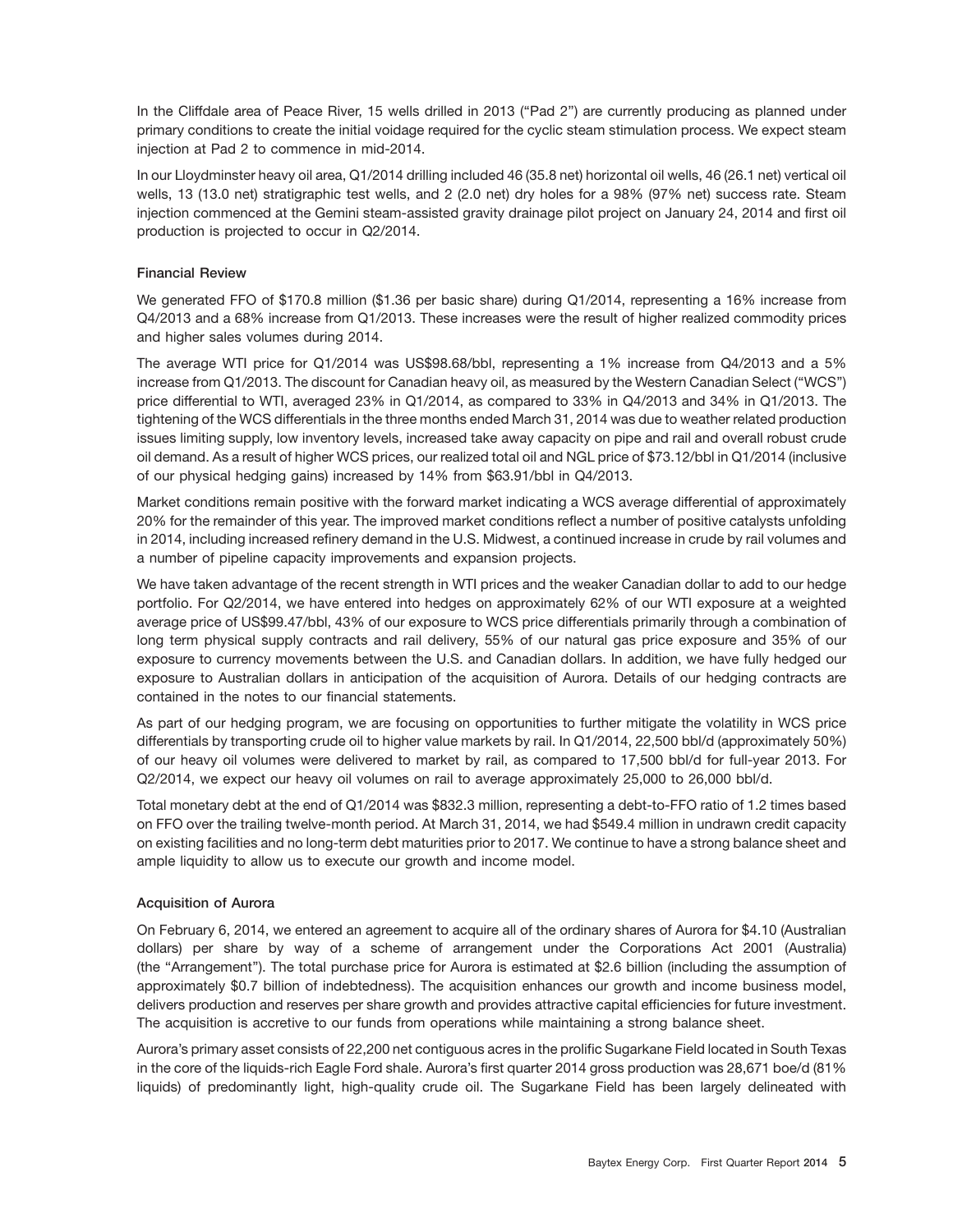infrastructure in place which is expected to facilitate future annual production growth. In addition, these assets have significant future reserves upside potential from well downspacing, improving completion techniques and new development targets in additional zones.

The Arrangement is subject to a number of customary closing conditions, including the receipt of required regulatory approvals and court approvals, as well as the approval of the shareholders of Aurora. Regulatory approvals include approval of the Australian Foreign Investment Review Board and the applicable approvals required under the Hart-Scott-Rodino Antitrust Improvements Act of 1976, as amended, both of which have been received.

The Federal Court of Australia has approved the dispatch of the scheme booklet and ordered that a meeting of Aurora shareholders be convened to consider and vote on the Arrangement. The scheme meeting will be held on Wednesday, May 21, 2014 at 9:30 a.m. (Perth time). The Arrangement must be approved by: (i) at least 75% of the votes cast by Aurora shareholders; and (ii) by a majority, in number, of the Aurora shareholders, who cast votes. Completion of the Arrangement is anticipated to occur in the first half of June.

To finance the acquisition of Aurora, we completed the issuance of 38,433,000 subscription receipts at \$38.90 each on February 24, 2014, raising gross proceeds of approximately \$1.5 billion. We also entered into a commitment letter with a Canadian chartered bank for the provision of new revolving credit facilities in the amount of \$1.0 billion (to replace the \$850 million revolving credit facilities of Baytex Energy Ltd.), a new two-year \$200 million non-revolving loan and a new borrowing base facility for a U.S. subsidiary of Aurora. The new facilities will be available upon closing of the arrangement.

In order to simplify our debt capital structure following the completion of the Arrangement, we have commenced cash tender offers relating to the US\$665 million of outstanding senior notes of Aurora USA Oil & Gas, Inc., a whollyowned subsidiary of Aurora. We expect to obtain the funds necessary to complete the tender offers from one or more debt financing transactions, including potential debt securities offerings or an increase in available credit under existing or new credit facilities.

### **9% Dividend Increase**

We are committed to our growth and income model and its three fundamental principles: delivering organic production growth, paying a meaningful dividend and maintaining capital discipline. Through the combination of an expanded inventory of high capital efficiency projects and an improved outlook for heavy oil differentials, we remain confident in our business plan going forward. Accordingly, we have committed to increase the monthly dividend on our common shares by 9% to \$0.24 from \$0.22 per share, subject to the completion of the Aurora acquisition.

### **Conclusion**

Our strong operating results and an improved outlook for heavy oil differentials has Baytex poised to deliver record funds from operations in 2014. Our capital program is being implemented as planned and our operational execution remains on track. Additionally, we previously announced an agreement to acquire Aurora which is expected to close in the first half of June. We are excited about the pending acquisition as it expands our asset portfolio into the Eagle Ford, one of the premier oil resource plays in North America. We continue to have a strong balance sheet and ample liquidity to allow us to execute our growth and income model. Overall, 2014 is shaping up to be an exciting year for Baytex.

We want to express our appreciation for your continued support as we move forward in executing our plan for long-term value creation.

On behalf of the Board of Directors,

James L. Bowzer President and Chief Executive Officer May 1, 2014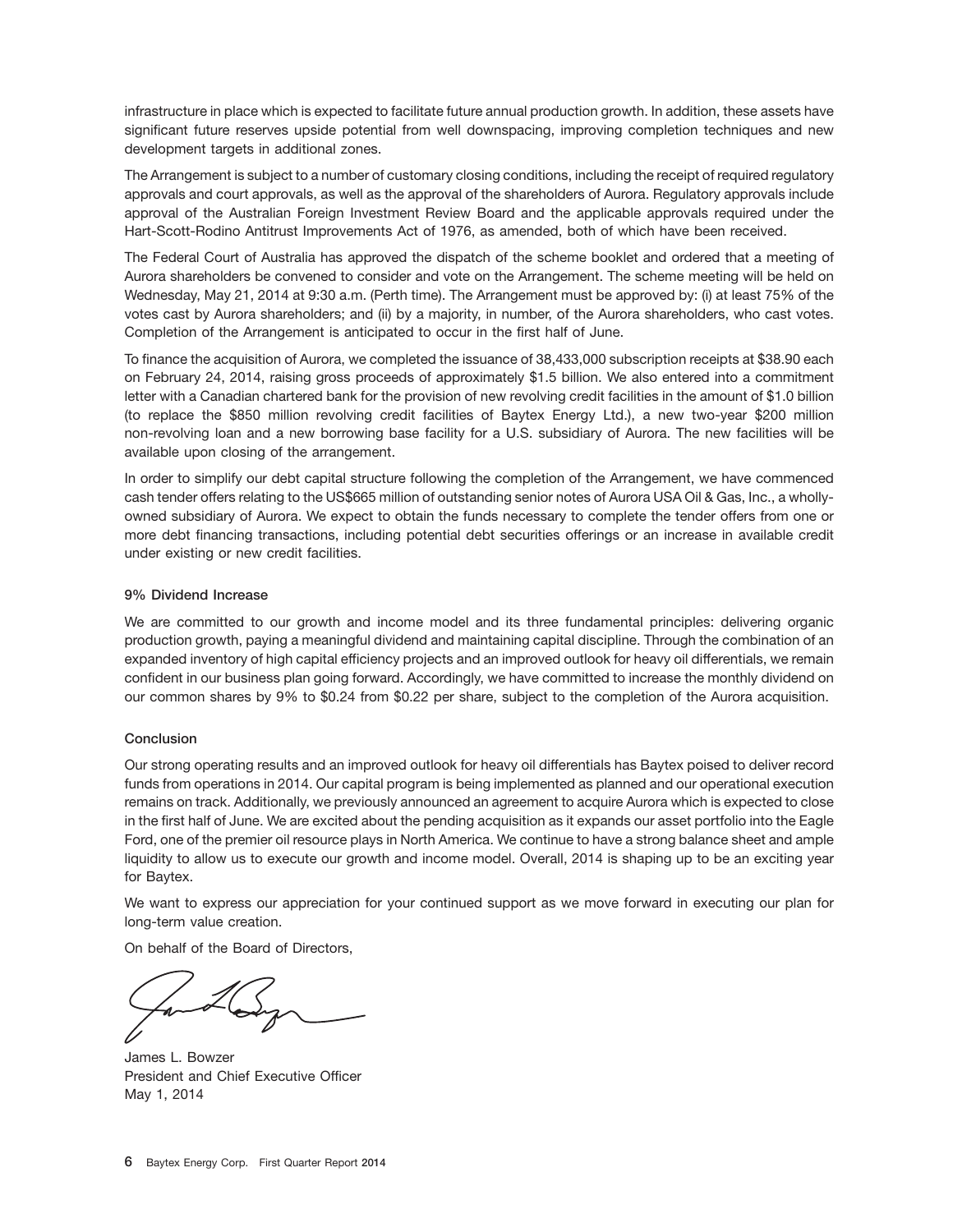# MANAGEMENT'S DISCUSSION AND ANALYSIS

The following is management's discussion and analysis (''MD&A'') of the operating and financial results of Baytex Energy Corp. for the three months ended March 31, 2014. This information is provided as of April 30, 2014. In this MD&A, references to ''Baytex'', the ''Company'', ''we'', ''us'' and ''our'' and similar terms refer to Baytex Energy Corp. and its subsidiaries on a consolidated basis, except where the context requires otherwise. The first quarter results have been compared with the corresponding period in 2013. This MD&A should be read in conjunction with the Company's condensed interim unaudited consolidated financial statements (''consolidated financial statements'') for the three months ended March 31, 2014, its audited comparative consolidated financial statements for the years ended December 31, 2013 and 2012, together with the accompanying notes, and its Annual Information Form for the year ended December 31, 2013. These documents and additional information about Baytex are accessible on the SEDAR website at www.sedar.com. All amounts are in Canadian dollars, unless otherwise stated, and all tabular amounts are in thousands of Canadian dollars, except for percentages and per common share amounts or as otherwise noted.

In this MD&A, barrel of oil equivalent (''boe'') amounts have been calculated using a conversion rate of six thousand cubic feet of natural gas to one barrel of oil, which represents an energy equivalency conversion method applicable at the burner tip and does not represent a value equivalency at the wellhead. While it is useful for comparative measures, it may not accurately reflect individual product values and may be misleading if used in isolation.

This MD&A contains forward-looking information and statements. We refer you to the end of the MD&A for our advisory on forward-looking information and statements.

### **NON-GAAP FINANCIAL MEASURES**

In this MD&A, we refer to certain financial measures (such as funds from operations, payout ratio, total monetary debt, operating netback and earnings before interest, taxes, depreciation and amortization (''EBITDA'')) which do not have any standardized meaning prescribed by generally accepted accounting principles in Canada ("GAAP"). While funds from operations, payout ratio, operating netback and EBITDA are commonly used in the oil and natural gas industry, our determination of these measures may not be comparable with calculations of similar measures by other issuers.

### **Funds from Operations**

We define funds from operations as cash flow from operating activities adjusted for financing costs, changes in non-cash operating working capital and other operating items. We believe that this measure assists in providing a more complete understanding of certain aspects of our results of operations and financial performance, including our ability to generate the cash flow necessary to fund future dividends to shareholders and capital investments. However, funds from operations should not be construed as an alternative to traditional performance measures determined in accordance with GAAP, such as cash flow from operating activities and net income. For a reconciliation of funds from operations to cash flow from operating activities, see ''Funds from Operations, Payout Ratio, Dividends and EBITDA''.

### **Payout Ratio**

We define payout ratio as cash dividends (net of participation in our Dividend Reinvestment Plan (''DRIP'')) divided by funds from operations. We believe that this measure assists in providing a more complete understanding of certain aspects of our results of operations and financial performance, including our ability to generate the cash flow necessary to fund future dividends to shareholders and capital investments.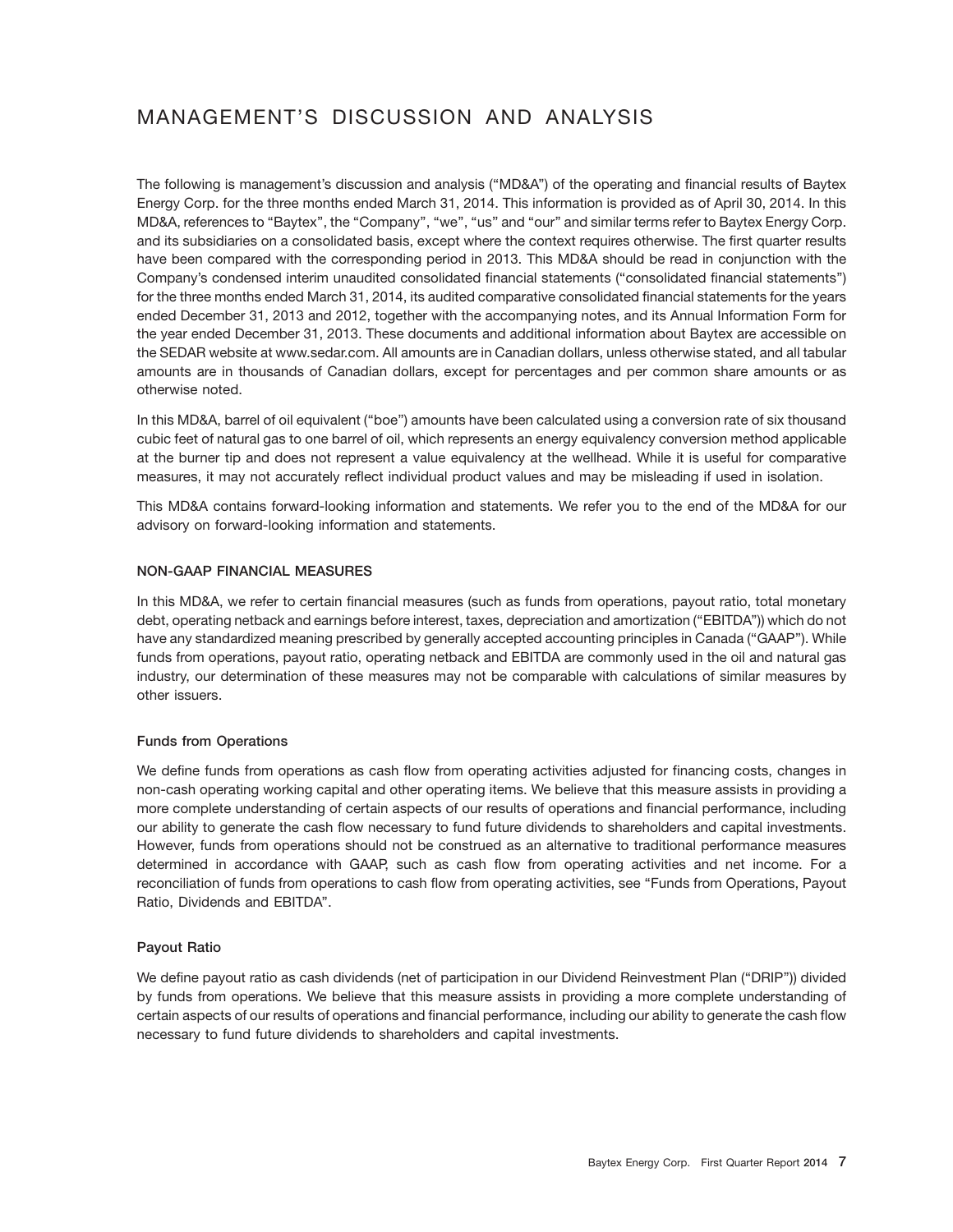### **Total Monetary Debt**

We define total monetary debt as the sum of monetary working capital (which is current assets less current liabilities (excluding non-cash items such as unrealized gains or losses on financial derivatives, assets held for sale and liabilities related to assets held for sale)), the principal amount of long-term debt and long-term bank loan. We believe that this measure assists in providing a more complete understanding of our cash liabilities.

### **Operating Netback**

We define operating netback as product revenue less royalties, production and operating expenses and transportation expenses divided by barrels of oil equivalent sales volume for the applicable period. As sales volumes are not materially different than production volumes, we believe that this measure assists in characterizing our ability to generate cash margin on a unit of production basis.

### **EBITDA**

We define EBITDA as our consolidated net income attributable to shareholders before interest, taxes, depletion and depreciation, and certain other non-cash items. This measure is used to measure compliance with certain contractual debt covenants. For a reconciliation of EBITDA to net income, see "Funds from Operations, Payout Ratio, Dividends and EBITDA''.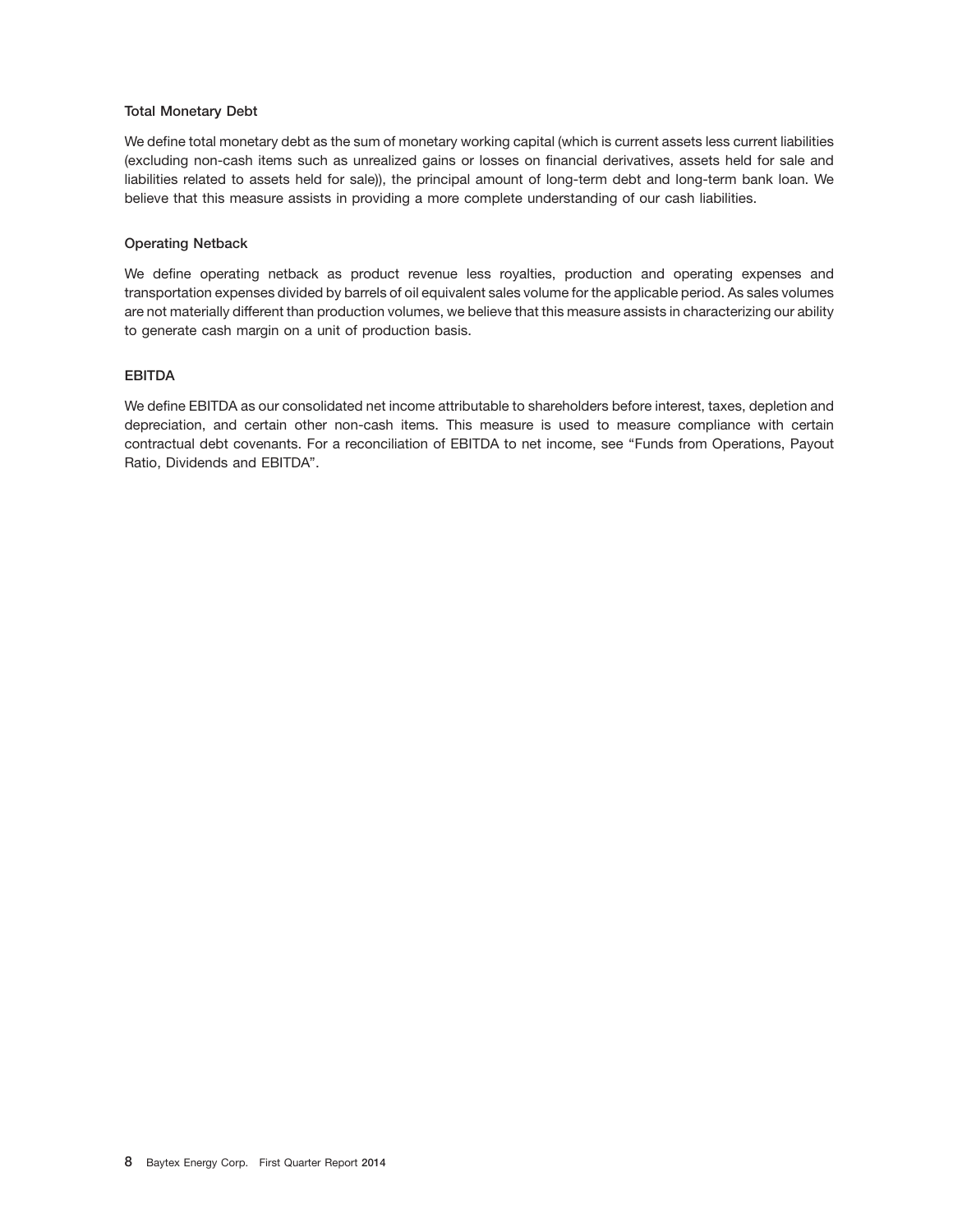# RESULTS OF OPERATIONS

### **Production**

|                                  | Three Months Ended March 31 |        |      |  |  |  |
|----------------------------------|-----------------------------|--------|------|--|--|--|
|                                  | 2014                        | Change |      |  |  |  |
| <b>Daily Production</b>          |                             |        |      |  |  |  |
| Light oil and NGL (bbl/d)        | 7,457                       | 7,920  | (6%) |  |  |  |
| Heavy oil (bbl/d) <sup>(1)</sup> | 45,232                      | 37,486 | 21%  |  |  |  |
| Natural gas (mcf/d)              | 40,886                      | 39,305 | 4%   |  |  |  |
| Total production (boe/d)         | 59,502                      | 51,957 | 15%  |  |  |  |
| <b>Production Mix</b>            |                             |        |      |  |  |  |
| Light oil and NGL                | 13%                         | 15%    |      |  |  |  |
| Heavy oil                        | 76%                         | 72%    |      |  |  |  |
| Natural gas                      | 11%                         | 13%    |      |  |  |  |

*(1) Heavy oil sales volumes may differ from reported production volumes due to changes in our heavy oil inventory. For the three months ended March 31, 2014, heavy oil sales volumes were 56 bbl/d lower than production volumes (three months ended March 31, 2013 – 10 bbl/d lower).*

Production for the three months ended March 31, 2014 averaged 59,502boe/d, an increase of 15% compared to 51,957 boe/d for the same period in 2013 and an increase of 2% compared to 58,304 boe/d in the fourth quarter of 2013. Light oil and natural gas liquids (''NGL'') production in the first quarter of 2014 decreased by 6% to 7,457 bbl/d, as compared to 7,920 bbl/d in the first quarter of 2013, primarily due to natural declines in Western Canada. Heavy oil production for the first quarter of 2014 increased by 21% to 45,232bbl/d from 37,486 bbl/d in the first quarter of 2013, primarily due to successful development activities in the Peace River area. Natural gas production increased by 4% to 40.9 mmcf/d for the first quarter of 2014, as compared to 39.3 mmcf/d for the same period in 2013.

### **Commodity Prices**

### *Crude Oil*

For the three months ended March 31, 2014, the West Texas Intermediate (''WTI'') oil prompt price averaged US\$98.68/bbl, a 5% increase from the average WTI price of US\$94.37/bbl in the first quarter of 2013 and a 1% increase from the average WTI price of US\$97.46 in the fourth quarter of 2013. In the three months ended March 31, 2014, prices benefited from new pipeline connectivity between Cushing and the U.S. Gulf Coast which led to significant storage withdrawals at Cushing. Refiner activity was relatively strong during the quarter on the back of higher than normal heating oil demand, the start-up of BP's Whiting refinery and a minimal amount of refinery outages.

The discount for Canadian heavy oil, as measured by the Western Canadian Select (''WCS'') price differential to WTI, averaged 23% for the three months endedMarch 31, 2014 compared to 34% for the same period in 2013 and 33% in the fourth quarter of 2013. WCS differentials improved in the three months ended March 31, 2014 due to weather related production issues limiting supply, price supportive inventory levels, increased take away capacity on pipe and rail and overall robust crude oil demand.

### *Natural Gas*

For the three months ended March 31, 2014 the AECO natural gas price averaged \$4.76/mcf, a 55% increase compared to \$3.08/mcf in the same period of 2013. The increase in natural gas price for the three months ended March 31, 2014 compared to the same period in 2013 is a result of prolonged colder than normal weather experienced since November 2013, that drove both Canadian and U.S. storage levels to multi-year lows.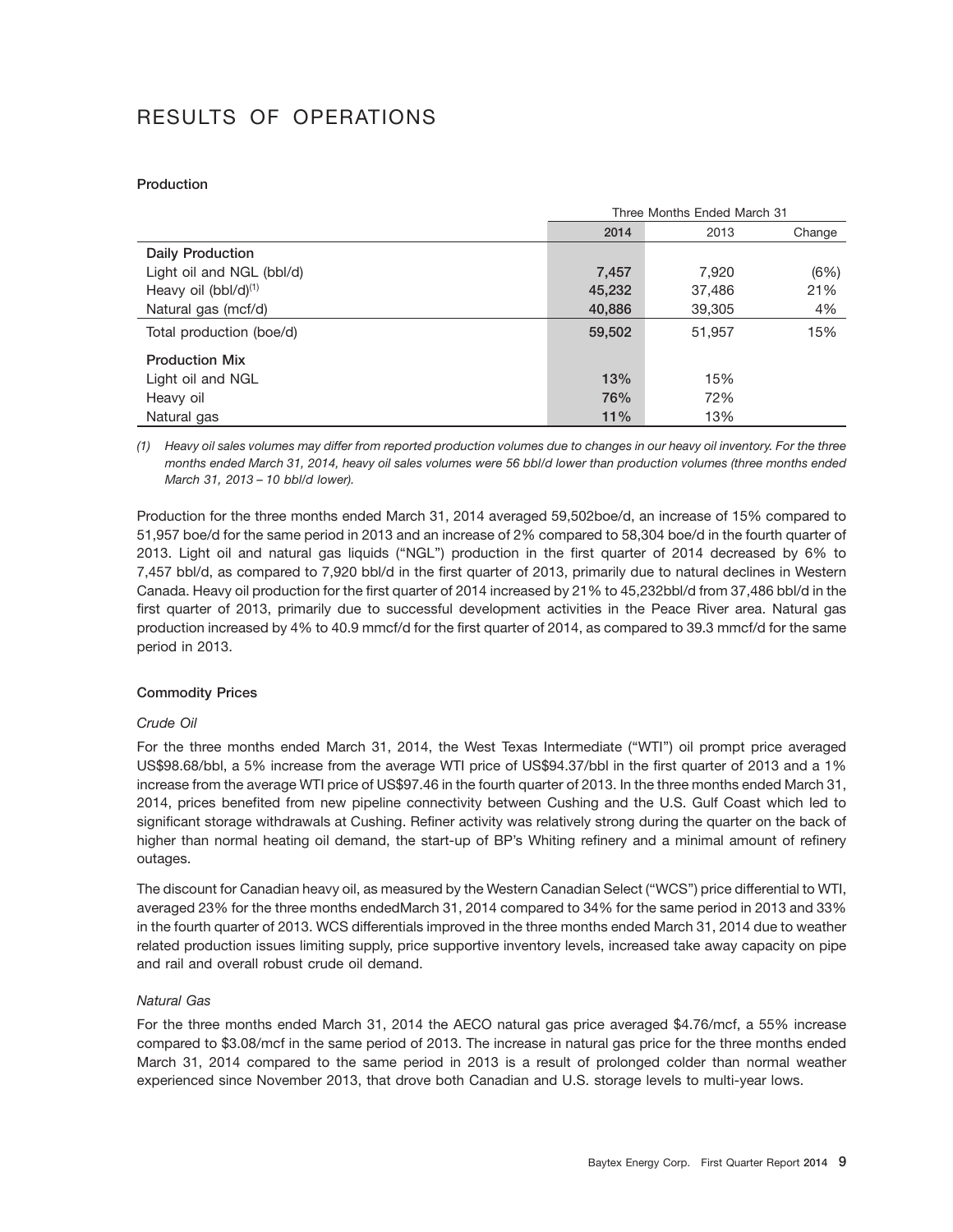|                                                      | Three Months Ended March 31 |        |    |        |          |  |  |  |
|------------------------------------------------------|-----------------------------|--------|----|--------|----------|--|--|--|
|                                                      |                             | 2014   |    | 2013   | Change   |  |  |  |
| <b>Benchmark Averages</b>                            |                             |        |    |        |          |  |  |  |
| WTI oil (US\$/bbl) <sup>(1)</sup>                    | \$                          | 98.68  | \$ | 94.37  | 5%       |  |  |  |
| WCS heavy oil (US\$/bbl) <sup>(2)</sup>              | \$                          | 75.55  | \$ | 62.41  | 21%      |  |  |  |
| Heavy oil differential <sup>(3)</sup>                |                             | 23%    |    | 34%    |          |  |  |  |
| CAD/USD average exchange rate                        |                             | 1.1035 |    | 1.0089 | 9%       |  |  |  |
| Edmonton par oil (\$/bbl)                            | \$                          | 100.18 | \$ | 88.65  | 13%      |  |  |  |
| AECO natural gas price $(\frac{4}{2})$ mcf $)^{(4)}$ | \$                          | 4.76   | \$ | 3.08   | 55%      |  |  |  |
| <b>Average Sales Prices</b>                          |                             |        |    |        |          |  |  |  |
| Heavy oil (\$/bbl) <sup>(5)</sup>                    | \$                          | 70.86  | \$ | 50.77  | 40%      |  |  |  |
| Physical forward sales contracts gain(\$/bbl)        | \$                          | 0.27   | \$ | 2.70   | $(90\%)$ |  |  |  |
| Heavy oil, net (\$/bbl)                              | \$                          | 71.13  | \$ | 53.47  | 33%      |  |  |  |
| Light oil and NGL $(\frac{6}{b})^{(6)}$              | \$                          | 85.18  | \$ | 76.72  | 11%      |  |  |  |
| Total oil and NGL, net (\$/bbl)                      | \$                          | 73.12  | \$ | 58.00  | 26%      |  |  |  |
| Natural gas $(\frac{6}{\text{mod}})^{(6)}$           | \$                          | 5.22   | \$ | 3.46   | 51%      |  |  |  |
| Summary                                              |                             |        |    |        |          |  |  |  |
|                                                      | \$                          |        | \$ |        |          |  |  |  |
| Weighted average (\$/boe) <sup>(6)</sup>             |                             | 68.12  |    | 50.94  | 34%      |  |  |  |
| Physical forward sales contracts gain (\$/boe)       |                             | 0.21   |    | 1.95   | (89%)    |  |  |  |
| Weighted average, net (\$/boe)                       | \$                          | 68.33  | \$ | 52.89  | 29%      |  |  |  |

*(1) WTI refers to the arithmetic average based on NYMEX prompt month WTI.*

*(2) WCS refers to the average posting price for the benchmark WCS heavy oil.*

*(3) Heavy oil differential refers to the WCS discount to WTI.*

*(4) AECO refers to the AECO arithmetic average month-ahead index price published by the Canadian Gas Price Reporter.*

*(5) Realized heavy oil prices are calculated based on sales volumes, net of blending costs.*

*(6) Risk management strategy employs both oil and natural gas financial and physical forward contracts (fixed price forward sales and collars) and heavy oil differential physical delivery contracts (fixed price and percentage of WTI). The pricing information in the table excludes the impact of financial derivatives.*

### *Average Sales Prices*

Our realized heavy oil price during the first quarter of 2014 was \$71.13/bbl, or 85% of WCS. This compares to a realized heavy oil price in the first quarter of 2013 of \$53.47/bbl, or 85% of WCS. Gains on physical contracts in the first quarter of 2014 declined 89% compared to first quarter of 2013 due to lower hedged volumes in 2014 and higher differentials between WTI and WCS in 2013. The realized price during the first quarter of 2014 also increased due to the decline in the Canadian dollar compared to the first quarter of 2013. During the first quarter of 2014, our average sales price for light oil and NGL was \$85.18/bbl, up 11% from \$76.72/bbl in the first quarter of 2013, in-line with the increase in the Edmonton par oil benchmark price. Our realized natural gas price for the three months ended March 31, 2014 was \$5.22/mcf, up from \$3.46/mcf in the first quarter of 2013, in line with the increase in the AECO benchmark.

### **Gross Revenues**

|                                          | Three Months Ended March 31 |         |   |         |        |  |  |
|------------------------------------------|-----------------------------|---------|---|---------|--------|--|--|
| (\$ thousands except for %)              |                             | 2014    |   | 2013    | Change |  |  |
| Oil revenue                              |                             |         |   |         |        |  |  |
| Light oil and NGL                        | \$                          | 57.166  | S | 54.687  | 5%     |  |  |
| Heavy oil                                |                             | 289,213 |   | 180,360 | 60%    |  |  |
| Total oil revenue                        |                             | 346,379 |   | 235,047 | 47%    |  |  |
| Natural gas revenue                      |                             | 19,195  |   | 12,233  | 57%    |  |  |
| Total oil and natural gas revenue        |                             | 365,574 |   | 247,280 | 48%    |  |  |
| Heavy oil blending revenue               |                             | 20,235  |   | 25,665  | (21%)  |  |  |
| Total petroleum and natural gas revenues | \$                          | 385,809 |   | 272.945 | 41%    |  |  |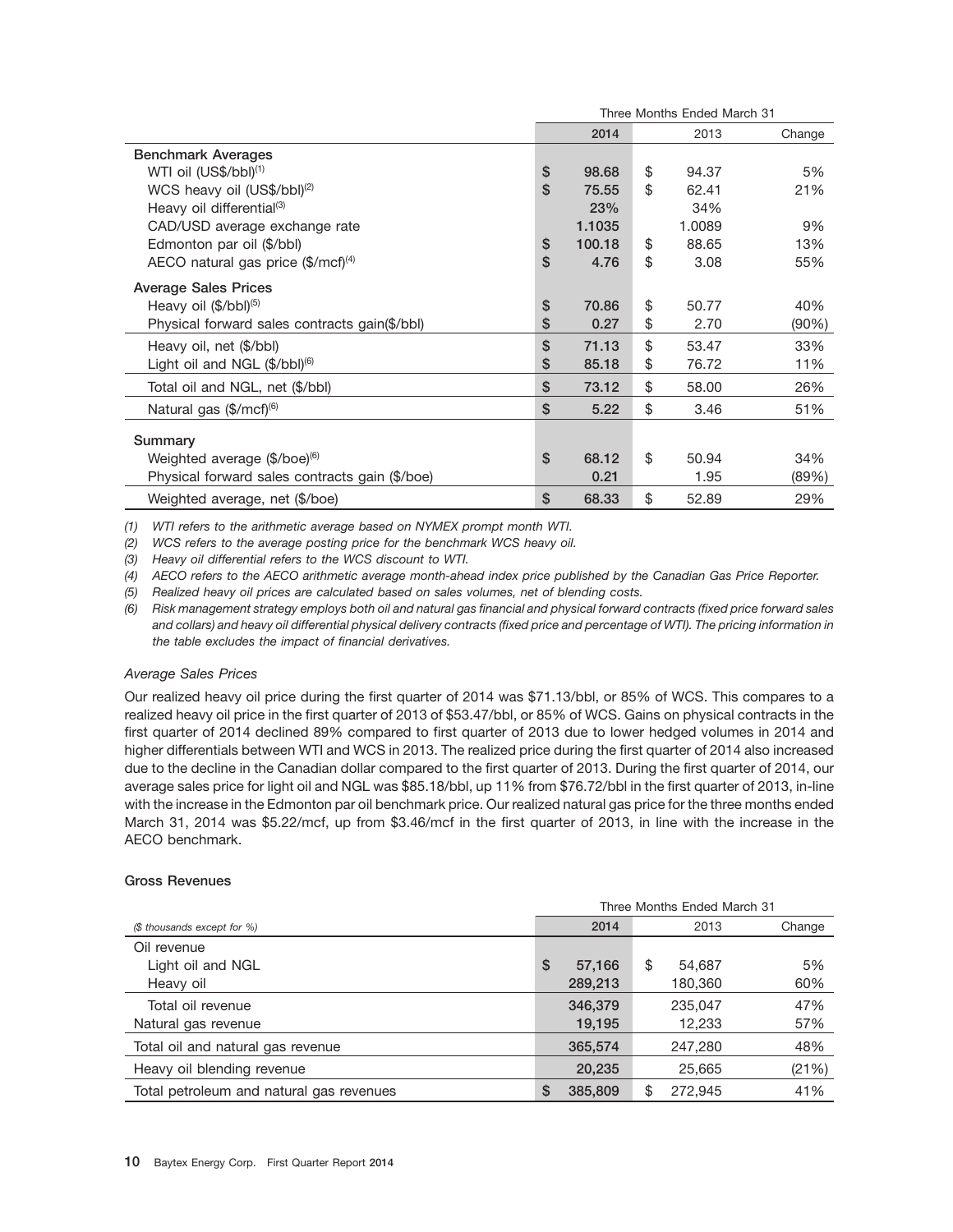Petroleum and natural gas revenues increased 41% to \$385.8 million for the three months ended March 31, 2014 from \$272.9 million for the same period in 2013. The growth in revenues for the three months ended March 31, 2014 was driven by higher heavy oil volumes and higher commodity prices compared to the first quarter of 2013. Heavy oil blending revenue was down 21% for the three months ended March 31, 2014 due to the decrease in contracted volumes of heavy oil requiring blending diluent. Unlike transportation through oil pipelines, transportation of heavy oil by rail does not require condensate blending. The decrease in heavy oil blending revenue is offset by a corresponding decrease in heavy oil blending costs.

### **Royalties**

|                                         | Three Months Ended March 31 |        |    |        |        |  |  |  |
|-----------------------------------------|-----------------------------|--------|----|--------|--------|--|--|--|
| (\$ thousands except for % and per boe) |                             | 2014   |    | 2013   | Change |  |  |  |
| Royalties                               | S                           | 74,880 | \$ | 45,278 | 65%    |  |  |  |
| Royalty rates:                          |                             |        |    |        |        |  |  |  |
| Light oil, NGL and natural gas          |                             | 19.6%  |    | 25.4%  |        |  |  |  |
| Heavy oil                               |                             | 20.7%  |    | 15.7%  |        |  |  |  |
| Average royalty rates <sup>(1)</sup>    |                             | 20.5%  |    | 18.3%  |        |  |  |  |
| Royalty expenses per boe                | S                           | 14.00  | \$ | 9.68   | 45%    |  |  |  |

*(1) Average royalty rate excludes sales of heavy oil blending diluents and the effects of financial derivatives.*

Total royalties for the first quarter of 2014 increased to \$74.9 million from \$45.3 million in the first quarter of 2013. Total royalties for the first quarter of 2014 were in line with expectations at 20.5% of oil and natural gas revenue, as compared to 18.3% for the same period in 2013.

Royalty rates in the three months ended March 31, 2014 for light oil, NGL and natural gas were 19.6%, down from 25.4% in the three months ended March 31, 2013 as a result of decreased production on U.S. properties with carry obligations, partially offset by higher realized pricing. Royalty rates for heavy oil increased to 20.7% in the three months ended March 31, 2014 compared to 15.7% in the three months ended March 31, 2013, due to higher commodity prices as well as increased royalty rates on certain farm-in agreements.

### **Financial Derivatives**

|                                                                | Three Months Ended March 31 |          |    |           |    |          |  |  |
|----------------------------------------------------------------|-----------------------------|----------|----|-----------|----|----------|--|--|
| (\$ thousands)                                                 |                             | 2014     |    | 2013      |    | Change   |  |  |
| Realized (loss) gain on financial derivatives <sup>(1)</sup>   |                             |          |    |           |    |          |  |  |
| Crude oil                                                      | \$                          | 1,613    | \$ | 6,861     | \$ | (5, 248) |  |  |
| Natural gas                                                    |                             | (1, 187) |    | 343       |    | (1,530)  |  |  |
| Foreign currency                                               |                             | (2,035)  |    | 666       |    | (2,701)  |  |  |
| Interest rate                                                  |                             | (4, 138) |    | (3, 742)  |    | (396)    |  |  |
| Total                                                          | \$                          | (5,747)  | \$ | 4,128     | \$ | (9, 875) |  |  |
| Unrealized gain (loss) on financial derivatives <sup>(2)</sup> |                             |          |    |           |    |          |  |  |
| Crude oil                                                      | \$                          | (9,312)  | \$ | (10, 300) | \$ | 988      |  |  |
| Natural gas                                                    |                             | (3,036)  |    | (2, 387)  |    | (649)    |  |  |
| Foreign currency                                               |                             | 21,161   |    | (2,937)   |    | 24,098   |  |  |
| Interest rate                                                  |                             | 4,012    |    | 3,729     |    | 283      |  |  |
| Total                                                          | \$                          | 12,825   | \$ | (11, 895) | \$ | 24,720   |  |  |
| Total gain (loss) on financial derivatives                     |                             |          |    |           |    |          |  |  |
| Crude oil                                                      | \$                          | (7,699)  | \$ | (3,439)   | \$ | (4,260)  |  |  |
| Natural gas                                                    |                             | (4,223)  |    | (2,044)   |    | (2, 179) |  |  |
| Foreign currency                                               |                             | 19,126   |    | (2,271)   |    | 21,397   |  |  |
| Interest rate                                                  |                             | (126)    |    | (13)      |    | (113)    |  |  |
| Total                                                          | \$                          | 7,078    | \$ | (7, 767)  | \$ | 14,845   |  |  |

*(1) Realized (loss) gain on financial derivatives represents actual cash settlement or receipts for the financial derivatives.*

*(2) Unrealized gain (loss) on financial derivatives represents the change in fair value of the financial derivatives during the period.*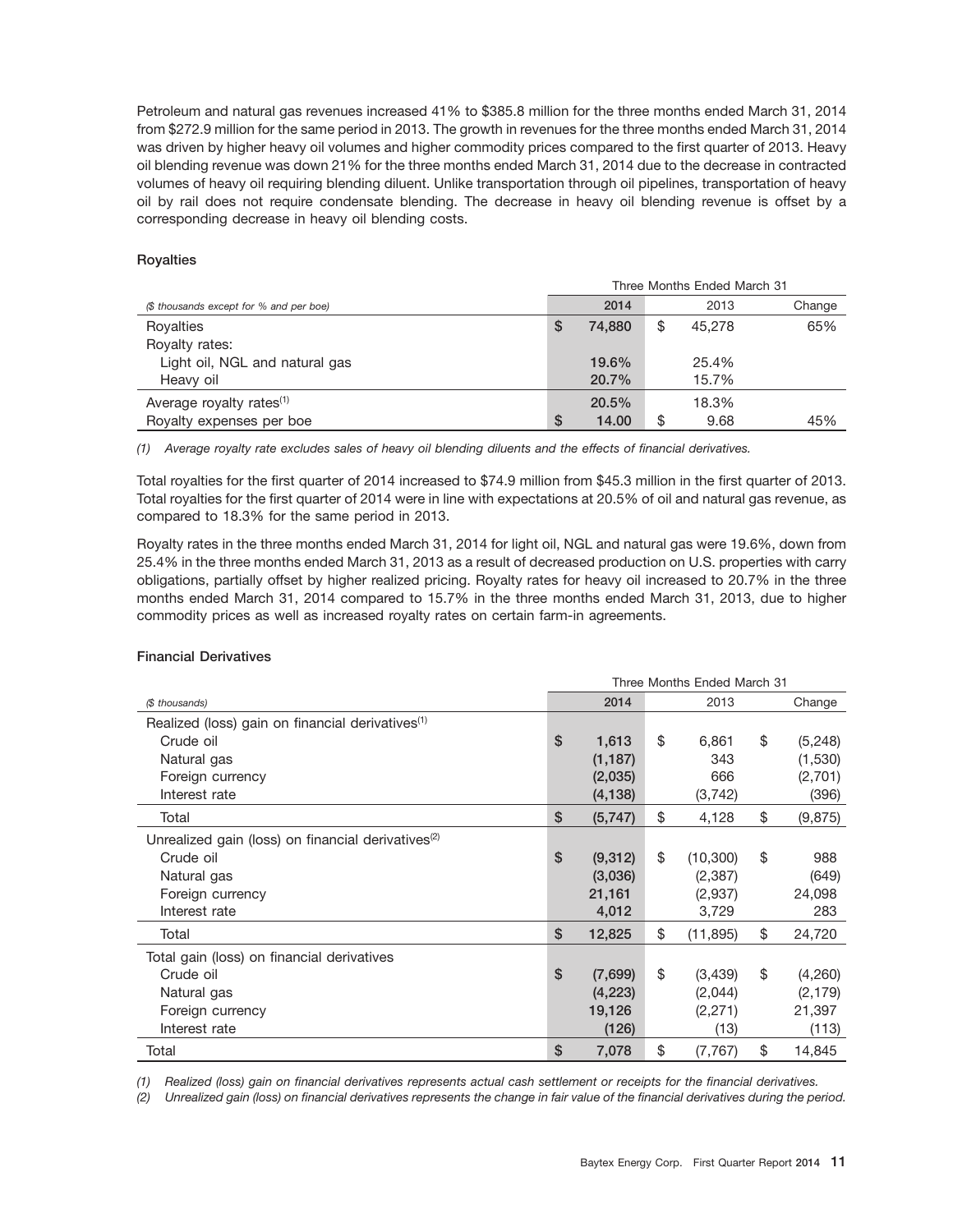As part of normal operations in the upstream oil and gas industry, we are exposed to movements in commodity prices, foreign exchange rates and interest rates. In an effort to manage these exposures, we utilize a series of financial derivative contracts which are intended to reduce some of the volatility in our operating cash flow.

The realized loss of \$5.7 million for the three months ended March 31, 2014 on derivative contracts relates to losses on interest rate swaps as LIBOR remained low, as well as the weakening Canadian dollar against the U.S. dollar and higher natural gas prices at March 31, 2014, as compared to December 31, 2013. The unrealized mark-to-market gain of \$12.8 million for the three months ended March 31, 2014 mainly relates to financial derivative contracts to mitigate \$1.875 billion of Australian dollar foreign exchange exposure which has an unrealized mark-to-market gain of \$31.6 million at March 31, 2014, offset by an unrealized mark-to-market loss on CAD/USD financial derivative contracts. The unrealized gain was also due to settlement of previously recorded unrealized losses on interest rate contracts offset by the strengthening commodity prices at March 31, 2014, compared to December 31, 2013.

A summary of the financial derivative contracts in place as at March 31, 2014 and the accounting treatment thereof are disclosed in note 18 to the consolidated financial statements.

### **Production and Operating Expenses**

|                                            | Three Months Ended March 31 |        |    |        |        |  |  |
|--------------------------------------------|-----------------------------|--------|----|--------|--------|--|--|
| (\$ thousands except for % and per boe)    |                             | 2014   |    | 2013   | Change |  |  |
| Production and operating expenses          | S                           | 68.835 |    | 65.216 | 6%     |  |  |
| Production and operating expenses per boe: |                             |        |    |        |        |  |  |
| Heavy oil                                  | \$                          | 11.85  |    | 13.94  | (15%)  |  |  |
| Light oil, NGL and natural gas             | S                           | 16.07  | አ. | 13.96  | 15%    |  |  |
| Total                                      | \$                          | 12.87  |    | 13.95  | (8%)   |  |  |

Production and operating expenses for the three months ended March 31, 2014 increased to \$68.8 million from \$65.2 million for the same period in 2013. This increase is due to higher production volumes offset by lower costs per unit of production. Production and operating expenses decreased to \$12.87/boe for the three months ended March 31, 2014 compared to \$13.95/boe for the same period in 2013, due to decreased repairs and maintenance costs, partially offset by higher fuel and electricity costs.

### **Transportation and Blending Expenses**

|                                                  | Three Months Ended March 31 |        |   |        |        |  |  |
|--------------------------------------------------|-----------------------------|--------|---|--------|--------|--|--|
| (\$ thousands except for % and per boe)          |                             | 2014   |   | 2013   | Change |  |  |
| <b>Blending expenses</b>                         | \$                          | 20.235 | S | 25,665 | (21%)  |  |  |
| Transportation expenses                          |                             | 24,668 |   | 20.471 | 21%    |  |  |
| Total transportation and blending expenses       | \$                          | 44.903 | S | 46.136 | (3%)   |  |  |
| Transportation expenses per boe <sup>(1)</sup> : |                             |        |   |        |        |  |  |
| Heavy oil                                        | \$                          | 5.85   | S | 5.83   | $-$ %  |  |  |
| Light oil, NGL and natural gas                   | \$                          | 0.70   | S | 0.62   | 13%    |  |  |
| Total                                            | \$                          | 4.61   | S | 4.38   | 5%     |  |  |

 $T_{\rm eff}$  Three Months Ended March 311  $\mu$ 

*(1) Transportation expenses per boe exclude the purchase of blending diluent.*

Transportation and blending expenses for the first quarter of 2014 were \$44.9 million, compared to \$46.1 million for the first quarter of 2013.

Blending expenses decreased 21% due to lower volumes of condensate required, partially offset by higher per barrel costs of condensate. The heavy oil produced by Baytex requires blending to reduce its viscosity in order to meet pipeline specifications and to facilitate its marketing. The cost of blending diluent is recovered in the sale price of the blended product. In the first quarter of 2014, blending expenses were \$20.2 million for the purchase of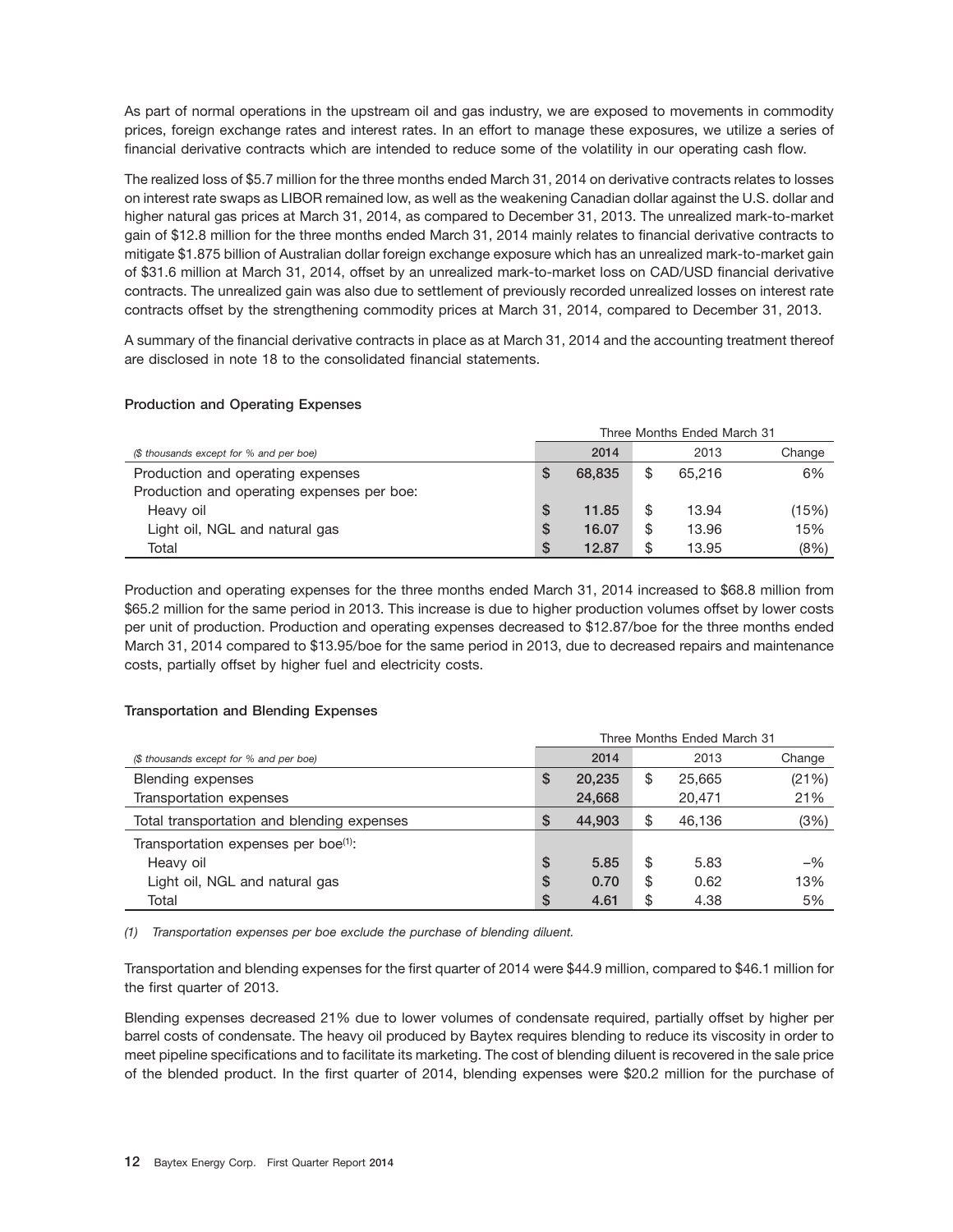2,025 bbl/d of condensate at \$111.02/bbl, compared to \$25.7 million for the purchase of 2,681 bbl/d at \$106.37/bbl for the same period last year. The decrease in blending expenses for the three months ended March 31, 2014, as compared to the same period in 2013, is due to higher volumes of heavy oil being transported by rail which does not require blending diluent.

Transportation expenses increased 21% due to higher sales volumes and higher average per unit transportation expense. Transportation expenses per boe increased 5% to \$4.61/boe for the three months ended March 31, 2014, as compared to \$4.38/boe for the same period of 2013, mainly due to a higher weighting in the production mix towards heavy oil in the current period.

### **Operating Netback**

|                                                           | Three Months Ended March 31 |        |    |        |        |  |  |  |
|-----------------------------------------------------------|-----------------------------|--------|----|--------|--------|--|--|--|
| (\$ per boe except for % and volume)                      |                             | 2014   |    | 2013   | Change |  |  |  |
| Sales volume (boe/d)                                      |                             | 59,446 |    | 51,947 | 14%    |  |  |  |
| Operating netback <sup>(1)</sup> :                        |                             |        |    |        |        |  |  |  |
| Sales price                                               | \$                          | 68.33  | \$ | 52.89  | 29%    |  |  |  |
| Less:                                                     |                             |        |    |        |        |  |  |  |
| Royalties                                                 |                             | 14.00  |    | 9.68   | 45%    |  |  |  |
| Production and operating expenses                         |                             | 12.87  |    | 13.95  | (8%)   |  |  |  |
| Transportation expenses                                   |                             | 4.61   |    | 4.38   | 5%     |  |  |  |
| Operating netback before financial derivatives            | \$                          | 36.85  | \$ | 24.88  | 48%    |  |  |  |
| Financial derivatives (loss) gain <sup>(2)</sup>          |                             | (0.30) |    | (1.68) |        |  |  |  |
| Operating netback after financial derivatives (loss) gain | \$                          | 36.55  | \$ | 23.20  | 58%    |  |  |  |

*(1) Operating netback table includes revenues and costs associated with sulphur production.*

*(2) Financial derivatives reflect realized gains on commodity related contracts only and exclude the impact of interest rate swaps.*

### **Evaluation and Exploration Expense**

Evaluation and exploration expense for the three months ended March 31, 2014 increased to \$10.6 million from \$3.6 million for the same period in 2013 due to an increase in both the expiration of undeveloped land leases and the impairment of evaluation and exploration assets that will not be developed.

### **Depletion and Depreciation**

Depletion and depreciation for the three months ended March 31, 2014 increased to \$88.6 million from \$78.6 million for the same period in 2013 due to overall higher production volumes. On a sales-unit basis, the provision for the first quarter of 2014 was \$16.56/boe, compared to \$16.81/boe for the same quarter in 2013.

### **General and Administrative Expenses**

|                                             | Three Months Ended March 31 |        |  |        |        |  |  |
|---------------------------------------------|-----------------------------|--------|--|--------|--------|--|--|
| (\$ thousands except for % and per boe)     |                             | 2014   |  | 2013   | Change |  |  |
| General and administrative expenses         | S                           | 11.899 |  | 11.550 | 3%     |  |  |
| General and administrative expenses per boe | \$                          | 2.22   |  | 2.47   | (10%)  |  |  |

General and administrative expenses for the three months ended March 31, 2014 increased to \$11.9 million, as compared to \$11.6 million in the first quarter of 2013, mainly due to higher salary expenses. General and administrative expenses decreased to \$2.22/boe in the first quarter of 2014, from \$2.47/boe in the first quarter of 2013 due to increased production in 2014.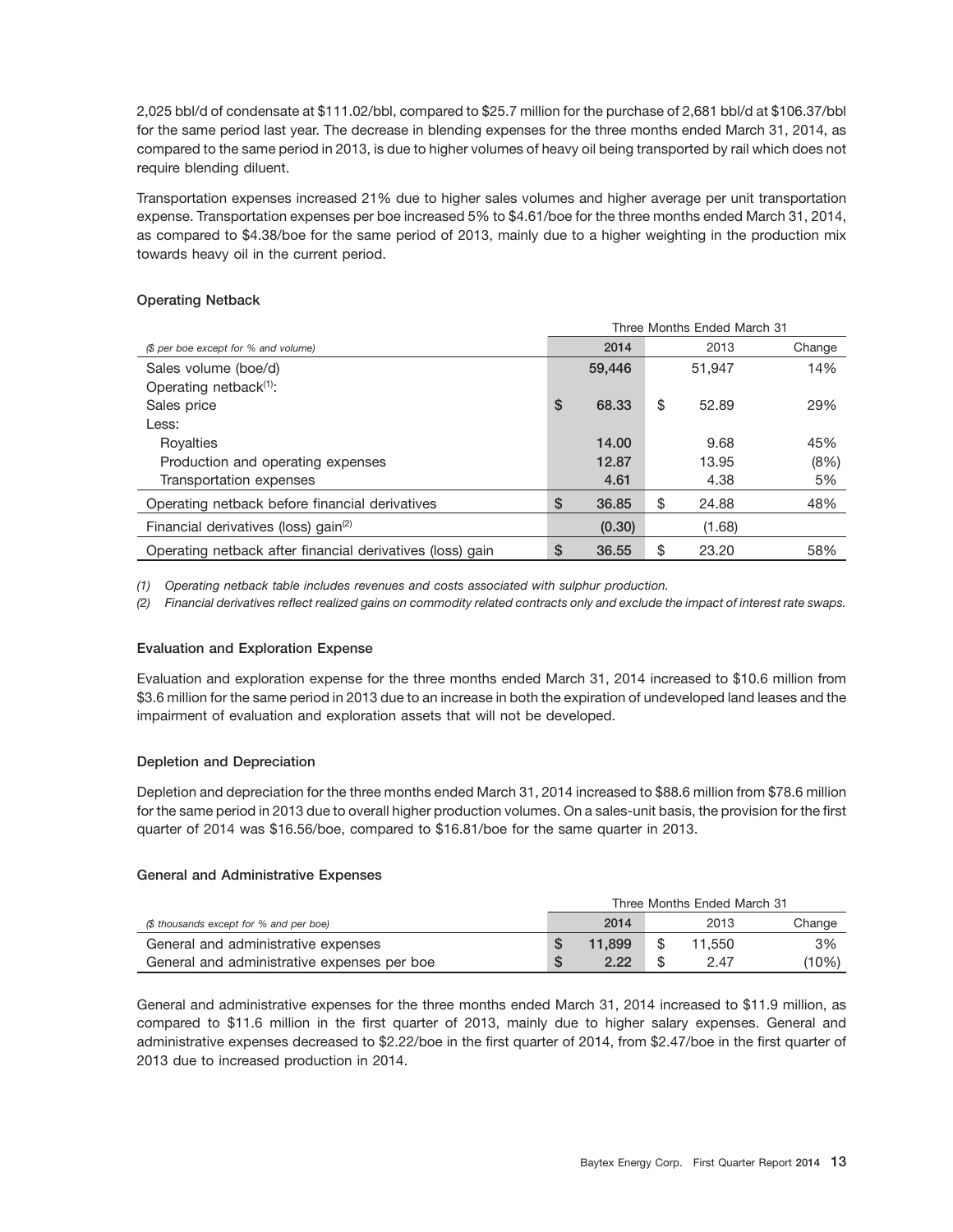### **Share-based Compensation Expense**

Compensation expense associated with the Share Award Incentive Plan and the Share Rights Plan is recognized in income over the vesting period of the share awards or share rights with a corresponding increase in contributed surplus. The issuance of common shares upon the conversion of share awards or exercise of share rights is recorded as an increase in shareholders' capital with a corresponding reduction in contributed surplus.

Compensation expense related to the Share Award Incentive Plan decreased to \$7.9 million for the three months ended March 31, 2014 from \$8.8 million for the three months ended March 31, 2013. This was mainly due to an increase in both actual forfeitures and the estimated future forfeiture rate on outstanding awards, as well as a decrease in the estimated payout multiplier.

### **Financing Costs**

|                                           | Three Months Ended March 31 |        |    |        |        |  |
|-------------------------------------------|-----------------------------|--------|----|--------|--------|--|
| (\$ thousands except for %)               |                             | 2014   |    | 2013   | Change |  |
| Bank loan and other                       | \$                          | 2.904  | \$ | 1.615  | 80%    |  |
| Long-term debt                            |                             | 7,944  |    | 7.662  | 4%     |  |
| Accretion on asset retirement obligations |                             | 1,741  |    | 1.660  | 5%     |  |
| Debt financing costs                      |                             | -      |    | 39     | (100%) |  |
| Financing costs                           | S                           | 12.589 |    | 10.976 | 15%    |  |

Financing costs for the three months ended March 31, 2014 increased to \$12.6 million, compared to \$11.0 million in the first quarter of 2013, mainly due to higher outstanding debt levels, partially offset by lower interest rates.

### **Foreign Exchange**

|                                                | Three Months Ended March 31 |         |   |         |        |  |
|------------------------------------------------|-----------------------------|---------|---|---------|--------|--|
| (\$ thousands except for % and exchange rates) |                             | 2014    |   | 2013    | Change |  |
| Unrealized foreign exchange loss               | \$                          | 6.456   | S | 3.817   | 69%    |  |
| Realized foreign exchange gain                 |                             | (1,938) |   | (2,036) | (5%)   |  |
| Foreign exchange loss                          | \$                          | 4,518   | S | 1.781   | 154%   |  |
| CAD/USD exchange rates:                        |                             |         |   |         |        |  |
| At beginning of period                         |                             | 1.0636  |   | 0.9949  |        |  |
| At end of period                               |                             | 1.1053  |   | 1.0156  |        |  |

The unrealized foreign exchange loss for the three months ended March 31, 2014 and 2013 is mainly due to foreign exchange translation of the U.S. dollar denominated debt outstanding and the effect of movement of the Canadian dollar against the U.S. dollar in the period. The U.S. dollar denominated debt is comprised of the US\$150 million Series B senior unsecured debentures.

The unrealized foreign exchange loss of \$6.5 million for the first quarter of 2014, and the unrealized loss of \$3.8 million for the first quarter of 2013, were mainly the result of the weaker Canadian dollar against the U.S. dollar at both March 31, 2014 (as compared to December 31, 2013) and at March 31, 2013 (as compared to December 31, 2012). The realized foreign exchange gains for the three months ended March 31, 2014 and 2013 were mainly due to our day-to-day U.S. dollar denominated transactions.

### **Income Taxes**

For the three months ended March 31, 2014, deferred income tax expense was \$20.4 million, as compared to \$3.8 million for the three months ended March 31, 2013.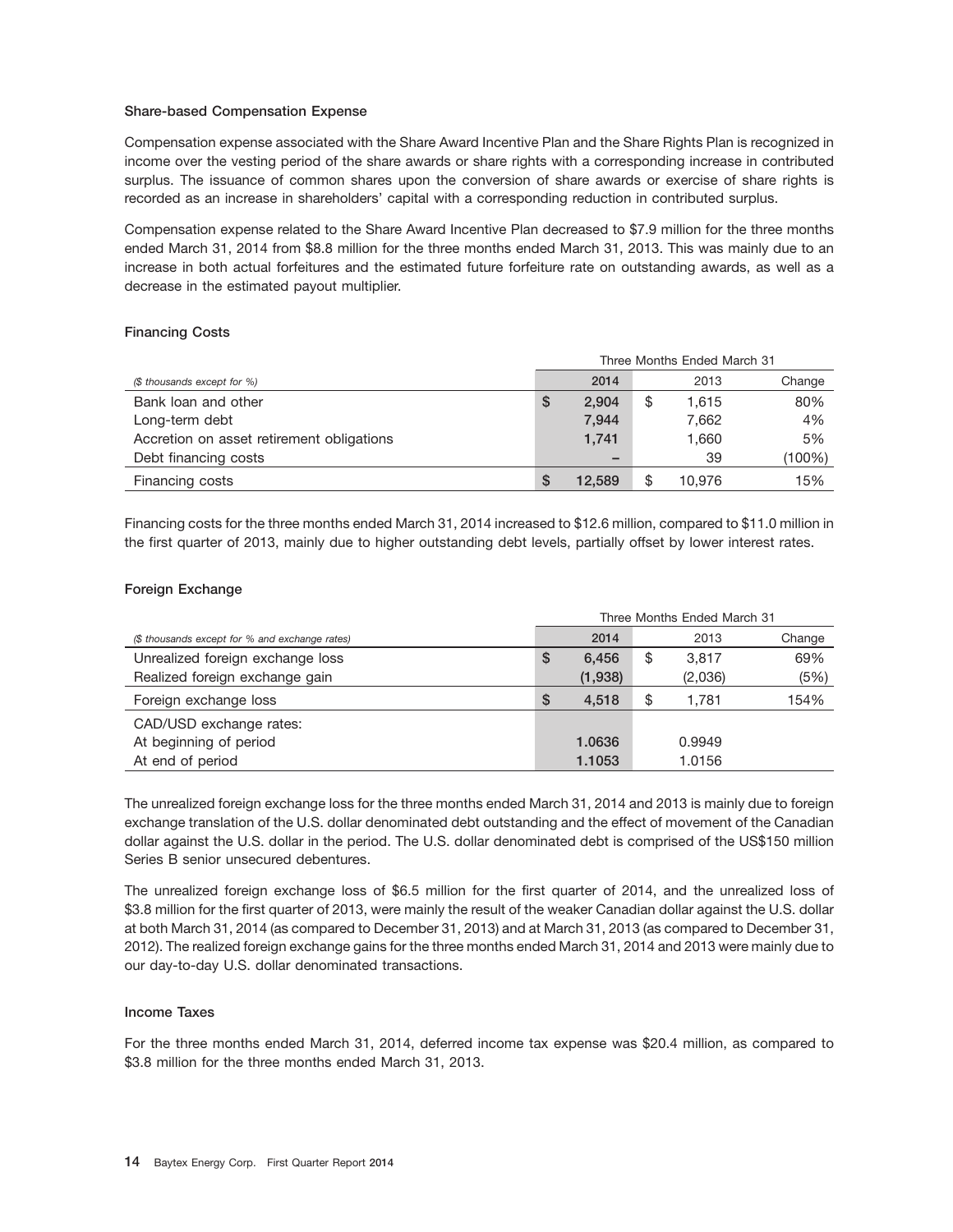When compared to the prior period, the increase in deferred income tax expense is primarily the result of an increase in the amount of tax pool claims required to shelter the increased taxable income in the three months ended March 31, 2014 compared to same period in 2013.

### **Net Income**

Net income for the three months ended March 31, 2014 was \$47.8 million, compared to net income of \$10.1 million for the same period in 2013. The increase in net income was due to higher operating netbacks, higher financial derivative gains and lower share-based compensation, partially offset by higher depletion and depreciation, income taxes, foreign exchange losses and no gain on disposition in the current year.

### **Other Comprehensive Income**

The \$11.7 million balance of accumulated other comprehensive income at March 31, 2014 relates to a \$1.5 million foreign currency translation gain accumulated to December 31, 2013 combined with a \$10.2 million foreign currency translation gain related to the three months ended March 31, 2014. The increased translation gain is due to the weakening of the Canadian dollar against the U.S. dollar at March 31, 2014, compared to December 31, 2013.

### **Business Combination**

On February 6, 2014, we entered an agreement to acquire all of the ordinary shares of Aurora Oil & Gas Limited (''Aurora'') for \$4.10 (Australian dollars) per share by way of a scheme of arrangement under the Corporations Act 2001 (Australia) (the ''Arrangement''). The total purchase price for Aurora is estimated at \$2.6 billion (including the assumption of approximately \$0.7 billion of indebtedness). Aurora's primary asset consists of 22,200 net contiguous acres in the prolific Sugarkane Field located in South Texas in the core of the liquids-rich Eagle Ford shale. Aurora's first quarter 2014 gross production was 28,671 boe/d (81% liquids) of predominantly light, high-quality crude oil. The Sugarkane Field has been largely delineated with infrastructure in place which is expected to facilitate future annual production growth. In addition, these assets have significant future reserves upside potential from well downspacing, improving completion techniques and new development targets in additional zones.

The Arrangement is subject to a number of customary closing conditions, including the receipt of required regulatory approvals and court approvals, as well as the approval of the shareholders of Aurora. Regulatory approvals include approval of the Australian Foreign Investment Review Board and the applicable approvals required under the Hart-Scott-Rodino Antitrust Improvements Act of 1976, as amended, both of which have been received. The Arrangement must be approved by: (i) at least 75% of the votes cast by Aurora shareholders; and (ii) by a majority, in number, of the Aurora shareholders who cast votes. The vote is scheduled for May 21, 2014 and the Arrangement is expected to close in the first half of June 2014.

To finance the acquisition of Aurora, we completed the issuance of 38,433,000 subscription receipts at \$38.90 each on February 24, 2014, raising gross proceeds of approximately \$1.5 billion. We also entered into a commitment letter with a Canadian chartered bank for the provision of new revolving credit facilities in the amount of \$1.0 billion (to replace the \$850 million revolving credit facilities of Baytex Energy Ltd.), a new two-year \$200 million non-revolving loan and a new borrowing base facility for a U.S. subsidiary of Aurora. The new facilities will be available upon closing of the Arrangement.

Subsequent to March 31, 2014, we commenced cash tender offers for the US\$665 million of outstanding senior notes of Aurora USA Oil & Gas, Inc, a wholly-owned subsidiary of Aurora. We expect to obtain the funds necessary to complete the tender offers from one or more debt financing transactions, including potential debt securities offerings, or an increase in available credit under existing or new credit facilities.

### **FUNDS FROM OPERATIONS, PAYOUT RATIO, DIVIDENDS AND EBITDA**

Funds from operations, payout ratio and EBITDA are non-GAAP measures. Funds from operations represents cash flow from operating activities adjusted for financing costs, changes in non-cash operating working capital and other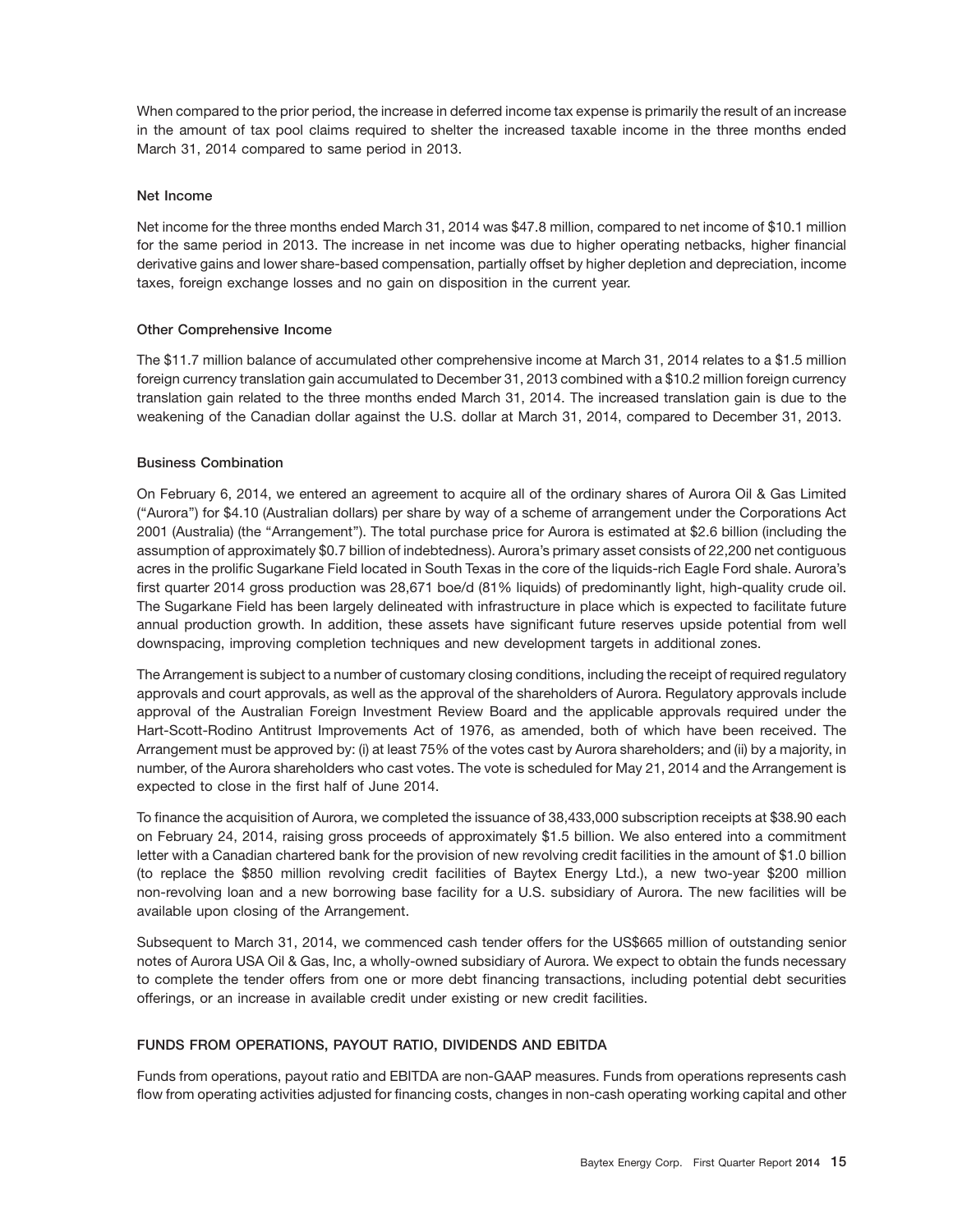operating items. Payout ratio is calculated as cash dividends (net of participation in the DRIP) divided by funds from operations. Baytex considers these to be key measures of performance as they demonstrate its ability to generate the cash flow necessary to fund dividends and capital investments.

EBITDA represents our consolidated net income attributable to shareholders before interest, taxes, depletion and depreciation, and certain other non-cash items. EBITDA is calculated to measure compliance with our contractual debt covenants.

The following table reconciles cash flow from operating activities (a GAAP measure) to funds from operations (a non-GAAP measure):

|                                            | Three Months Ended March 31 |           |    |           |
|--------------------------------------------|-----------------------------|-----------|----|-----------|
| (\$ thousands except for %)                |                             | 2014      |    | 2013      |
| Cash flow from operating activities        | \$                          | 121,607   | \$ | 95,174    |
| Change in non-cash working capital         |                             | 55,980    |    | 12,782    |
| Asset retirement expenditures              |                             | 3,896     |    | 2,973     |
| Financing costs                            |                             | (12,589)  |    | (10, 976) |
| Accretion on asset retirement obligations  |                             | 1,741     |    | 1,660     |
| Accretion on debentures and long-term debt |                             | 175       |    | 159       |
| Funds from operations                      | $\mathbb{S}$                | 170,810   | \$ | 101,772   |
| Dividends declared                         | \$                          | 83,257    | \$ | 80,959    |
| Reinvested dividends                       |                             | (19, 816) |    | (24, 510) |
| Cash dividends declared (net of DRIP)      | \$                          | 63.441    | \$ | 56,449    |
| Payout ratio                               |                             | 49%       |    | 80%       |
| Payout ratio (net of DRIP)                 |                             | 37%       |    | 55%       |

Baytex does not deduct capital expenditures when calculating the payout ratio. Due to the depleting nature of petroleum and natural gas assets, certain levels of capital expenditures are required to minimize production declines. In the petroleum and natural gas industry, due to the nature of reserve reporting, natural production declines and the risks involved in capital investment, a level of judgment is required to distinguish between capital spent on maintaining productive capacity and capital spent on growth opportunities. Should the costs to explore for, develop or acquire petroleum and natural gas assets increase significantly, it is possible that we would be required to reduce or eliminate its dividends in order to fund capital expenditures. There can be no certainty that we will be able to maintain current production levels in future periods. Cash dividends declared, net of DRIP participation, of \$63.4 million for the first quarter of 2014 were funded by funds from operations of \$170.8 million.

The following table reconciles net income (a GAAP measure) to EBITDA (a non-GAAP measure):

|                               | Three Months Ended |           |    |           |
|-------------------------------|--------------------|-----------|----|-----------|
|                               |                    | March 31, |    | March 31, |
| (\$ thousands)                |                    | 2014      |    | 2013      |
| Net income                    | S                  | 47.841    | \$ | 10,149    |
| Plus:                         |                    |           |    |           |
| Financing costs               |                    | 12,589    |    | 10,976    |
| Depletion and depreciation    |                    | 88,593    |    | 78,581    |
| Non-cash items <sup>(1)</sup> |                    | 32,460    |    | 11,223    |
| <b>EBITDA</b>                 | S                  | 181,483   | \$ | 110.929   |

*(1) Non-cash items include share-based compensation, unrealized foreign exchange loss (gain), exploration and evaluation expense, unrealized loss (gain) on financial derivatives, (gain) loss on divestiture of oil and gas properties and deferred income tax expense.*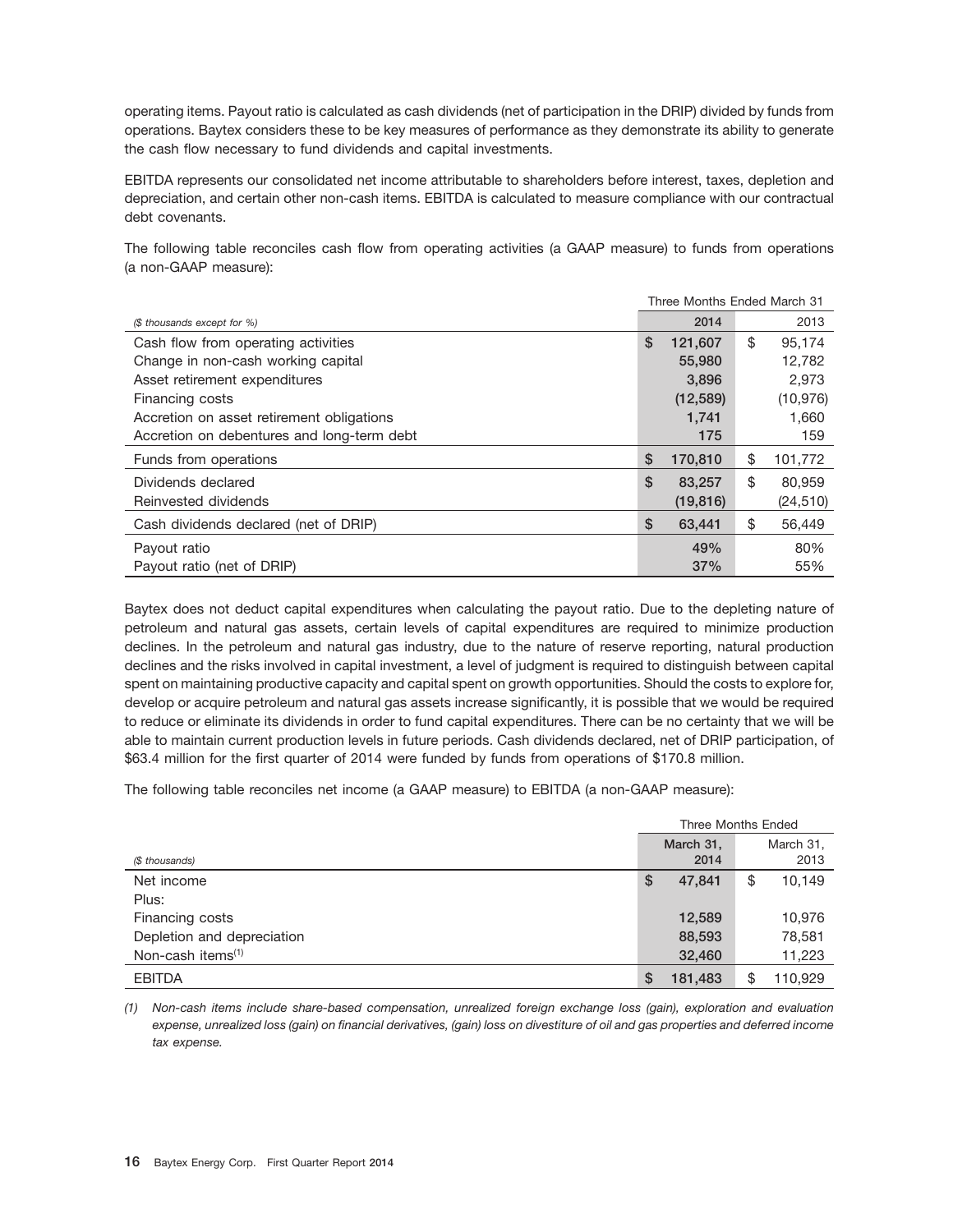### **LIQUIDITY AND CAPITAL RESOURCES**

We regularly review our liquidity sources as well as our exposure to counterparties and have concluded that our capital resources are sufficient to meet our on-going short, medium and long-term commitments. Specifically, we believe that our internally generated funds from operations, augmented by our hedging program and existing credit facilities, will provide sufficient liquidity to sustain our operations in the short, medium and long-term. Further, we believe that our counterparties currently have the financial capacities to honor outstanding obligations to us in the normal course of business. We periodically review the financial capacity of our counterparties and, in certain circumstances, we will seek enhanced credit protection from a counterparty.

| (\$ thousands)                            | March 31,<br>2014 | December 31,<br>2013 |
|-------------------------------------------|-------------------|----------------------|
| Bank loan                                 | 300.564           | \$<br>223,371        |
| Long-term debt $(1)$                      | 465,795           | 459.540              |
| Working capital deficiency <sup>(2)</sup> | 65,909            | 79,151               |
| Total monetary debt                       | 832.268           | \$<br>762.062        |

*(1) Principal amount of instruments.*

*(2) Working capital is current assets less current liabilities (excluding non-cash items such as unrealized gains or losses on financial derivatives, assets held for sale, and liabilities related to assets held for sale).*

At March 31, 2014, total monetary debt was \$832.3 million, as compared to \$762.1 million at December 31, 2013. The increase in Bank loan balance at March 31, 2014 as compared to December 31, 2013 was due to a high level of exploration and development expenditures in the first quarter of the year.

The Company's wholly-owned subsidiary, Baytex Energy Ltd. (''Baytex Energy''), has established \$850 million of extendible credit facilities consisting of a \$40.0 million operating loan and an \$810.0 million syndicated loan, each of which constitute a revolving credit facility. Both credit facilities currently mature on June 14, 2017. The credit facilities contain standard commercial covenants for facilities of this nature and do not require any mandatory principal payments prior to maturity. At March 31, 2014, \$300.6 million has been drawn on these credit facilities with \$549.4 million remaining available. A copy of the amended and restated credit agreement (and related amendments) which establishes the credit facilities is accessible on the SEDAR website at www.sedar.com (filed under the category ''Material Document'' on July 22, 2011, July 10, 2012, January 14, 2013 and August 9, 2013).

The following table lists the financial covenants under the credit facilities and the senior unsecured debentures, and the compliance therewith as at March 31, 2014.

|                                                         |                      | Position at    |
|---------------------------------------------------------|----------------------|----------------|
| <b>Covenant Description</b>                             | <b>Maximum Ratio</b> | March 31, 2014 |
| Bank loan                                               |                      |                |
| Senior secured debt to capitalization <sup>(1)(2)</sup> | 0.55:1.00            | 0.15:1.00      |
| Senior secured debt to EBITDA <sup>(1)</sup>            | 3.00:1.00            | 0.42:1.00      |
| Debt to EBITDA(3)                                       | 3.50:1.00            | 1.08:1.00      |
| Long-term debt                                          |                      |                |
| Fixed charge coverage <sup>(4)</sup>                    | 2:50:1.00            | 0.07:1.00      |

*(1) ''Senior secured debt'' is defined as our bank loan.*

*(2) ''Capitalization'' is defined as the sum of our bank loan, principal amount of long-term debt and shareholders' equity.*

*(3) ''Debt'' is defined as the sum of our bank loan and the principal amount of long-term debt.*

*(4) Fixed charge coverage is computed as the ratio of financing cost to trailing twelve month EBITDA.*

In the event of a material acquisition, certain of the financial covenants are relaxed for up to two quarter ends following the closing of such material acquisition, provided that in each quarter: (i) the senior secured debt to EBITDA ratio shall not exceed 3.50:1.00; (ii) the debt to EBITDA ratio shall not exceed 4.00:1.00; and (iii) the sole cause of such ratios exceeding the levels set forth above is due to the material acquisition. If we exceed any of the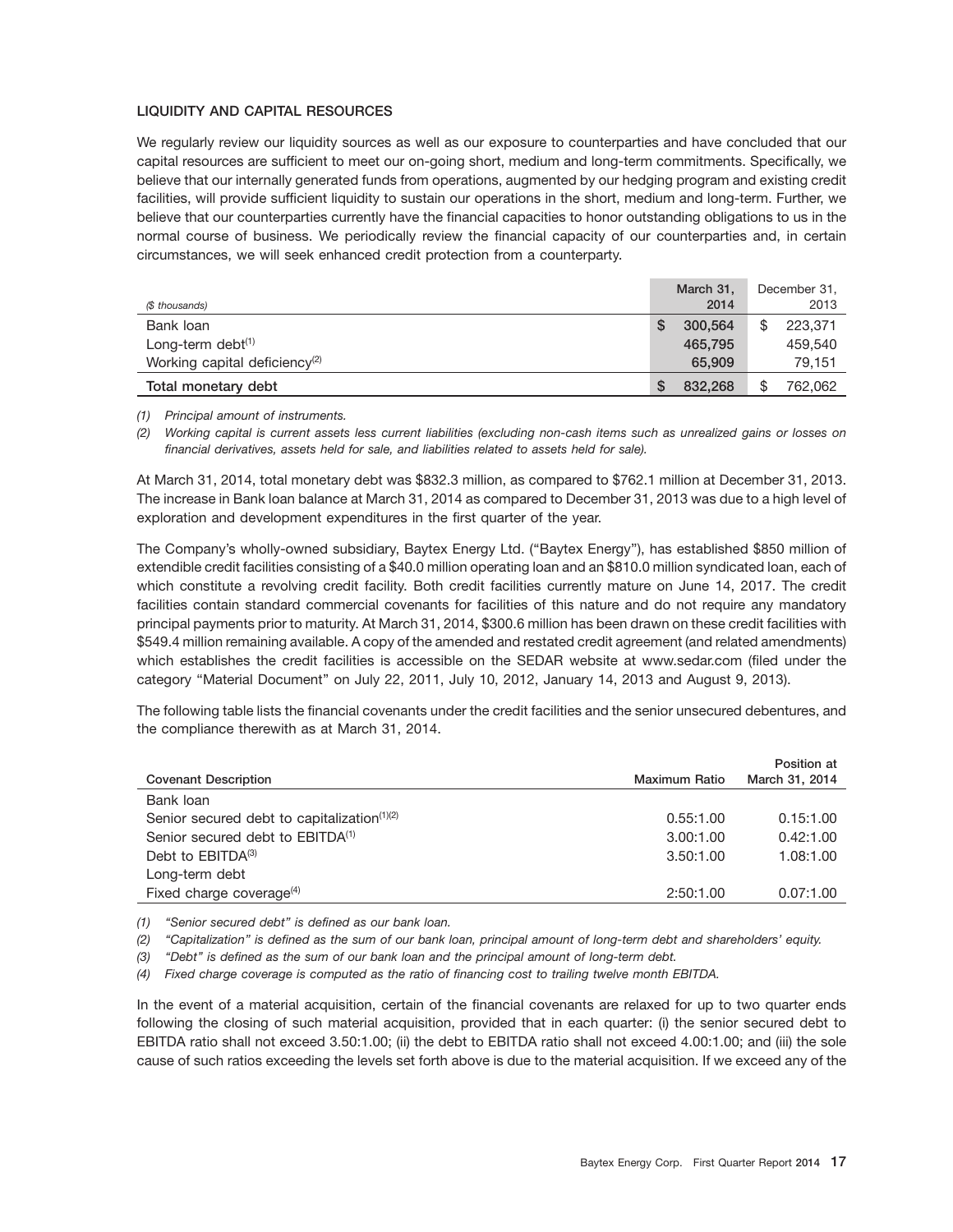covenants under the credit facilities, we would be required to repay, refinance or renegotiate the loan terms and conditions which may restrict our ability to pay dividends to our shareholders.

The weighted average interest rate on the bank loan for the three months ended March 31, 2014 was 4.33% (three months ended March 31, 2013 – 5.68%).

On July 19, 2012, we issued \$300 million principal amount of Series C senior unsecured debentures bearing interest at 6.625% payable semi-annually with principal repayable on July 19, 2022. On February 17, 2011, we issued US\$150 million principal amount of Series B senior unsecured debentures bearing interest at 6.75% payable semi-annually with principal repayable on February 17, 2021. These debentures are unsecured and are subordinate to Baytex Energy's credit facilities.

Pursuant to various agreements with our lenders, we are restricted from paying dividends to shareholders where the dividend would or could have a material adverse effect on us or our subsidiaries' ability to fulfill our respective obligations under our senior unsecured debentures and credit facilities.

We believe that our funds from operations, together with the existing credit facilities, will be sufficient to finance current operations, dividends to the shareholders and planned capital expenditures for the ensuing year. The timing of most of the capital expenditures is discretionary and there are no material long-term capital expenditure commitments. The level of dividend is also discretionary, and the Company has the ability to modify dividend levels should funds from operations be negatively impacted by factors such as reductions in commodity prices or production volumes.

### **Capital Expenditures**

Capital expenditures are summarized as follows:

|                                         | Three Months Ended March 31 |         |    |           |
|-----------------------------------------|-----------------------------|---------|----|-----------|
| (\$ thousands)                          |                             | 2014    |    | 2013      |
| Land                                    | \$                          | 1.390   | \$ | 2,985     |
| Seismic                                 |                             | 392     |    | 558       |
| Drilling and completion                 |                             | 133,458 |    | 118,745   |
| Equipment                               |                             | 37,185  |    | 44.206    |
| Other                                   |                             | -       |    | 28        |
| Total exploration and development       | \$                          | 172,425 | \$ | 166,522   |
| Total acquisitions, net of divestitures |                             | 673     |    | (42, 382) |
| Total oil and natural gas expenditures  |                             | 173,098 |    | 124,140   |
| Other plant and equipment, net          |                             | 757     |    | 3,370     |
| Total capital expenditures              | \$                          | 173.855 | \$ | 127.510   |

During the three months ended March 31, 2014, we drilled 119.1 net wells, compared to 110.6 net wells in the three months ended March 31, 2013. In 2014, capital investment activity has progressed as planned in our key development areas.

### **Shareholders' Capital**

We are authorized to issue an unlimited number of common shares and 10,000,000 preferred shares. The rights and terms of preferred shares are determined upon issuance. As at April 28, 2014, we had 126,663,460 common shares and no preferred shares issued and outstanding. We also had 38,433,000 subscription receipts issued and outstanding which are not included in common shares. Each subscription receipt entitles the holder to receive, upon closing of the acquisition of Aurora, one common share of the Company.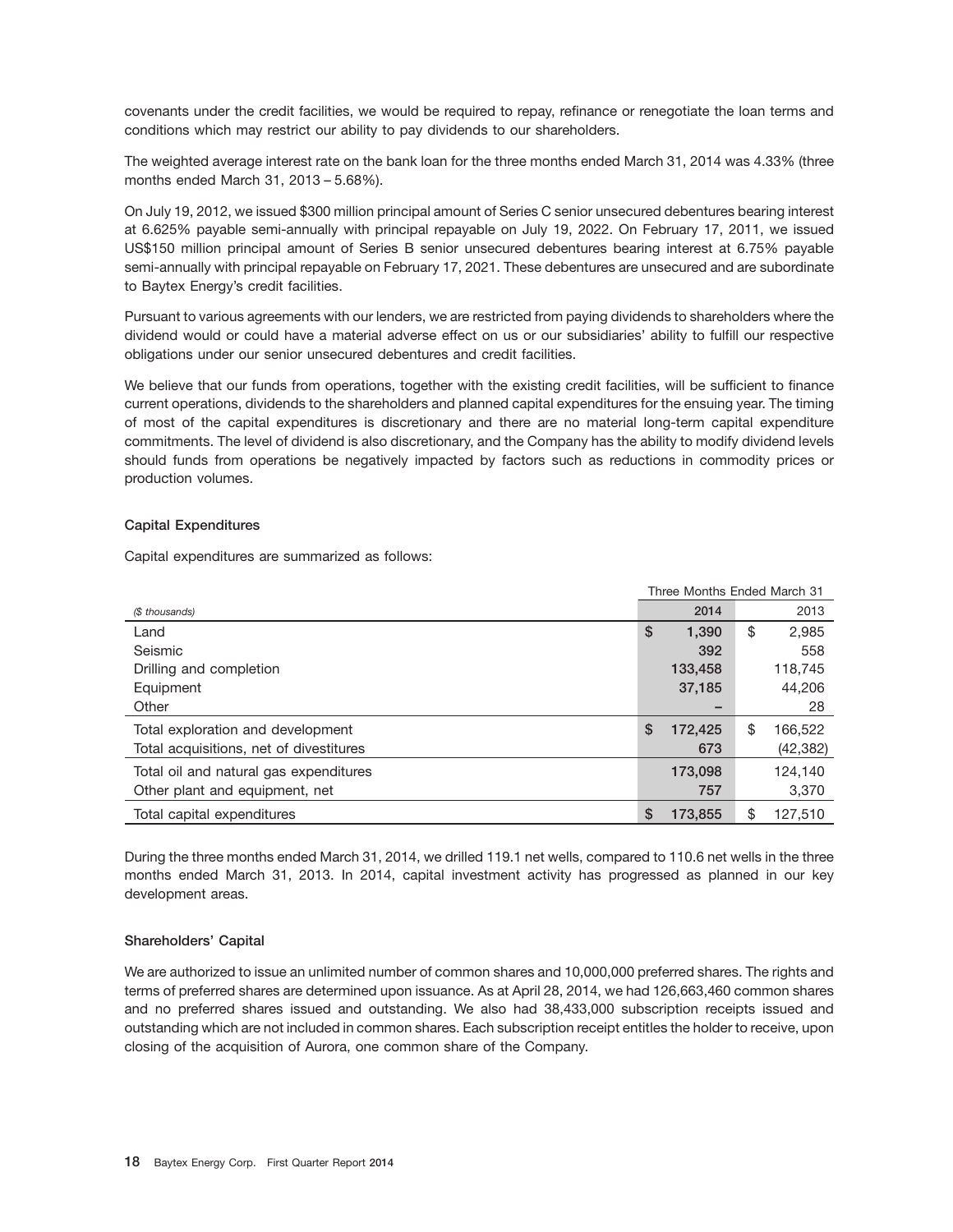### **Contractual Obligations**

We have a number of financial obligations that are incurred in the ordinary course of business. These obligations are of a recurring nature and impact the Company's funds from operations in an ongoing manner. A significant portion of these obligations will be funded by funds from operations. These obligations as of March 31, 2014 and the expected timing for funding these obligations is noted in the table below.

|                                   |              | Less than      |              |           | Beyond    |
|-----------------------------------|--------------|----------------|--------------|-----------|-----------|
| Operating leases                  | Total        | 1 year         | 1-3 years    | 3-5 years | 5 years   |
| Trade and other payables          | 261,782<br>S | 261,782<br>\$  | \$           | \$<br>-   | \$        |
| Dividends payable to shareholders | 27,817       | 27,817         |              |           |           |
| Bank loan <sup>(1)</sup>          | 300,564      |                |              | 300,564   |           |
| Long-term debt $(2)$              | 458,387      |                |              |           | 458,387   |
| Operating leases                  | 40,149       | 6.515          | 13.131       | 13.227    | 7,276     |
| Processing agreements             | 77,807       | 9,569          | 21,302       | 12.677    | 34,259    |
| Transportation agreements         | 75,259       | 9,050          | 20,368       | 18,649    | 27,192    |
| Total                             | \$1,241,765  | 314,733<br>\$. | 54,801<br>\$ | \$345,117 | \$527,114 |

*(1) The bank loan is a covenant-based revolving loan that is extendible annually for a one, two, three or four year period (subject to a maximum four-year term at any time). Unless extended, the revolving period will end on June 14, 2017, with all amounts to be re-paid on such date.*

*(2) Principal amount of instruments.*

We also have ongoing obligations related to the abandonment and reclamation of well sites and facilities which have reached the end of their economic lives. Programs to abandon and reclaim them are undertaken regularly in accordance with applicable legislative requirements.

### **FINANCIAL INSTRUMENTS AND RISK MANAGEMENT**

Our normal operations expose us to a number of financial risks, including liquidity risk, credit risk and market risk. Liquidity risk is the risk that the Company will encounter difficulty in meeting obligations associated with financial liabilities. We manage liquidity risk through cash and debt management. Credit risk is the risk that a counterparty to a financial asset will default resulting in the Company incurring a loss. Credit risk is managed by entering into sales contracts with creditworthy entities and reviewing our exposure to individual entities on a regular basis. Market risk is the risk that the fair value of future cash flows will fluctuate due to movements in market prices, and is comprised of foreign currency risk, interest rate risk and commodity price risk. Market risk is partially mitigated through a series of derivative contracts intended to reduce some of the volatility of our operating cash flow.

A summary of the risk management contracts in place as at March 31, 2014 and the accounting treatment thereof is disclosed in note 18 to the consolidated financial statements.

### **QUARTERLY FINANCIAL INFORMATION**

|                                                    | 2014    | 2013    |         |         |         | 2012    |         |         |  |
|----------------------------------------------------|---------|---------|---------|---------|---------|---------|---------|---------|--|
| (\$ thousands, except per common<br>share amounts) | O1      | Q4      | Q3      | Q2      | Ο1      | Q4      | O3      | Q2      |  |
| Gross revenues                                     | 385.809 | 330,712 | 422.791 | 341,011 | 272.945 | 292.095 | 299.786 | 284.248 |  |
| Net income                                         | 47.841  | 31.173  | 87.331  | 36,192  | 10.149  | 31.620  | 26.773  | 157.280 |  |
| Per common share – basic                           | 0.38    | 0.26    | 0.70    | 0.29    | 0.08    | 0.26    | 0.22    | 1.32    |  |
| Per common share – diluted                         | 0.38    | 0.25    | 0.70    | 0.29    | 0.08    | 0.26    | 0.22    | 1.30    |  |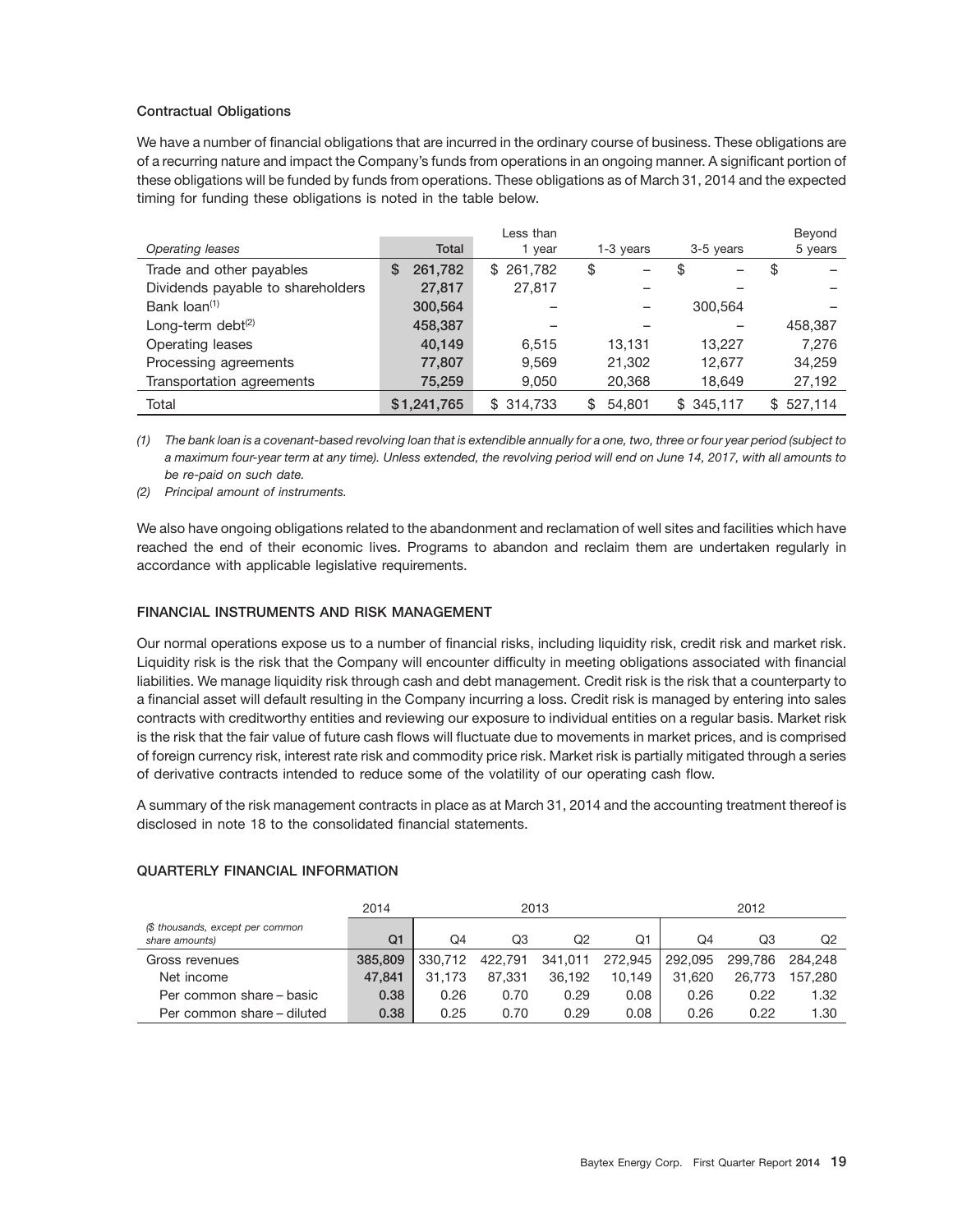### **FORWARD-LOOKING STATEMENTS**

*In the interest of providing our shareholders and potential investors with information regarding Baytex, including management's assessment of the Company's future plans and operations, certain statements in this document are ''forward-looking statements'' within the meaning of the United States Private Securities Litigation Reform Act of 1995 and ''forward-looking information'' within the meaning of applicable Canadian securities legislation (collectively, ''forward-looking statements''). In some cases, forward-looking statements can be identified by terminology such as ''anticipate'', ''believe'', ''continue'', ''could'', ''estimate'', ''expect'', ''forecast'', ''intend'', ''may'', ''objective'', ''ongoing'', ''outlook'', ''potential'', ''project'', ''plan'', ''should'', ''target'', ''would'', ''will'' or similar words suggesting future outcomes, events or performance. The forward-looking statements contained in this document speak only as of the date of this document and are expressly qualified by this cautionary statement.*

*Specifically, this document contains forward-looking statements relating to but not limited to: crude oil and natural gas prices and the price differentials between light, medium and heavy oil prices; our business strategies, plans and objectives; expected royalty rates; the anticipated benefits from the acquisition of Aurora; our expectations that the Aurora assets have infrastructure in place that support future annual production and that such assets will provide material production, long-term growth and high quality reserves with upside potential; our expectations regarding the effect of well downspacing, improving completion techniques and new development targets on the reserves potential of the Aurora assets; the timing of completion of the acquisition of Aurora; our plans to establish new revolving credit facilities and a term loan for us and a borrowing base facility for Aurora's U.S. subsidiary following closing of the Arrangement; payment of the purchase price for the acquisition of Aurora, including the use of proceeds from the Subscription Receipt financing and our plans to draw on the new revolving credit facilities and term loan; our plans for financing the tender offers for the senior notes of Aurora USA Oil & Gas, Inc. (the ''Aurora Note Tender Offers''); our ability to fund our capital expenditures and dividends on our common shares from funds from operations; the sufficiency of our capital resources to meet our on-going short, medium and long-term commitments; the financial capacity of counterparties to honor outstanding obligations to us in the normal course of business; funding sources for our cash dividends and capital program; the timing of funding our financial obligations; and the existence, operation and strategy of our risk management program. In addition, information and statements relating to reserves are deemed to be forward-looking statements, as they involve implied assessment, based on certain estimates and assumptions, that the reserves described exist in quantities predicted or estimated, and that the reserves can be profitably produced in the future. Cash dividends on our common shares are paid at the discretion of our Board of Directors and can fluctuate. In establishing the level of cash dividends, the Board of Directors considers all factors that it deems relevant, including, without limitation, the outlook for commodity prices, our operational execution, the amount of funds from operations and capital expenditures and our prevailing financial circumstances at the time.*

*These forward-looking statements are based on certain key assumptions regarding, among other things: the receipt of regulatory, court and shareholder approvals for the Arrangement; our ability to execute and realize on the anticipated benefits of the acquisition of Aurora; the required financing for the Aurora Note Tender Offers is obtained by Baytex; the satisfaction or waiver of the other conditions to the Aurora Note Tender Offers; petroleum and natural gas prices and differentials between light, medium and heavy oil prices; well production rates and reserve volumes; our ability to add production and reserves through our exploration and development activities; capital expenditure levels; the receipt, in a timely manner, of regulatory and other required approvals for our operating activities; the availability and cost of labour and other industry services; the amount of future cash dividends that we intend to pay; interest and foreign exchange rates; the continuance of existing and, in certain circumstances, proposed tax and royalty regimes; our ability to develop our crude oil and natural gas properties in the manner currently contemplated; and current industry conditions, laws and regulations continuing in effect (or, where changes are proposed, such changes being adopted as anticipated). Readers are cautioned that such assumptions, although considered reasonable by Baytex at the time of preparation, may prove to be incorrect.*

*Actual results achieved will vary from the information provided herein as a result of numerous known and unknown risks and uncertainties and other factors. Such factors include, but are not limited to: the acquisition of Aurora may not be completed on the terms contemplated or at all; failure to realize the anticipated benefits of the acquisition of Aurora; closing of the acquisition of Aurora could be delayed or not completed if we are unable to obtain the necessary regulatory, court and shareholder approvals for the Arrangement or any other approvals required for*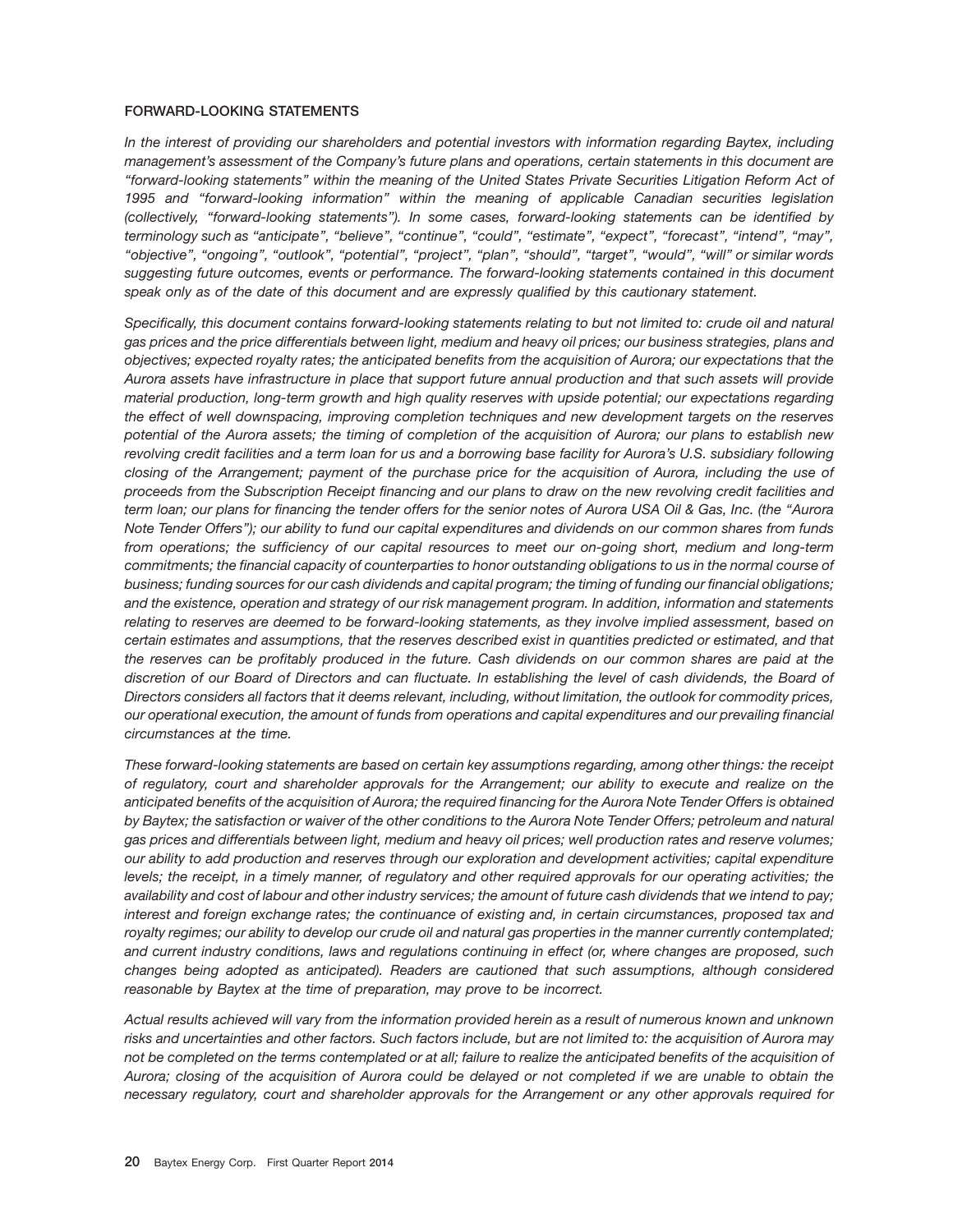*completion or, unless waived, some other condition to closing is not satisfied; failure to put in place a borrowing base* facility for Aurora's U.S. subsidiary following completion of the Arrangement; the financing required to complete the *Aurora Note Tender Offers is not obtained; the Aurora Note Tender Offers and consent solicitations may not be completed on the terms contemplated or at all; declines in oil and natural gas prices; risks related to the accessibility, availability, proximity and capacity of gathering, processing and pipeline systems; variations in interest rates and foreign exchange rates; risks associated with our hedging activities; uncertainties in the credit markets may restrict the availability of credit or increase the cost of borrowing; refinancing risk for existing debt and debt service costs; access to external sources of capital; third party credit risk; a downgrade of our credit ratings; risks associated with the exploitation of our properties and our ability to acquire reserves; increases in operating costs; changes in government regulations that affect the oil and gas industry; changes to royalty or mineral/severance tax regimes; risks relating to hydraulic fracturing; changes in income tax or other laws or government incentive programs; uncertainties associated with estimating petroleum and natural gas reserves; risks associated with acquiring, developing and exploring for oil and natural gas and other aspects of our operations; risks associated with properties operated by third parties; risks associated with delays in business operations; risks associated with the marketing of our petroleum and natural gas production; risks associated with large projects or expansion of our activities; risks related to heavy oil projects; expansion of our operations; the failure to realize anticipated benefits of acquisitions and dispositions or to manage growth; changes in environmental, health and safety regulations; the implementation of strategies for reducing greenhouse gases; competition in the oil and gas industry for, among other things, acquisitions of reserves, undeveloped lands, skilled personnel and drilling and related equipment; the activities of our operating entities and their key personnel and information systems; depletion of our reserves; risks associated with securing and maintaining title to our properties; seasonal weather patterns; our permitted investments; access to technological advances; changes in the demand for oil and natural gas products; involvement in legal, regulatory and tax proceedings; the failure of third parties to comply with confidentiality agreements; risks associated with the ownership of our securities, including the discretionary nature of dividend payments and changes in market-based factors; risks for United States and other non-resident shareholders, including the ability to enforce civil remedies, differing practices for reporting reserves and production, additional taxation applicable to non-residents and foreign exchange risk; and other factors, many of which are beyond the control of Baytex. These and additional risk factors are discussed in our Annual Information Form, Annual Report on Form 40-F and Management's Discussion and Analysis for the year ended December 31, 2013, as filed with Canadian securities regulatory authorities and the U.S. Securities and Exchange Commission.*

*The above summary of assumptions and risks related to forward-looking statements has been provided in order to provide shareholders and potential investors with a more complete perspective on Baytex's current and future operations (if the acquisition of Aurora is completed) and such information may not be appropriate for other purposes.*

*There is no representation by Baytex that actual results achieved will be the same in whole or in part as those referenced in the forward-looking statements and Baytex does not undertake any obligation to update publicly or to revise any of the included forward-looking statements, whether as a result of new information, future events or otherwise, except as may be required by applicable securities law.*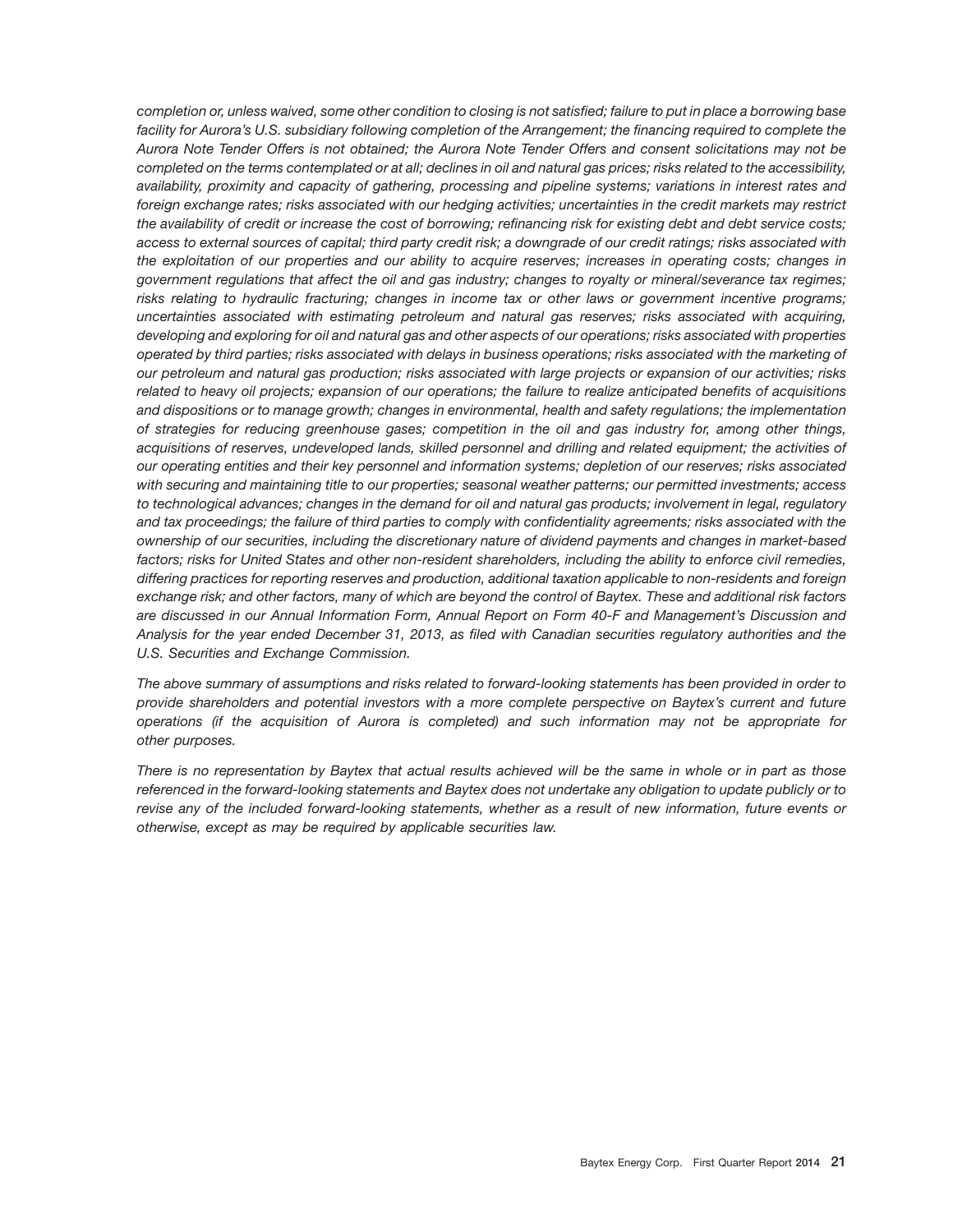### CONDENSED CONSOLIDATED STATEMENTS OF FINANCIAL POSITION

| As at<br>(thousands of Canadian dollars) (unaudited) | March 31,<br>2014 | December 31,<br>2013 |
|------------------------------------------------------|-------------------|----------------------|
| ASSETS                                               |                   |                      |
| Current assets                                       |                   |                      |
| Cash                                                 | \$<br>2,340       | \$<br>18,368         |
| Trade and other receivables                          | 182,711           | 141,651              |
| Crude oil inventory                                  | 1,977             | 1,507                |
| Other assets (note 4)                                | 36,662            |                      |
| Financial derivatives                                | 33,681            | 10,087               |
| Assets held for sale (note 5)                        | 75,693            | 73,634               |
|                                                      | 333,064           | 245,247              |
| Non-current assets                                   |                   |                      |
| Exploration and evaluation assets (note 6)           | 155,212           | 162,987              |
| Oil and gas properties (note 7)                      | 2,321,187         | 2,222,786            |
| Other plant and equipment                            | 29,699            | 29,559               |
| Goodwill                                             | 37,755            | 37,755               |
| <b>TOTAL ASSETS</b>                                  | \$2,876,917       | \$2,698,334          |
| <b>LIABILITIES</b>                                   |                   |                      |
| <b>Current liabilities</b>                           |                   |                      |
| Trade and other payables                             | \$<br>261,782     | \$<br>213,091        |
| Dividends payable to shareholders                    | 27,817            | 27,586               |
| Financial derivatives                                | 29,076            | 18,632               |
| Liabilities related to assets held for sale (note 5) | 12,124            | 10,241               |
|                                                      | 330,799           | 269,550              |
| Non-current liabilities                              |                   |                      |
| Bank loan (note 8)                                   | 300,564           | 223,371              |
| Long-term debt (note 9)                              | 458,387           | 452,030              |
| Asset retirement obligations (note 10)               | 224,891           | 221,628              |
| Deferred income tax liability                        | 270,703           | 248,401              |
| Financial derivatives                                | 1,469             | 869                  |
|                                                      | 1,586,813         | 1,415,849            |
| <b>SHAREHOLDERS' EQUITY</b>                          |                   |                      |
| Shareholders' capital (note 11)                      | 2,046,549         | 2,004,203            |
| Contributed surplus                                  | 43,563            | 53,081               |
| Accumulated other comprehensive income               | 11,691            | 1,484                |
| <b>Deficit</b>                                       | (811, 699)        | (776, 283)           |
|                                                      | 1,290,104         | 1,282,485            |
| TOTAL LIABILITIES AND SHAREHOLDERS' EQUITY           | \$2,876,917       | \$2,698,334          |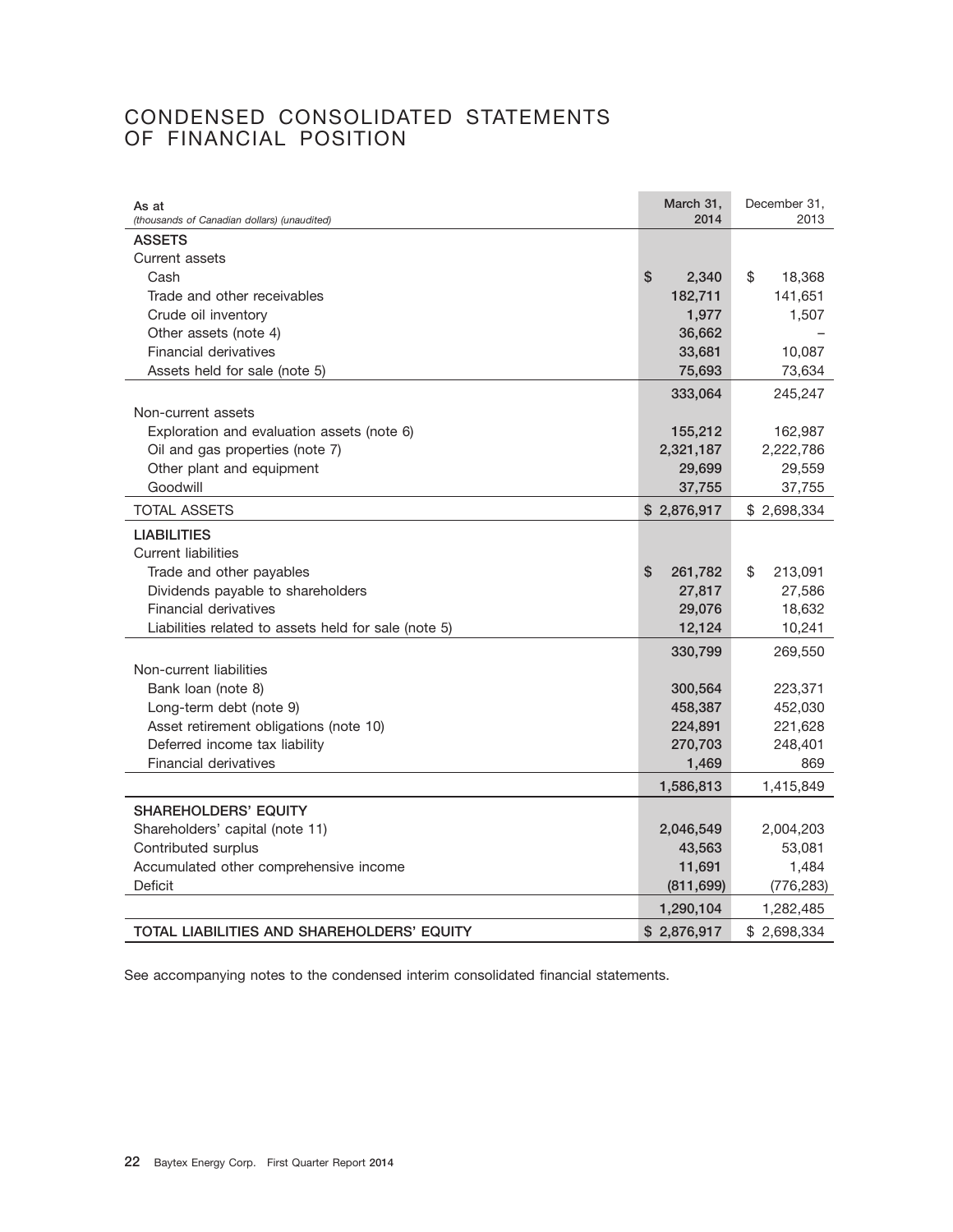### CONDENSED CONSOLIDATED STATEMENTS OF INCOME AND COMPREHENSIVE INCOME

|                                                                                 | Three Months Ended March 31 |         |    |           |
|---------------------------------------------------------------------------------|-----------------------------|---------|----|-----------|
| (thousands of Canadian dollars, except per common share amounts)<br>(unaudited) |                             | 2014    |    | 2013      |
| Revenues, net of royalties (note 15)                                            | \$                          | 310,929 | \$ | 227,667   |
| <b>Expenses</b>                                                                 |                             |         |    |           |
| Production and operating                                                        |                             | 68,835  |    | 65,216    |
| Transportation and blending                                                     |                             | 44,903  |    | 46,136    |
| Exploration and evaluation (note 6)                                             |                             | 10,610  |    | 3.582     |
| Depletion and depreciation                                                      |                             | 88,593  |    | 78,581    |
| General and administrative                                                      |                             | 11,899  |    | 11,550    |
| Share-based compensation (note 12)                                              |                             | 7,855   |    | 9.044     |
| Financing costs (note 16)                                                       |                             | 12,589  |    | 10,976    |
| (Gain) loss on financial derivatives (note 18)                                  |                             | (7,078) |    | 7,767     |
| Foreign exchange loss (note 17)                                                 |                             | 4,518   |    | 1,781     |
| Gain on divestiture of oil and gas properties                                   |                             |         |    | (20, 951) |
|                                                                                 |                             | 242,724 |    | 213,682   |
| Net income before income taxes                                                  |                             | 68,205  |    | 13,985    |
| Deferred income tax expense (note 14)                                           |                             | 20,364  |    | 3,836     |
| Net income attributable to shareholders                                         | \$                          | 47,841  | \$ | 10,149    |
| Other comprehensive income                                                      |                             |         |    |           |
| Foreign currency translation adjustment                                         |                             | 10,207  |    | 3,886     |
| Comprehensive income                                                            | \$                          | 58,048  | \$ | 14,035    |
| Net income per common share (note 13)                                           |                             |         |    |           |
| Basic                                                                           | \$                          | 0.38    | \$ | 0.08      |
| <b>Diluted</b>                                                                  | $\mathsf{\$}$               | 0.38    | \$ | 0.08      |
| Weighted average common shares (note 13)                                        |                             |         |    |           |
| Basic                                                                           |                             | 125,939 |    | 122,491   |
| <b>Diluted</b>                                                                  |                             | 127,250 |    | 123,826   |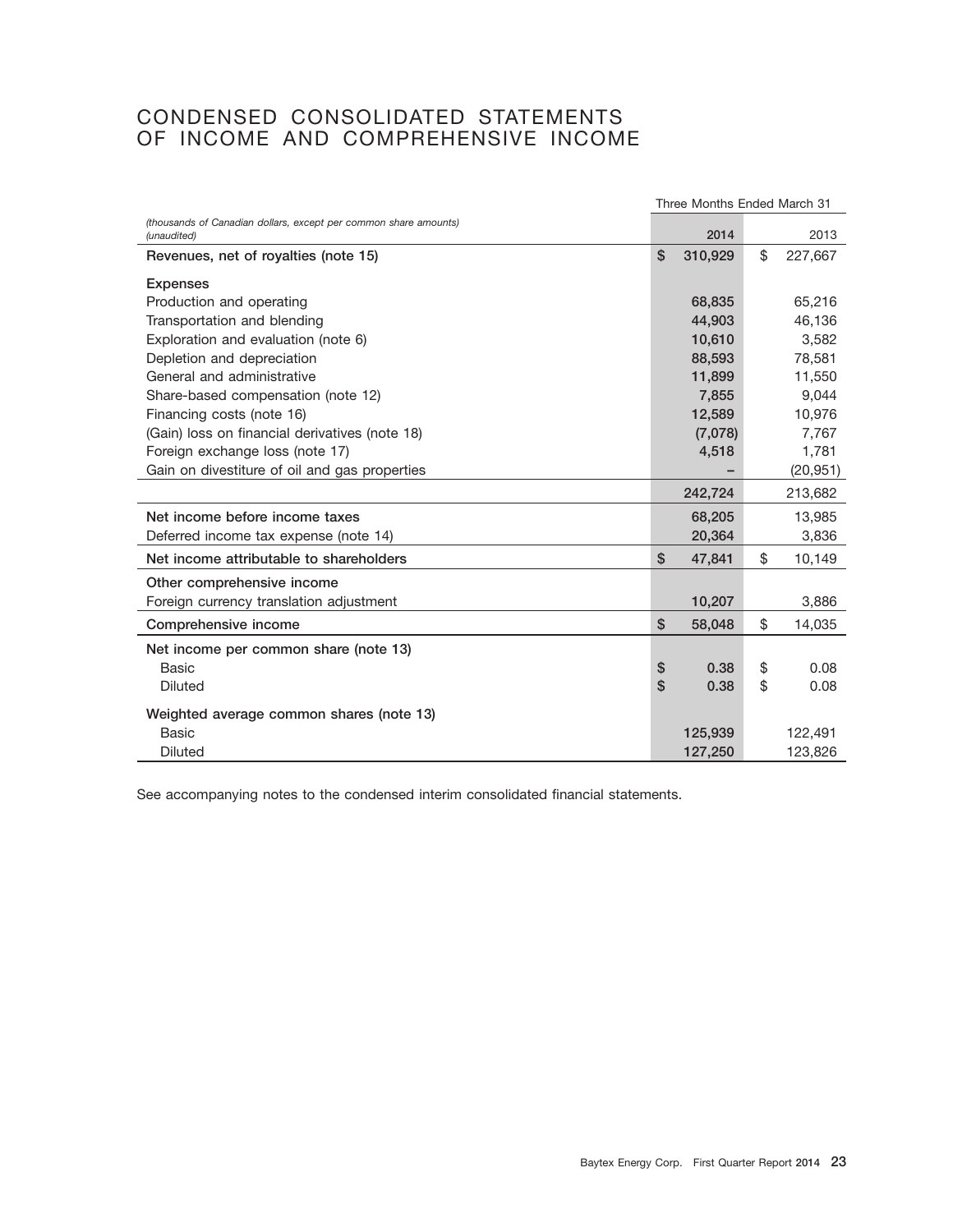## CONDENSED CONSOLIDATED STATEMENTS OF CHANGES IN EQUITY

|                                 | Accumulated     |    |                        |               |               |                  |                 |
|---------------------------------|-----------------|----|------------------------|---------------|---------------|------------------|-----------------|
|                                 |                 |    |                        |               | other         |                  |                 |
| (thousands of Canadian dollars) | Shareholders'   |    | Contributed            | comprehensive |               | Deficit          | <b>Total</b>    |
| (unaudited)                     | capital         |    | surplus <sup>(1)</sup> |               | income (loss) |                  | equity          |
| Balance at December 31, 2012    | \$<br>1,860,358 | \$ | 65,615                 | \$            | (12, 462)     | (614,099)<br>\$  | \$<br>1,299,412 |
| Dividends to shareholders       |                 |    |                        |               |               | (80, 959)        | (80, 959)       |
| Exercise of share rights        | 9,225           |    | (5,507)                |               |               |                  | 3,718           |
| Vesting of share awards         | 11,810          |    | (11, 810)              |               |               |                  |                 |
| Share-based compensation        |                 |    | 9,044                  |               |               |                  | 9,044           |
| Issued pursuant to dividend     |                 |    |                        |               |               |                  |                 |
| reinvestment plan               | 23,494          |    |                        |               |               |                  | 23,494          |
| Comprehensive income for the    |                 |    |                        |               |               |                  |                 |
| period                          |                 |    |                        |               | 3,886         | 10,149           | 14,035          |
| Balance at March 31, 2013       | \$<br>1,904,887 | \$ | 57,342                 | \$            | (8,576)       | \$<br>(684, 909) | \$1,268,744     |
| Balance at December 31, 2013    | \$<br>2,004,203 | \$ | 53,081                 | \$            | 1,484         | $$$ (776,283)    | \$1,282,485     |
| <b>Dividends</b>                |                 |    |                        |               |               | (83, 257)        | (83, 257)       |
| Exercise of share rights        | 5,081           |    | (2,747)                |               |               |                  | 2,334           |
| Vesting of share awards         | 14,626          |    | (14, 626)              |               |               |                  |                 |
| Share-based compensation        |                 |    | 7,855                  |               |               |                  | 7,855           |
| Issued pursuant to dividend     |                 |    |                        |               |               |                  |                 |
| reinvestment plan               | 22,639          |    |                        |               |               |                  | 22,639          |
| Comprehensive income for the    |                 |    |                        |               |               |                  |                 |
| period                          |                 |    |                        |               | 10,207        | 47,841           | 58,048          |
| Balance at March 31, 2014       | \$<br>2,046,549 | \$ | 43,563                 | \$            | 11,691        | \$<br>(811, 699) | \$1,290,104     |

*(1) Share-based compensation is accumulated in contributed surplus.*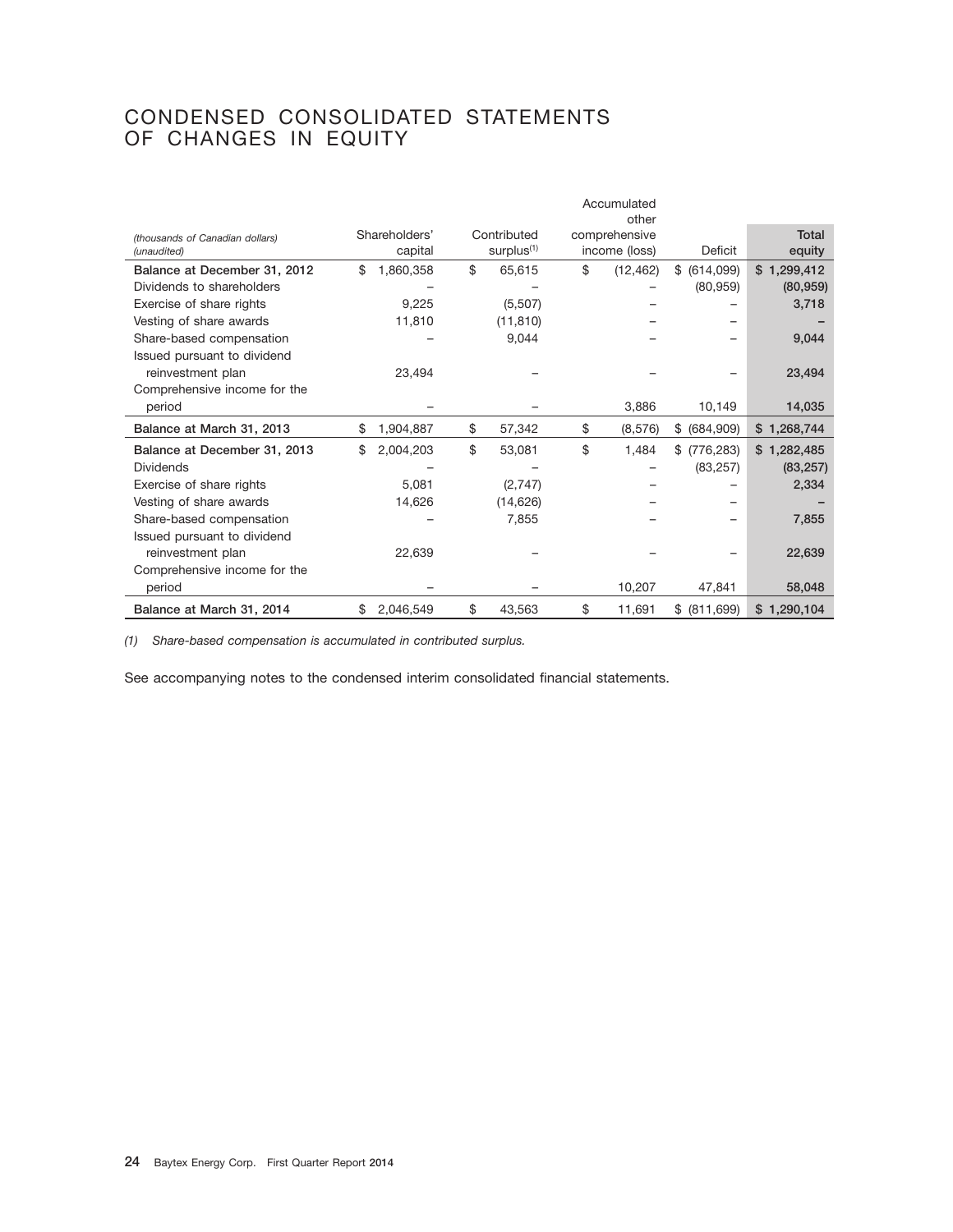## CONDENSED CONSOLIDATED STATEMENTS OF CASH FLOWS

|                                                           | Three Months Ended March 31 |              |  |
|-----------------------------------------------------------|-----------------------------|--------------|--|
| (thousands of Canadian dollars) (unaudited)               | 2014                        | 2013         |  |
| CASH PROVIDED BY (USED IN):                               |                             |              |  |
| <b>Operating activities</b>                               |                             |              |  |
| Net income for the period                                 | \$<br>47,841                | \$<br>10,149 |  |
| Adjustments for:                                          |                             |              |  |
| Share-based compensation (note 12)                        | 7,855                       | 9,044        |  |
| Unrealized foreign exchange loss (note 17)                | 6,456                       | 3,817        |  |
| Exploration and evaluation                                | 10,610                      | 3,582        |  |
| Depletion and depreciation                                | 88,593                      | 78,581       |  |
| Unrealized (gain) loss on financial derivatives (note 18) | (12, 825)                   | 11,895       |  |
| Gain on divestitures of oil and gas properties            |                             | (20, 951)    |  |
| Deferred income tax expense                               | 20,364                      | 3,836        |  |
| Financing costs (note 16)                                 | 12,589                      | 10,976       |  |
| Change in non-cash working capital                        | (55,980)                    | (12, 782)    |  |
| Asset retirement obligations settled (note 10)            | (3,896)                     | (2, 973)     |  |
|                                                           | 121,607                     | 95,174       |  |
| <b>Financing activities</b>                               |                             |              |  |
| Payment of dividends                                      | (60, 386)                   | (57, 244)    |  |
| Increase in bank loan                                     | 77,193                      | 39,448       |  |
| Issuance of common shares (note 11)                       | 2,334                       | 3,718        |  |
| Interest paid                                             | (17, 311)                   | (16, 538)    |  |
|                                                           | 1,830                       | (30, 616)    |  |
| Investing activities                                      |                             |              |  |
| Additions to exploration and evaluation assets (note 6)   | (7, 320)                    | (4, 150)     |  |
| Additions to oil and gas properties (note 7)              | (165, 105)                  | (162, 372)   |  |
| Property acquisitions                                     | (673)                       |              |  |
| Proceeds from divestiture of oil and gas properties       |                             | 42,382       |  |
| Additions to other plant and equipment, net of disposals  | (757)                       | (3,370)      |  |
| Change in non-cash working capital                        | 33,531                      | 61,831       |  |
|                                                           | (140, 324)                  | (65, 679)    |  |
| Impact of foreign currency translation on cash balances   | 859                         | (485)        |  |
| Change in cash                                            | (16,028)                    | (1,606)      |  |
| Cash, beginning of period                                 | 18,368                      | 1,837        |  |
| Cash, end of period                                       | \$<br>2,340                 | \$<br>231    |  |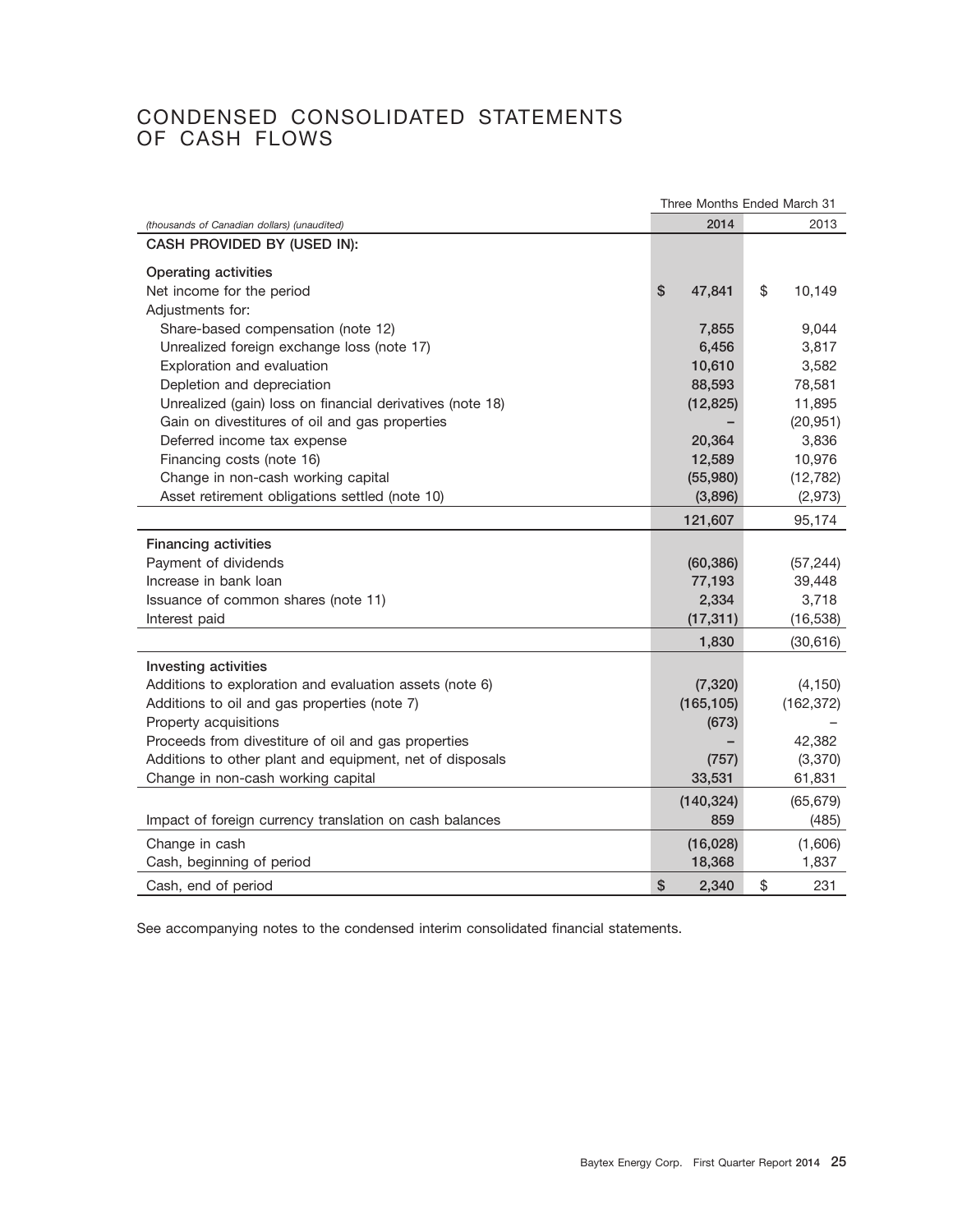## NOTES TO THE CONDENSED CONSOLIDATED FINANCIAL STATEMENTS

As at March 31, 2014 and December 31, 2013 and for the three months ended March 31, 2014 and 2013 *(all tabular amounts in thousands of Canadian dollars, except per common share amounts) (unaudited)*

### **1. REPORTING ENTITY**

Baytex Energy Corp. (the "Company" or "Baytex") is an oil and gas corporation engaged in the acquisition, development and production of oil and natural gas in the Western Canadian Sedimentary Basin and the United States. The Company's common shares are traded on the Toronto Stock Exchange and the New York Stock Exchange under the symbol BTE. The Company's head and principal office is located at 2800, 520 – 3rd Avenue S.W., Calgary, Alberta, T2P 0R3, and its registered office is located at 2400, 525 – 8th Avenue S.W., Calgary, Alberta, T2P 1G1.

### **2. BASIS OF PRESENTATION**

The condensed interim unaudited consolidated financial statements (''consolidated financial statements'') have been prepared in accordance with International Accounting Standards (''IAS'') 34, Interim Financial Reporting, as issued by the International Accounting Standards Board. These consolidated financial statements do not include all the necessary annual disclosures as prescribed by International Financial Reporting Standards (''IFRS'') and should be read in conjunction with the annual audited consolidated financial statements as of December 31, 2013. The Company's accounting policies are unchanged compared to December 31, 2013 except as listed in note 3 ''Changes in Accounting Policies''. The use of estimates and judgments is also consistent with the December 31, 2013 financial statements.

The consolidated financial statements were approved by the Board of Directors of Baytex on April 30, 2014.

The consolidated financial statements have been prepared on the historical cost basis, except for derivative financial instruments which have been measured at fair value. The consolidated financial statements are presented in Canadian dollars, which is the Company's functional currency. All financial information is rounded to the nearest thousand, except per share amounts and when otherwise indicated.

### **3. CHANGES IN ACCOUNTING POLICIES**

### **Levies**

IFRS Interpretations Committee (''IFRIC'') 21 ''Levies'' is effective January 1, 2014, and clarifies the recognition requirements concerning a liability to pay a levy imposed by a government, other than an income tax. The interpretation clarifies that the obligating event which gives rise to a liability is the activity that triggers the payment of the levy in accordance with the relevant legislation. The retrospective adoption of this standard did not have a material impact on the Company's consolidated financial statements.

### **Financial Instruments: Presentation**

IAS 32 ''Financial Instruments: Presentation'' is effective January 1, 2014, and has been amended to clarify certain requirements for offsetting financial assets and liabilities. IAS 32 relates to presentation and disclosure and the retrospective adoption of this standard did not have a material impact on the Company's consolidated financial statements.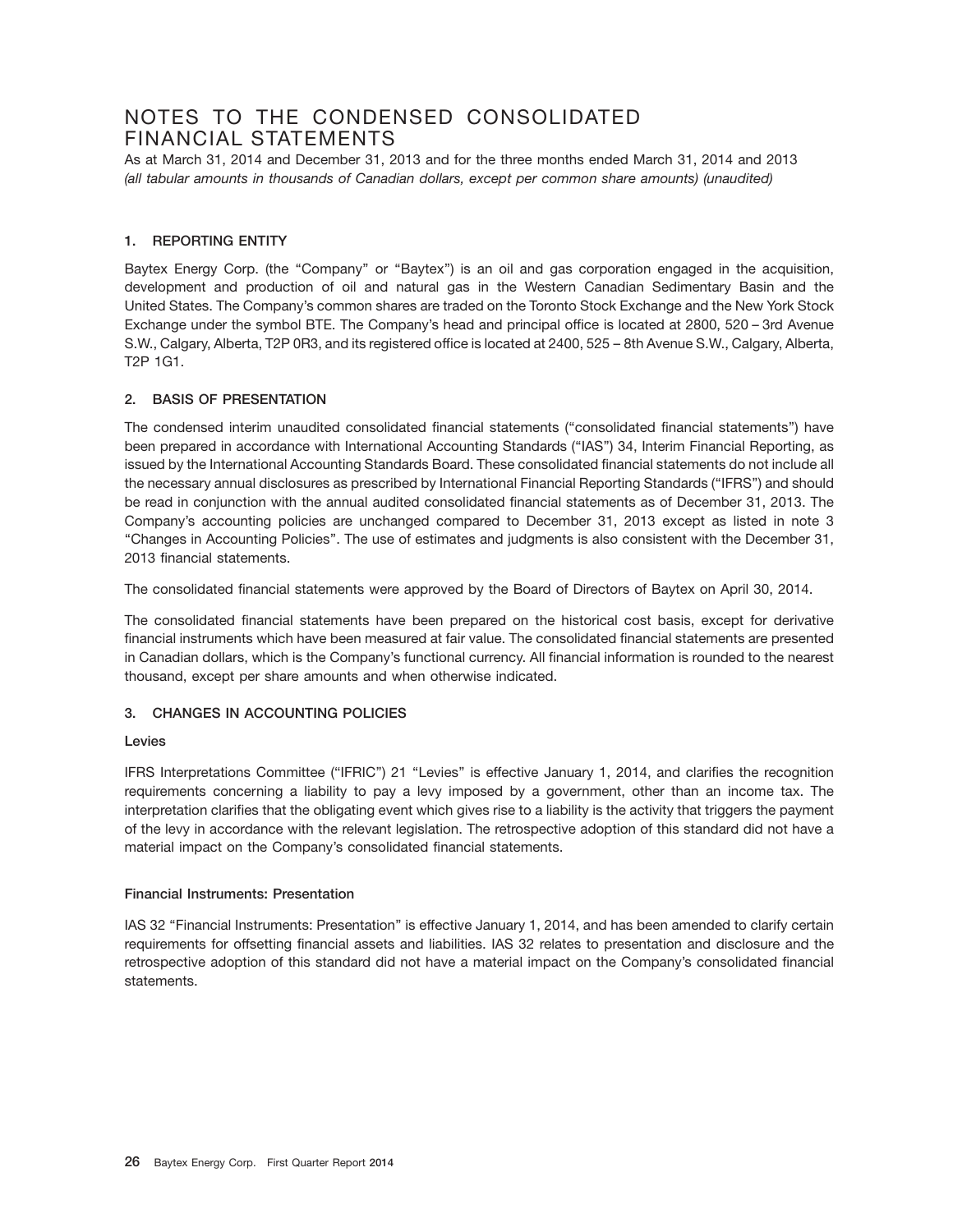### **4. OTHER ASSETS**

Other assets include underwriters' fees relating to the issuance of the subscription receipts and certain debt issuance costs related to the refinancing. Upon completion of the acquisition, fees related to the subscription receipts will be netted against the proceeds of common shares issued and refinancing costs will be amortized once the refinancing is completed. In the event the acquisition is not completed, the subscription receipts will be refunded with earned interest and all fees will be recorded as an expense.

### **5. ASSETS HELD FOR SALE**

In March 2014, Baytex entered agreements to exchange certain heavy oil assets in Saskatchewan and in return, receive certain heavy oil assets in the Peace River area of Alberta. At March 31, 2014, these assets and related liabilities were measured at carrying amount which was the lower of their carrying amount and estimated fair value less costs to sell. No fair value adjustment was recognized in the period. The Company has not recognized any depletion related to the assets held for sale subsequent to the approval of the exchange in December 2013. The Company expects to complete the exchange in the second quarter of 2014. Assets held for sale include \$0.3 million of exploration and evaluation assets and \$75.4 million of oil and gas properties. Liabilities related to assets held for sale include \$12.1 million of asset retirement obligations.

### **6. EXPLORATION AND EVALUATION ASSETS**

| Cost                               |               |
|------------------------------------|---------------|
| As at December 31, 2012            | \$240,015     |
| Capital expenditures               | 11,846        |
| Property acquisition               | 3,060         |
| Exploration and evaluation expense | (10, 286)     |
| Transfer to oil and gas properties | (82, 886)     |
| <b>Divestitures</b>                | (1, 109)      |
| Assets held for sale (note 5)      | (305)         |
| Foreign currency translation       | 2,652         |
| As at December 31, 2013            | \$162,987     |
| Capital expenditures               | 7,320         |
| Property acquisitions              | 393           |
| Exploration and evaluation expense | (10,610)      |
| Transfer to oil and gas properties | (6, 296)      |
| Foreign currency translation       | 1,418         |
| As at March 31, 2014               | 155,212<br>S. |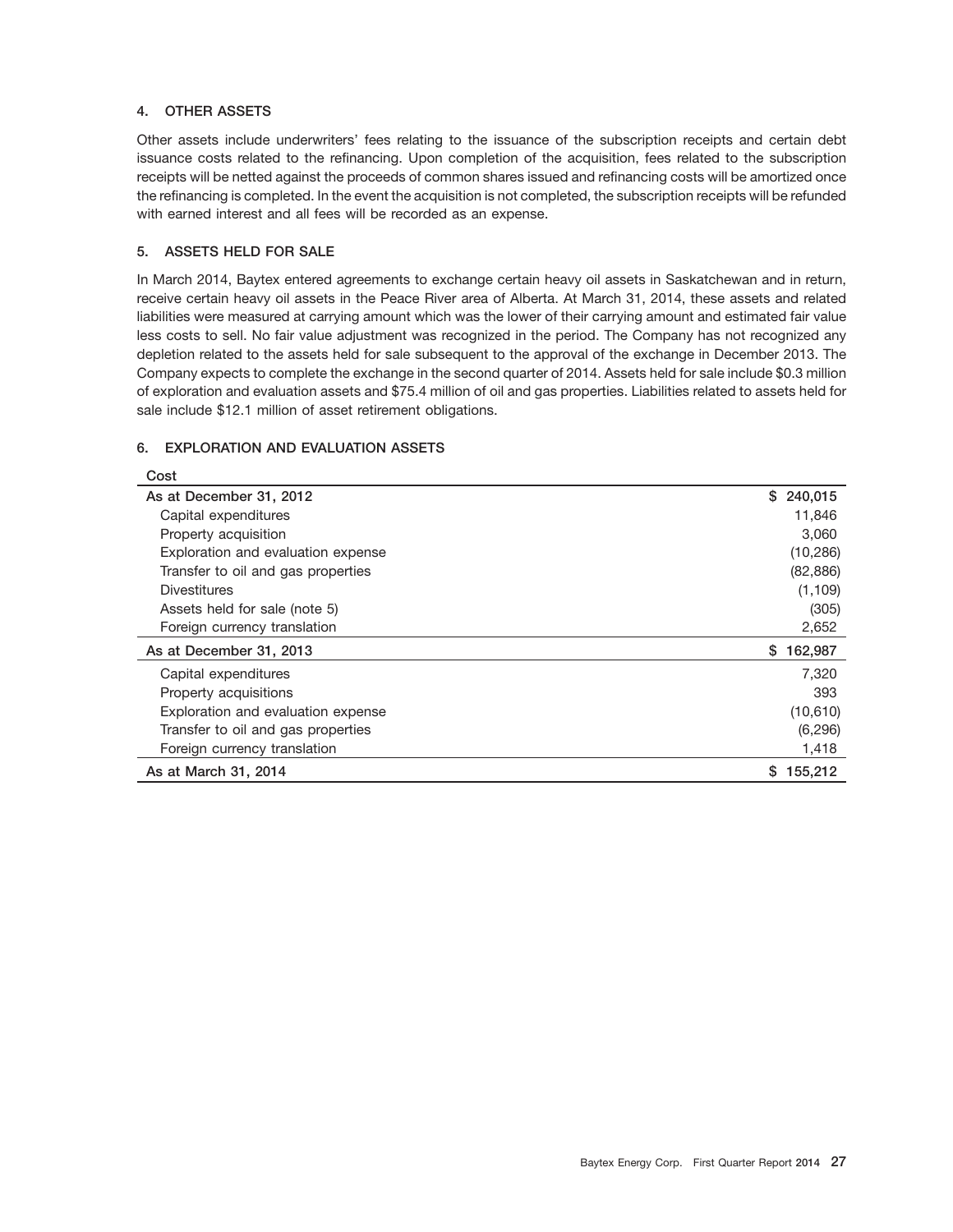### **7. OIL AND GAS PROPERTIES**

| Cost                                               |               |
|----------------------------------------------------|---------------|
| As at December 31, 2012                            | \$2,758,309   |
| Capital expenditures                               | 539,054       |
| Corporate acquisition                              | 108           |
| Property acquisitions                              | 100           |
| Transferred from exploration and evaluation assets | 82,886        |
| Assets held for sale (note 5)                      | (110, 386)    |
| Change in asset retirement obligations             | (28, 734)     |
| <b>Divestitures</b>                                | (33,907)      |
| Foreign currency translation                       | 16,338        |
| As at December 31, 2013                            | \$3,223,768   |
| Capital expenditures                               | 165,105       |
| Property acquisitions                              | 280           |
| Transferred from exploration and evaluation assets | 6,296         |
| Assets held for sale (note 5)                      | (2,059)       |
| Change in asset retirement obligations             | 7,184         |
| Foreign currency translation                       | 10,995        |
| As at March 31, 2014                               | \$3,411,569   |
| Accumulated depletion                              |               |
| As at December 31, 2012                            | \$<br>720,733 |
| Depletion for the period                           | 325,793       |
| <b>Divestitures</b>                                | (10, 191)     |
| Assets held for sale (note 5)                      | (37,057)      |
| Foreign currency translation                       | 1,704         |
| As at December 31, 2013                            | \$1,000,982   |
| Depletion for the period                           | 87,926        |
| Foreign currency translation                       | 1,474         |
| As at March 31, 2014                               | \$1,090,382   |
| Carrying value                                     |               |
| As at December 31, 2013                            | \$2,222,786   |
| As at March 31, 2014                               | \$2,321,187   |
| <b>BANK LOAN</b><br>8.                             |               |

|           | March 31,    | December 31,  |
|-----------|--------------|---------------|
| As at     | 2014         | 2013          |
| Bank loan | 300,564<br>S | 223.371<br>\$ |

The Company's wholly-owned subsidiary, Baytex Energy Ltd. (''Baytex Energy''), has established a \$40.0 million extendible operating loan facility with a chartered bank and an \$810.0 million extendible syndicated loan facility with a syndicate of chartered banks, each of which constitute a revolving credit facility that is extendible annually for a 1, 2, 3 or 4 year period (subject to a maximum four-year term at any time). Unless extended, the revolving period will end on June 14, 2017 with all amounts to be re-paid on such date. The credit facilities contain standard commercial covenants for facilities of this nature and do not require any mandatory principal payments prior to maturity. Advances (including letters of credit) under the credit facilities can be drawn in either Canadian or U.S. funds and bear interest at the agent bank's prime lending rate, bankers' acceptance discount rates or London Interbank Offer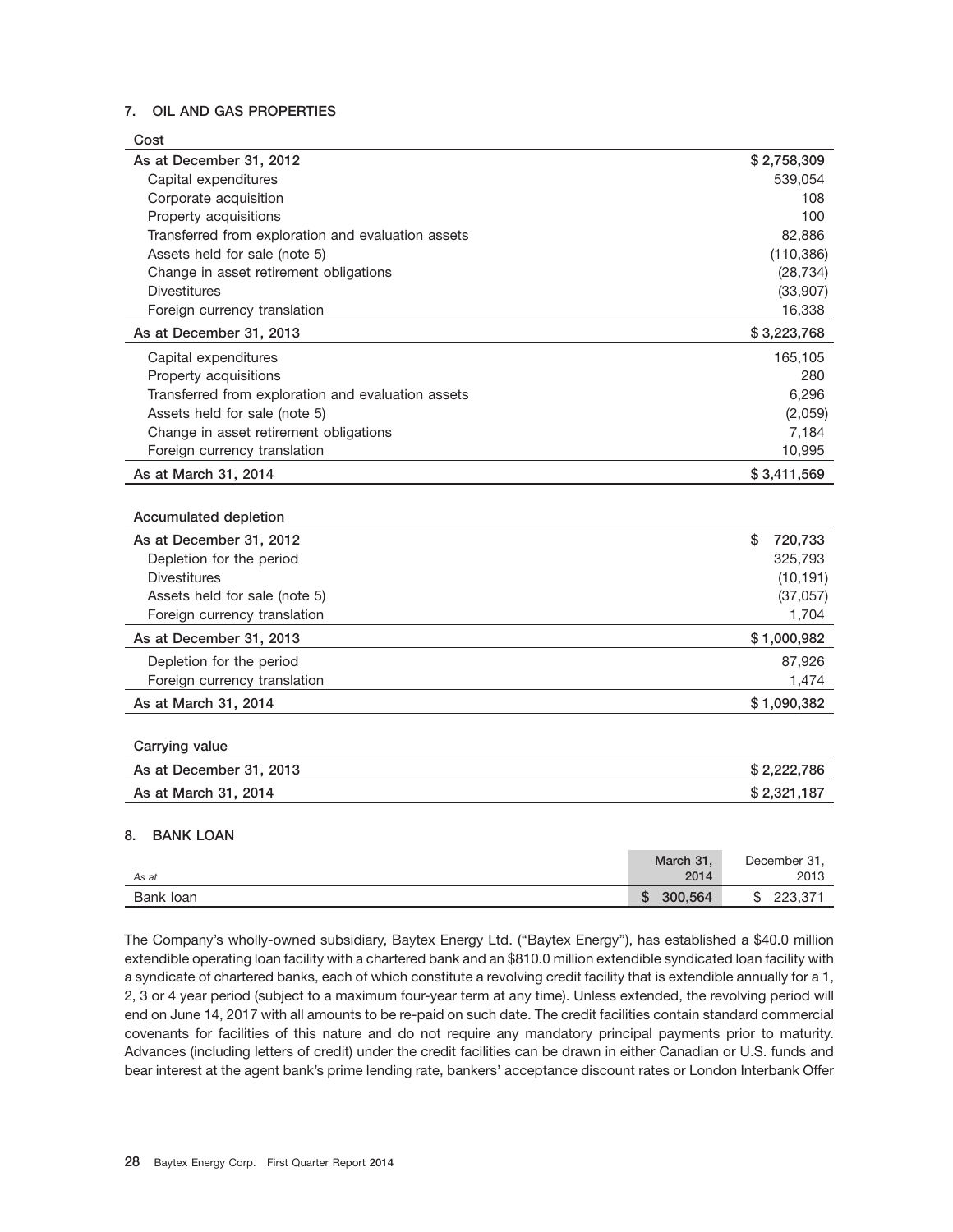Rates, plus applicable margins. The credit facilities are secured by a floating charge over substantially all of Baytex Energy's assets and are guaranteed by Baytex and certain of its material subsidiaries. The credit facilities do not include a term-out feature or a borrowing base restriction.

The weighted average interest rate on the bank loan for the three months ended March 31, 2014 was 4.33% (5.68% for the three months ended March 31, 2013).

### **9. LONG-TERM DEBT**

| As at                                                                                                                                        | March 31,<br>2014 | December 31.<br>2013 |
|----------------------------------------------------------------------------------------------------------------------------------------------|-------------------|----------------------|
| 6.75% Series B senior unsecured debentures<br>(US\$150,000 - principal) due February 17, 2021<br>6.625% Series C senior unsecured debentures | 163,907<br>S.     | 157.673<br>S.        |
| (Cdn\$300,000 – principal) due July 19, 2022                                                                                                 | 294,480           | 294,357              |
|                                                                                                                                              | 458.387           | 452.030              |

Accretion expense on debentures of \$0.2 million has been recorded in financing costs for the three months ended March 31, 2014 (three months ended March 31, 2013 – \$0.2 million).

### **10. ASSET RETIREMENT OBLIGATIONS**

|                                                      | March 31,<br>2014 | December 31,<br>2013 |
|------------------------------------------------------|-------------------|----------------------|
| Balance, beginning of period                         | 221,628<br>S      | 265,520<br>\$        |
| Liabilities incurred                                 | 3,743             | 14.901               |
| Liabilities settled                                  | (3,896)           | (12,076)             |
| Liabilities divested                                 |                   | (1,409)              |
| Accretion                                            | 1,741             | 7,011                |
| Change in estimate $(1)$                             | 3,441             | (42, 226)            |
| Liabilities related to assets held for sale (note 5) | (1,883)           | (10, 241)            |
| Foreign currency translation                         | 117               | 148                  |
| Balance, end of period                               | 224.891           | \$<br>221.628        |

*(1) Changes in the status of wells, discount rates, and the estimated costs of abandonment and reclamation are factors resulting in a change in estimate.*

### **11. SHAREHOLDERS' CAPITAL**

### *Shareholders' Capital*

The authorized capital of Baytex consists of an unlimited number of common shares without nominal or par value and 10,000,000 preferred shares without nominal or par value, issuable in series. Baytex establishes the rights and terms of the preferred shares upon issuance. As at March 31, 2014, no preferred shares have been issued by the Company and all common shares issued were fully paid.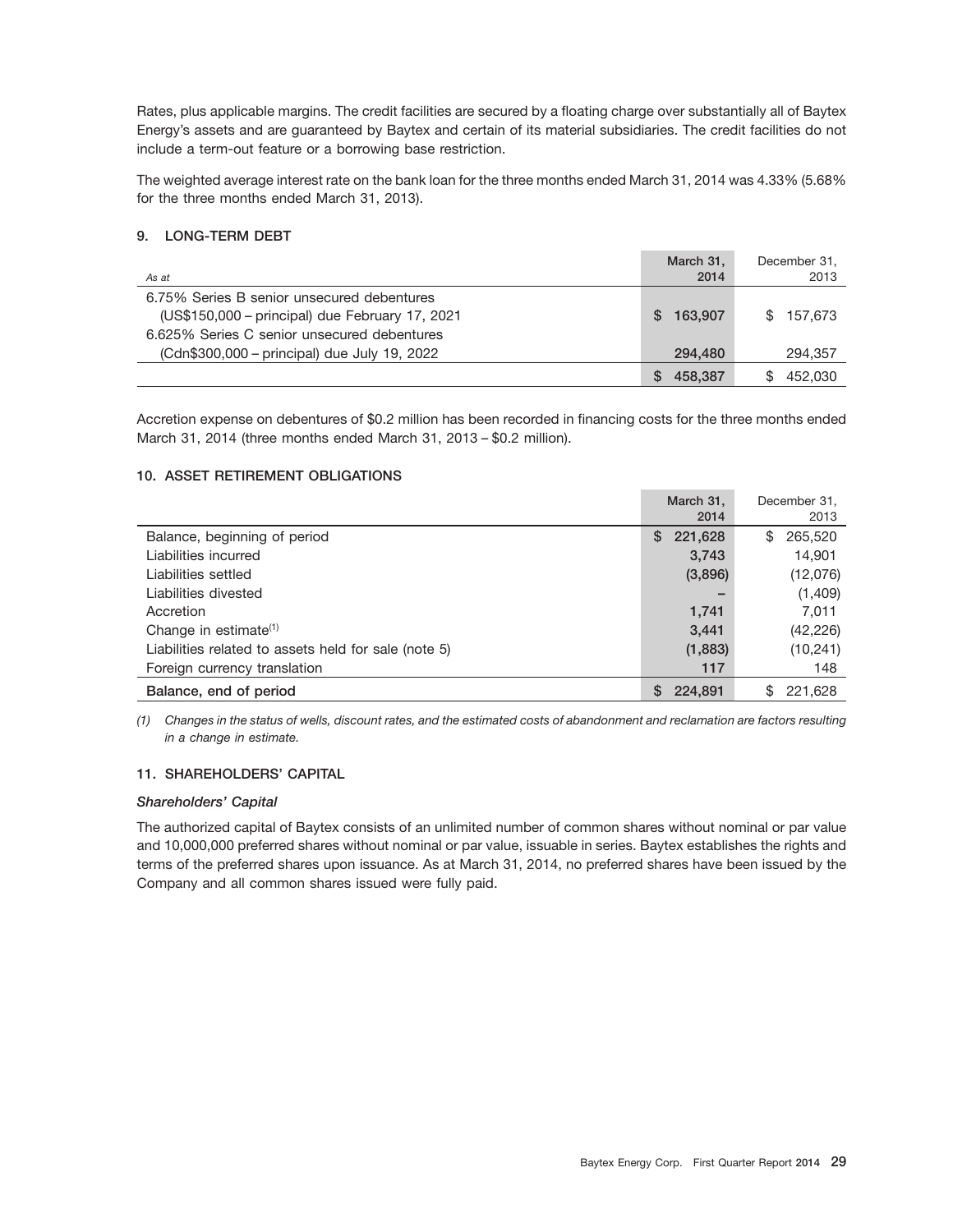|                                                                | Number of            |             |
|----------------------------------------------------------------|----------------------|-------------|
|                                                                | <b>Common Shares</b> |             |
|                                                                | (000s)               | Amount      |
| Balance, December 31, 2012                                     | 121,868              | \$1,860,358 |
| Issued on exercise of share rights                             | 802                  | 10,586      |
| Transfer from contributed surplus on exercise of share rights  |                      | 20,333      |
| Transfer from contributed surplus on vesting and conversion of |                      |             |
| share awards                                                   | 555                  | 24,542      |
| Issued pursuant to dividend reinvestment plan                  | 2,167                | 88,384      |
| Balance, December 31, 2013                                     | 125,392              | \$2,004,203 |
| Issued on exercise of share rights                             | 132                  | 2,334       |
| Transfer from contributed surplus on exercise of share rights  |                      | 2,747       |
| Transfer from contributed surplus on vesting and conversion of |                      |             |
| share awards                                                   | 352                  | 14,626      |
| Issued pursuant to dividend reinvestment plan                  | 566                  | 22,639      |
| Balance, March 31, 2014                                        | 126,442              | \$2.046.549 |

Monthly dividends of \$0.22 per common share were declared by the Company during the three months ended March 31, 2014 and 2013 for total dividends declared of \$83.3 million (\$69.1 million net of dividend reinvestment) and \$81.0 million (\$56.4 million net of dividend reinvestment), respectively.

### **12. EQUITY BASED PLANS**

### *Share Award Incentive Plan*

The Company recorded compensation expense related to the share awards of \$7.9 million for the three months ended March 31, 2014 (three months ended March 31, 2013 – \$8.8 million).

The fair value of share awards is determined at the date of grant using the closing price of the common shares and, for performance awards, an estimated payout multiplier. The amount of compensation expense is reduced by a forfeiture rate, which has been estimated at a weighted average of 9.7% of outstanding share awards. Fluctuations in compensation expense may occur due to changes in estimating the outcome of the performance conditions. The estimated weighted average fair value for share awards at the measurement date is \$40.36per restricted award and performance award granted during the three months ended March 31, 2014 (three months ended March 31, 2013 – \$44.20 per restricted award and performance award).

The number of share awards outstanding is detailed below:

|                                       | Number of<br>restricted<br>awards<br>(000s) | Number of<br>performance<br>awards<br>(000s) | Number of<br>share<br>awards<br>(000s) |
|---------------------------------------|---------------------------------------------|----------------------------------------------|----------------------------------------|
| Balance, December 31, 2012            | 566                                         | 388                                          | 954                                    |
| Granted                               | 437                                         | 374                                          | 811                                    |
| Vested and converted to common shares | (215)                                       | (142)                                        | (357)                                  |
| Forfeited                             | (65)                                        | (40)                                         | (105)                                  |
| Balance, December 31, 2013            | 723                                         | 580                                          | 1,303                                  |
| Granted                               | 350                                         | 273                                          | 623                                    |
| Vested and converted to common shares | (144)                                       | (102)                                        | (246)                                  |
| Forfeited                             | (32)                                        | (23)                                         | (55)                                   |
| Balance, March 31, 2014               | 897                                         | 728                                          | 1.625                                  |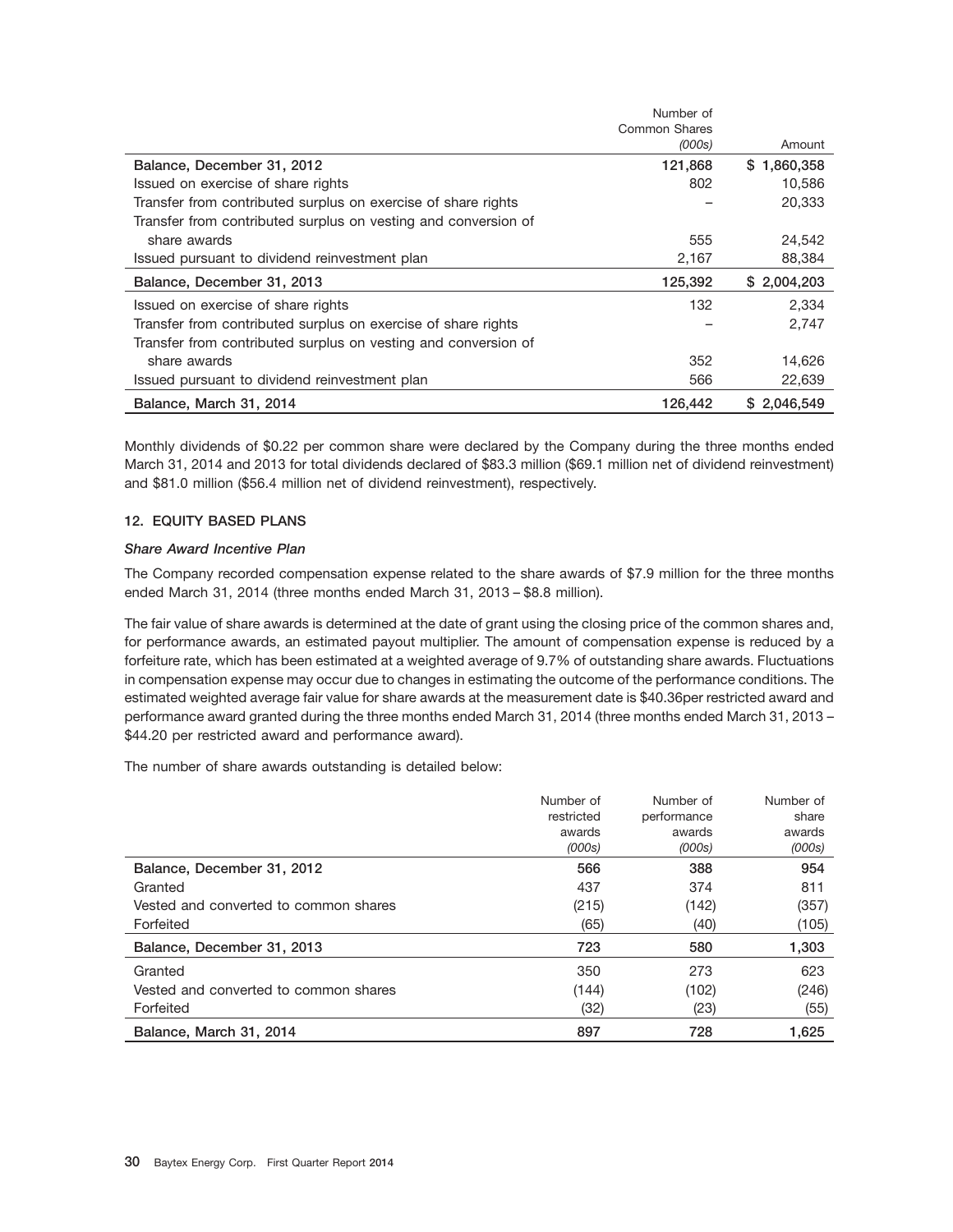### *Share Rights Plan*

No new grants have been made under the Share Rights Plan since December 31, 2010. All outstanding share rights have been fully expensed and are exercisable.

The number of share rights outstanding and exercise prices are detailed below:

|                                           | Number of<br>share rights<br>(000s) |    | Weighted average<br>exercise price |
|-------------------------------------------|-------------------------------------|----|------------------------------------|
| Balance, December 31, 2012 <sup>(1)</sup> | 1,525                               | S  | 16.79                              |
| Exercise d <sup>(2)</sup>                 | (802)                               |    | 13.53                              |
| Forfeited $(1)$                           | (6)                                 |    | 27.77                              |
| Balance, December 31, 2013 <sup>(1)</sup> | 717                                 | \$ | 17.69                              |
| Exercise d <sup>(2)</sup>                 | (132)                               |    | 17.62                              |
| Balance, March 31, 2014 <sup>(1)</sup>    | 585                                 | S  | 17.33                              |

*(1) Weighted average exercise price reflects the grant price less the reduction in exercise price for dividends and distributions.*

*(2) Weighted average exercise price includes rights exercised at both original grant prices and original grant prices reduced for dividends and distributions subsequent to grant date.*

### **13. NET INCOME PER SHARE**

|                          | Three Months Ended March 31, 2014 |         |            | Three Months Ended March 31, 2013 |         |            |
|--------------------------|-----------------------------------|---------|------------|-----------------------------------|---------|------------|
|                          |                                   | Common  | <b>Net</b> |                                   | Common  | <b>Net</b> |
|                          |                                   | shares  | income     |                                   | shares  | income     |
|                          | Net income                        | (000s)  | per share  | Net income                        | (000s)  | per share  |
| Net income – basic       | \$47.841                          | 125.939 | \$0.38     | \$10.149                          | 122.491 | \$0.08     |
| Dilutive effect of share |                                   |         |            |                                   |         |            |
| awards                   |                                   | 1.047   | -          |                                   | 707     |            |
| Dilutive effect of share |                                   |         |            |                                   |         |            |
| rights                   | -                                 | 264     | -          |                                   | 628     |            |
| Net income – diluted     | \$47.841                          | 127,250 | \$0.38     | \$10.149                          | 123.826 | \$0.08     |

### **14. INCOME TAXES**

The provision for income taxes has been computed as follows:

|                                                                                             | Three Months Ended March 31 |   |         |
|---------------------------------------------------------------------------------------------|-----------------------------|---|---------|
|                                                                                             | 2014                        |   | 2013    |
| Net income before income taxes                                                              | 68.205<br>S                 | S | 13,985  |
| Expected income taxes at the statutory rate of $25.47\%$ (2013 - $25.51\%$ ) <sup>(1)</sup> | 17,372                      |   | 3,568   |
| Increase (decrease) in income taxes resulting from:                                         |                             |   |         |
| Share-based compensation                                                                    | 2,000                       |   | 2.307   |
| Effect of rate adjustments for foreign jurisdictions                                        | (394)                       |   | (1,996) |
| Other                                                                                       | 1,386                       |   | (43)    |
| Income tax expense                                                                          | 20,364                      |   | 3.836   |

*(1) The change in statutory rate is mainly related to changes in the provincial apportionment of income.*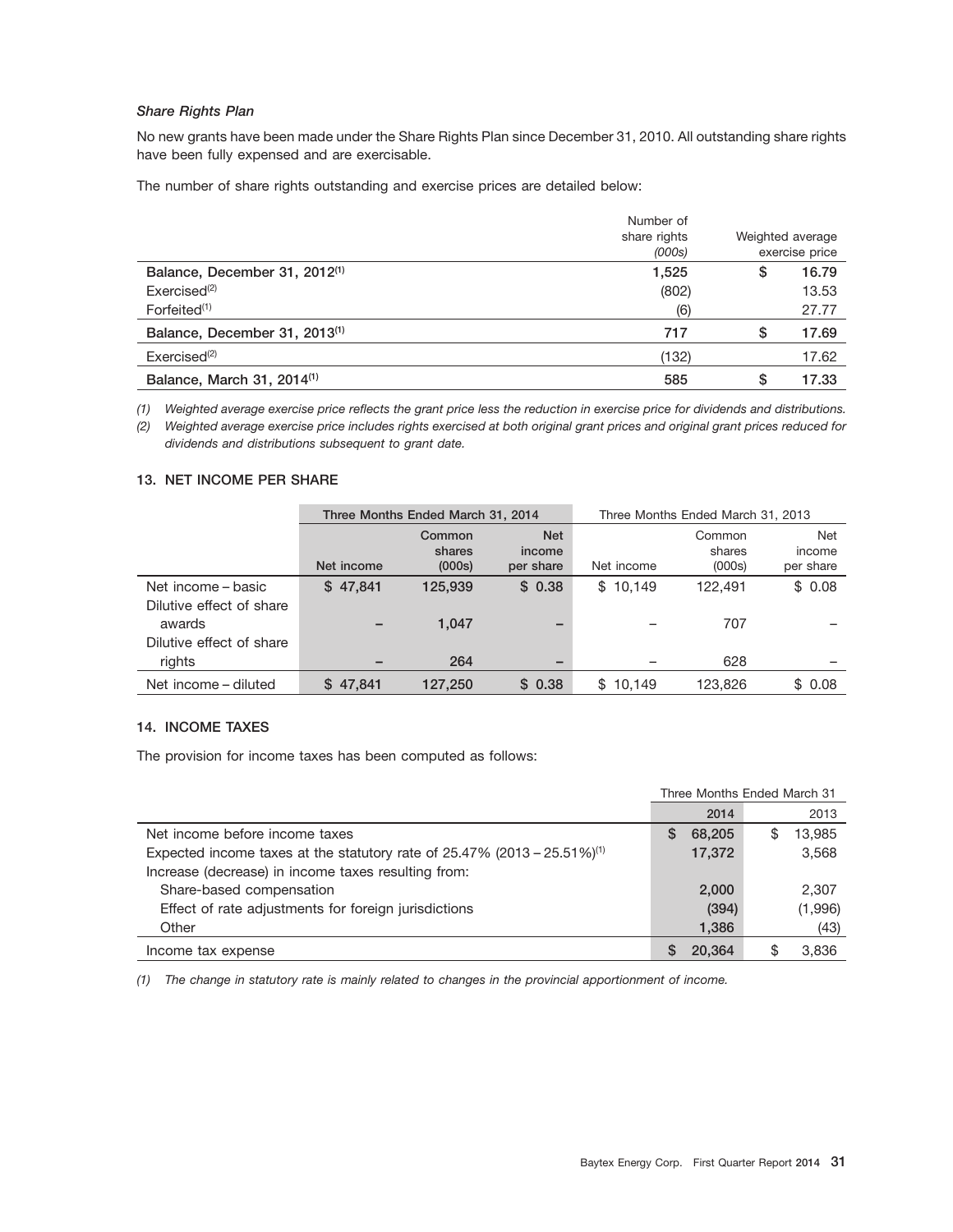### **15. REVENUES**

|                                    | Three Months Ended March 31 |           |
|------------------------------------|-----------------------------|-----------|
|                                    | 2014                        | 2013      |
| Petroleum and natural gas revenues | \$ 384,422                  | \$271.789 |
| Royalty charges                    | (74, 880)                   | (45, 278) |
| Royalty income                     | 1,387                       | 1,156     |
| Revenues, net of royalties         | \$310.929                   | \$227.667 |

### **16. FINANCING COSTS**

|                                           | Three Months Ended March 31 |                          |  |        |
|-------------------------------------------|-----------------------------|--------------------------|--|--------|
|                                           |                             | 2014                     |  | 2013   |
| Bank loan and other                       | S                           | 2,904                    |  | 1,615  |
| Long-term debt                            |                             | 7.944                    |  | 7,662  |
| Accretion on asset retirement obligations |                             | 1,741                    |  | 1,660  |
| Debt financing costs                      |                             | $\overline{\phantom{0}}$ |  | -39    |
| Financing costs                           | S                           | 12,589                   |  | 10,976 |

### **17. SUPPLEMENTAL INFORMATION**

*Foreign Exchange*

|                                  | Three Months Ended March 31 |         |  |         |
|----------------------------------|-----------------------------|---------|--|---------|
|                                  |                             | 2014    |  | 2013    |
| Unrealized foreign exchange loss |                             | 6.456   |  | 3.817   |
| Realized foreign exchange gain   |                             | (1.938) |  | (2,036) |
| Foreign exchange loss            |                             | 4.518   |  | 1.781   |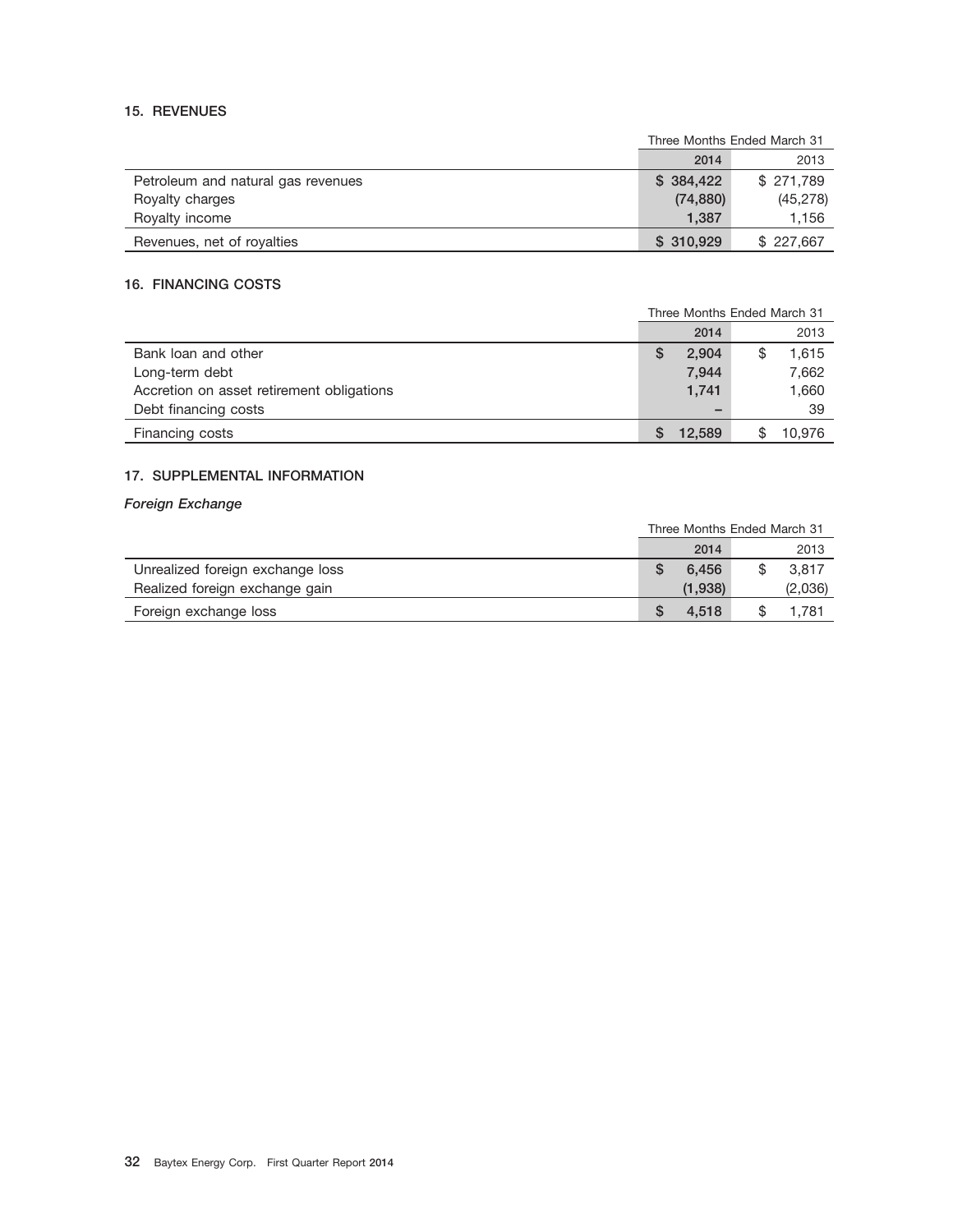### **18. FINANCIAL INSTRUMENTS AND RISK MANAGEMENT**

#### **Foreign Currency Risk**

At March 31, 2014, the Company had in place the following currency derivative contracts relating to operations:

|                                      |                               | Amount           |                 |           |
|--------------------------------------|-------------------------------|------------------|-----------------|-----------|
| Type                                 | Period                        | per month        | Sales Price     | Reference |
| Monthly forward spot sale            | April to June 2014            | US\$4.00 million | 1.0972          | (2)       |
| Monthly average rate forward         | April to June 2014            | US\$2.00 million | 1.0976          | (2)       |
| Monthly range forward spot sale      | April to June 2014            | US\$1.00 million | 1.0800 - 1.1150 | (1)(5)    |
| Contingent monthly forward spot sale | April to June 2014            | US\$0.50 million | 1.1150          | (1)(6)    |
| Monthly average collar               | April to December 2014        | US\$1.00 million | 1.0300 - 1.0600 | (1)(5)    |
| Monthly average rate forward         | April to December 2014        | US\$3.50 million | 1.0671          | (2)       |
| Monthly forward spot sale            | April to December 2014        | US\$9.50 million | 1.0517          | (2)       |
| Monthly average collar               | April to December 2014        | US\$0.50 million | 1.0350 - 1.1100 | (1)(3)    |
| Monthly average collar               | April to December 2014        | US\$0.50 million | 1.0375 - 1.1100 | (1)(3)    |
| Monthly average collar               | April to December 2014        | US\$1.00 million | 1.0400 - 1.1100 | (1)(3)    |
| Monthly average collar               | April to December 2014        | US\$1.00 million | 1.0430 - 1.1100 | (1)(3)    |
| Monthly average collar               | April to December 2014        | US\$1.00 million | 1.0450 - 1.1100 | (1)(3)    |
| Monthly average collar               | April to December 2014        | US\$1.50 million | 1.0500 - 1.1100 | (1)(3)    |
| Monthly average collar               | April to December 2014        | US\$0.50 million | 1.0550 - 1.1100 | (1)(3)    |
| Monthly average collar               | April to December 2014        | US\$0.50 million | 1.0575 - 1.1100 | (1)(3)    |
| Monthly average collar               | April to December 2014        | US\$0.50 million | 1.0650 - 1.1100 | (1)(3)    |
| Monthly average range forward        | April to December 2014        | US\$2.00 million | 1.0800 - 1.1400 | (1)(5)    |
| Contingent average rate forward      | April to December 2014        | US\$1.00 million | 1.1400          | (1)(6)    |
| Monthly forward spot sale            | April 2014 to December 2015   | US\$1.00 million | 1.1300          | (1)       |
| Monthly range forward spot sale      | July to December 2014         | US\$1.00 million | 1.0550 - 1.1303 | (1)(5)    |
| Contingent monthly forward spot sale | July to December 2014         | US\$0.50 million | 1.1303          | (1)(6)    |
| Sold call option                     | July to December 2014         | US\$3.00 million | 1.0670          | (1)(4)    |
| Sold call option                     | July to December 2014         | US\$3.00 million | 1.1200          | (1)(4)    |
| Sold call option                     | July to December 2014         | US\$4.00 million | 1.0520          | (1)(4)    |
| Sold call option                     | July 2014 to December 2015    | US\$0.50 million | 1.0823          | (1)(4)    |
| Sold call option                     | July 2014 to December 2015    | US\$1.00 million | 1.0996          | (1)(4)    |
| Sold call option                     | July 2014 to December 2015    | US\$4.00 million | 1.1100          | (1)(4)    |
| Monthly forward spot sale            | July 2014 to December 2015    | US\$1.00 million | 1.0900          | (1)       |
| Monthly average rate forward         | July 2014 to December 2015    | US\$1.50 million | 1.0950          | (1)       |
| Monthly average collar               | January 2015                  | US\$6.50 million | 1.0675 - 1.1200 | (1)(3)    |
| Monthly average range forward        | January 2015                  | US\$0.50 million | 1.0950 - 1.1200 | (1)(5)    |
| Contingent average rate forward      | January 2015                  | US\$0.50 million | 1.1200          | (1)(6)    |
| Monthly forward spot sale            | January 2015 to December 2015 | US\$1.00 million | 1.1000          | (1)       |
| Sold call option                     | January 2015 to December 2015 | US\$0.50 million | 1.1052          | (1)(4)    |
| Monthly average range forward        | February 2015 to March 2015   | US\$0.50 million | 1.1050 - 1.1350 | (1)(5)    |
| Contingent average rate forward      | February 2015 to March 2015   | US\$0.50 million | 1.1350          | (1)(6)    |

*(1) Actual contract rate (CAD/USD).*

*(2) Based on the weighted average contract rates (CAD/USD).*

*(3) Settlement price above the upper end of the price collar will result in settlement at the lower end of the price collar.*

*(4) Counterparty has the option to enter into a monthly average rate forward for the periods, amounts per month and sales prices noted.*

*(5) Settlement price below or at the lower strike price results in settlement at the lower strike price. Settlement price above the lower strike price results in settlement at the higher strike price.*

*(6) Settlement required if settlement price is above the strike price.*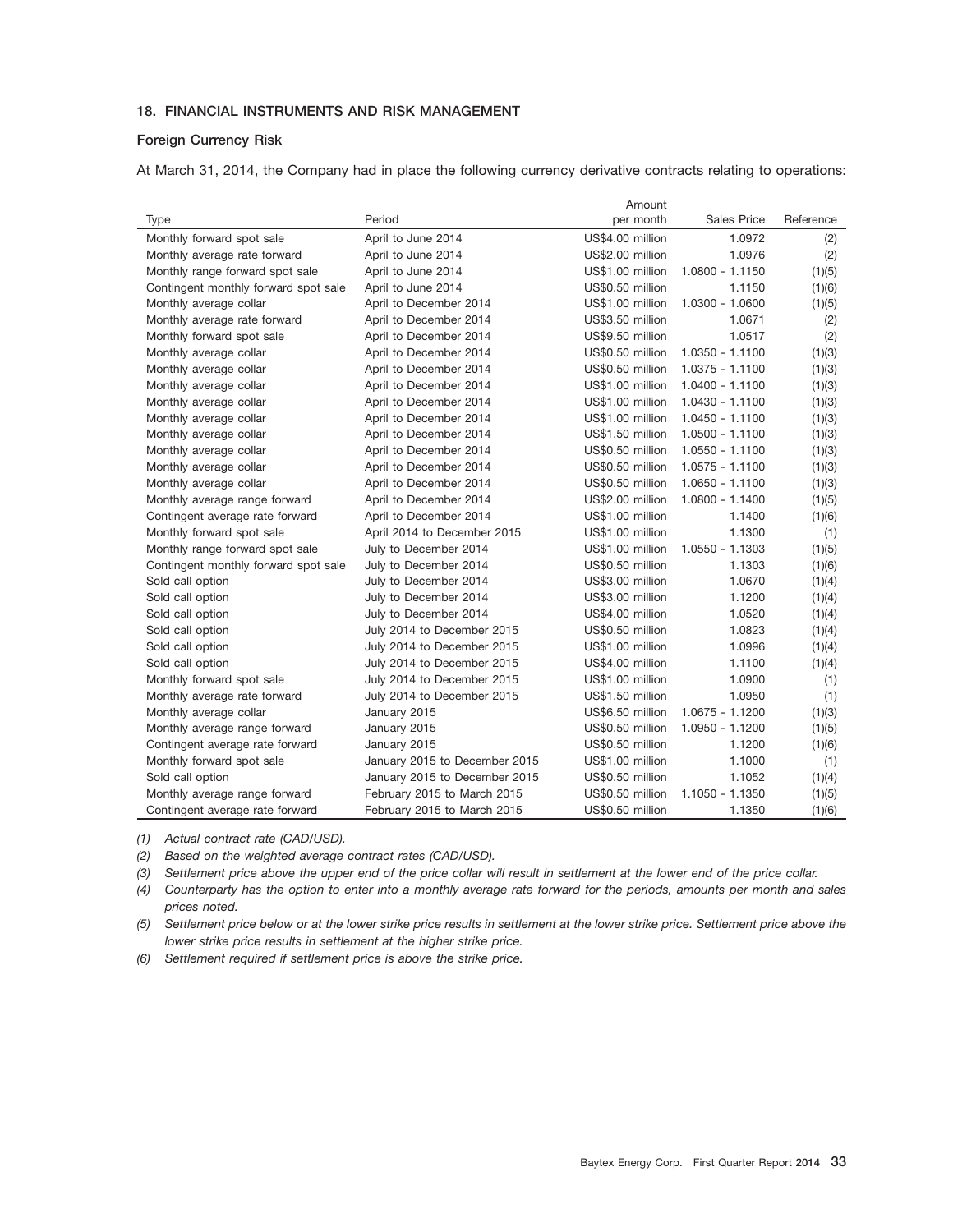The carrying amounts of the Company's U.S. dollar denominated monetary assets and liabilities at the reporting date are as follows:

|                         | Assets                    |             | Liabilities |              |
|-------------------------|---------------------------|-------------|-------------|--------------|
|                         | March 31.<br>December 31. |             | March 31.   | December 31. |
|                         | 2014                      | 2013        | 2014        | 2013         |
| U.S. dollar denominated | US\$122,501               | US\$102,637 | US\$205.157 | US\$194,924  |

Baytex has entered into financial derivative contracts to mitigate \$1.875 billion of Australian dollar foreign exchange exposure, at a maximum ceiling rate of approximately \$1.0115 AUD/CAD.

### **Interest Rate Risk**

As at March 31, 2014, Baytex had the following interest rate swap financial derivative contracts:

| Type                                  | Period                  | Notional Principal Amount |       | Fixed interest rate Floating rate index |
|---------------------------------------|-------------------------|---------------------------|-------|-----------------------------------------|
| Swap – pay fixed,<br>receive floating | April to September 2014 | US\$90.0 million          | 4.06% | 3-month LIBOR                           |
| Swap – pay fixed,<br>receive floating | April to September 2014 | US\$90.0 million          | 4.39% | 3-month LIBOR                           |

### **Commodity Price Risk**

Baytex monitors and, when appropriate, utilizes financial derivative contracts or physical delivery contracts to manage the risk associated with changes in commodity prices. The use of derivative instruments is governed under formal policies and is subject to limits established by the Board of Directors of Baytex. Under the Company's risk management policy, financial derivatives are not to be used for speculative purposes.

### *Financial Derivative Contracts*

At March 31, 2014, Baytex had the following financial derivative contracts:

| Oil                                          | Period                  | Volume       | Price/Unit <sup>(1)</sup> | Index      |
|----------------------------------------------|-------------------------|--------------|---------------------------|------------|
| Fixed – Sell                                 | April to June 2014      | 16.750 bbl/d | US\$100.31                | WTI        |
| Fixed – Sell                                 | April to September 2014 | 1.500 bbl/d  | US\$98.65                 | WTI        |
| Fixed – Sell                                 | April to December 2014  | 3.500 bbl/d  | US\$95.43                 | WTI        |
| Fixed – Buy                                  | April to December 2014  | 380 bbl/d    | US\$101.06                | WTI        |
| Basis swap                                   | April to December 2014  | 2.000 bbl/d  | WTI less US\$22.90        | <b>WCS</b> |
| Basis swap                                   | June to December 2014   | 1.000 bbl/d  | WTI less US\$19.30        | <b>WCS</b> |
| Fixed – Sell                                 | July to September 2014  | 3,000 bbl/d  | US\$99.50                 | WTI        |
| Fixed - Sell                                 | July to December 2014   | 3,000 bbl/d  | US\$95.40                 | WTI        |
| Sold call option <sup><math>(2)</math></sup> | July 2014 to March 2015 | 3,000 bbl/d  | US\$95.00                 | WTI        |
| Sold call option <sup><math>(2)</math></sup> | July 2014 to March 2015 | 3,000 bbl/d  | US\$96.00                 | WTI        |

*(1) Based on the weighted average price/unit for the remainder of the contract.*

*(2) Counterparty has the option to enter into a fixed sell for the periods, volumes and prices noted.*

| Natural Gas                                  | Period                      | Volume         | Price/Unit <sup>(1)</sup> | Index        |
|----------------------------------------------|-----------------------------|----------------|---------------------------|--------------|
| Fixed - Sell                                 | April to October 2014       | 3.250 mmBtu/d  | US\$4.20                  | <b>NYMEX</b> |
| Fixed - Sell                                 | April to December 2014      | 2.000 mmBtu/d  | US\$4.45                  | <b>NYMEX</b> |
| Price collar                                 | April to October 2014       | 5.000 mmBtu/d  | US\$3.90-US\$4.50         | <b>NYMEX</b> |
| Fixed - Sell                                 | April to October 2014       | 2.500 mmBtu/d  | <b>US\$4.18</b>           | <b>NYMEX</b> |
| Basis swap                                   | April to October 2014       | 5.000 mmBtu/d  | NYMEX less US\$0.3150     | <b>AECO</b>  |
| Fixed - Sell                                 | April 2014 to March 2015    | 10,000 mmBtu/d | US\$4.08                  | <b>NYMEX</b> |
| Basis swap                                   | April 2014 to March 2015    | 17.750 mmBtu/d | NYMEX less US\$0.2225     | <b>AECO</b>  |
| Fixed - Sell                                 | November 2014 to March 2015 | 10,000 mmBtu/d | US\$4.31                  | <b>NYMEX</b> |
| Sold call option <sup><math>(2)</math></sup> | November 2014 to March 2015 | 5.000 mmBtu/d  | US\$4.65                  | <b>NYMEX</b> |
| Basis swap                                   | November 2014 to March 2015 | 5,000 mmBtu/d  | NYMEX less US\$0,2700     | <b>AECO</b>  |
| Sold call option <sup>(2)</sup>              | April 2015 to October 2015  | 5,000 mmBtu/d  | US\$4.00                  | <b>NYMEX</b> |

*(1) Based on the weighted average price/unit for the remainder of the contract.*

*(2) Counterparty has the option to enter into a fixed sell for the periods, volumes and prices noted.*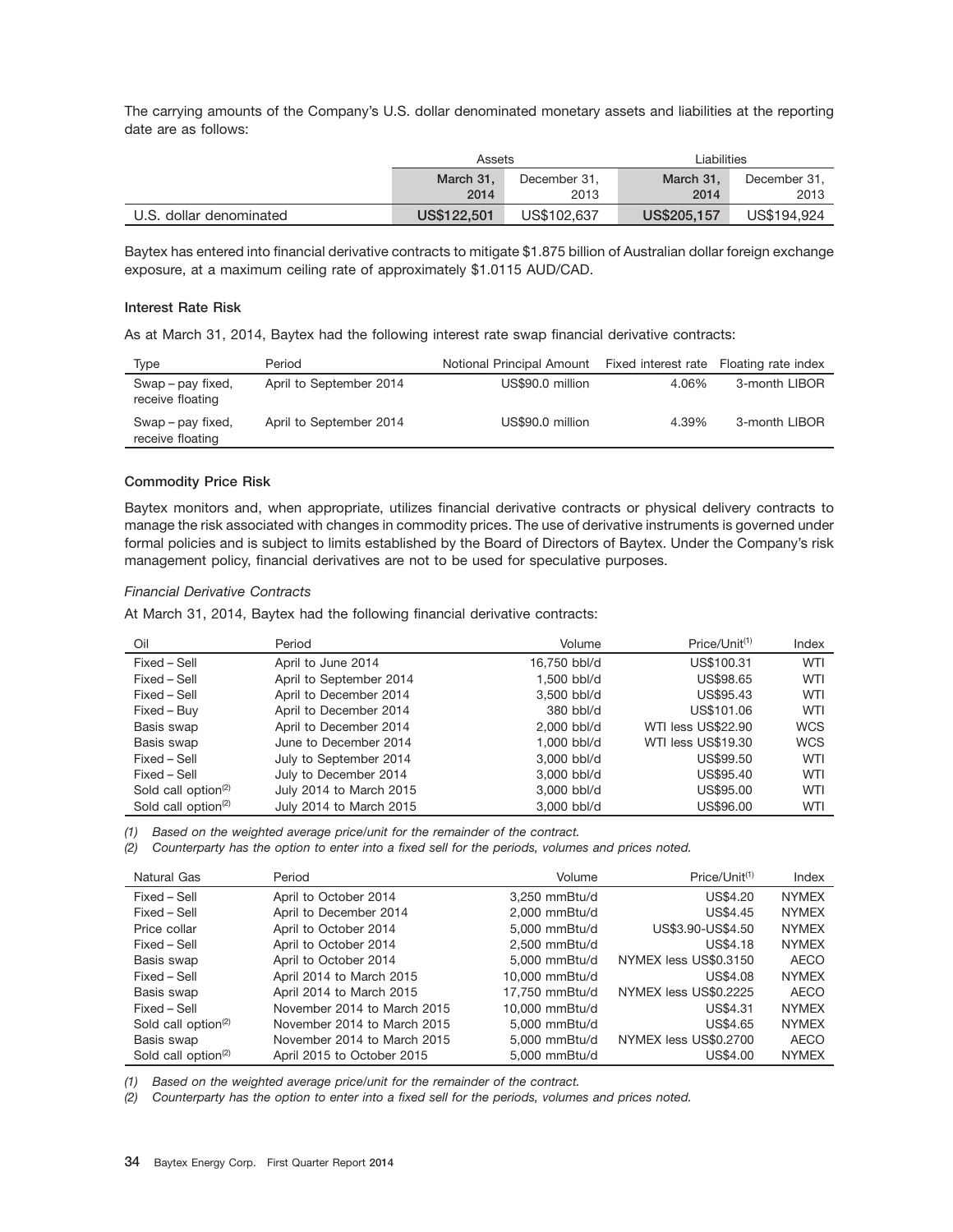Financial derivatives are marked-to-market at the end of each reporting period, with the following reflected in the condensed consolidated statements of income and comprehensive income:

|                                                 | Three Months Ended March 31 |           |  |          |
|-------------------------------------------------|-----------------------------|-----------|--|----------|
|                                                 |                             | 2014      |  | 2013     |
| Realized loss (gain) on financial derivatives   |                             | 5.747     |  | (4, 128) |
| Unrealized (gain) loss on financial derivatives |                             | (12, 825) |  | 11,895   |
| (Gain) loss on financial derivatives            |                             | (7.078)   |  | 7.767    |

### *Physical Delivery Contracts*

As at March 31, 2014, the following physical delivery contracts were held for the purpose of delivery of non-financial items in accordance with the Company's expected sale requirements. Physical delivery contracts are not considered financial instruments; therefore, no asset or liability has been recognized in the consolidated financial statements.

| Heavy Oil        | Period                 | Volume        | Price/Unit <sup>(1)</sup> |
|------------------|------------------------|---------------|---------------------------|
| <b>WCS Blend</b> | April to December 2014 | $2.000$ bbl/d | WTI $\times$ 81.00%       |
| <b>WCS Blend</b> | April to December 2014 | $3.000$ bbl/d | WTI less US\$19.07        |

*(1) Based on the weighted average price/unit for the remainder of the contract.*

At March 31, 2014, Baytex had committed to deliver the volumes of raw bitumen noted below to market on rail:

| Heavy Oil   | Period                   | Term Volume  |
|-------------|--------------------------|--------------|
| Raw bitumen | April to June 2014       | 13,000 bbl/d |
| Raw bitumen | July to September 2014   | 12,500 bbl/d |
| Raw bitumen | October to December 2014 | 5,000 bbl/d  |
| Raw bitumen | January to December 2015 | 7,000 bbl/d  |
| Raw bitumen | January to December 2016 | 5,000 bbl/d  |

### **19. AURORA ACQUISITION**

On February 6, 2014, Baytex entered an agreement to acquire all of the ordinary shares of Aurora Oil & Gas Limited. (''Aurora'') for \$4.10 (Australian dollars) per share by way of a scheme of arrangement of the Corporations Act 2001 (Australia) (the ''Arrangement''). The total purchase price for Aurora is estimated at \$2.6 billion (including the assumption of approximately \$0.7 billion of indebtedness). Aurora's assets are primarily in Texas, USA.

The Arrangement is subject to a number of customary closing conditions, including the receipt of required regulatory approvals and court approvals, as well as the approval of the shareholders of Aurora. Regulatory approvals include approval of the Australian Foreign Investment Review Board and the applicable approvals required under the Hart-Scott-Rodino Antitrust Improvements Act of 1976, as amended, both of which have been received. The Arrangement must be approved by: (i) at least 75% of the votes cast by Aurora shareholders; and (ii) by a majority, in number, of the Aurora shareholders who cast votes. The Arrangement is expected to close in the first half of June 2014.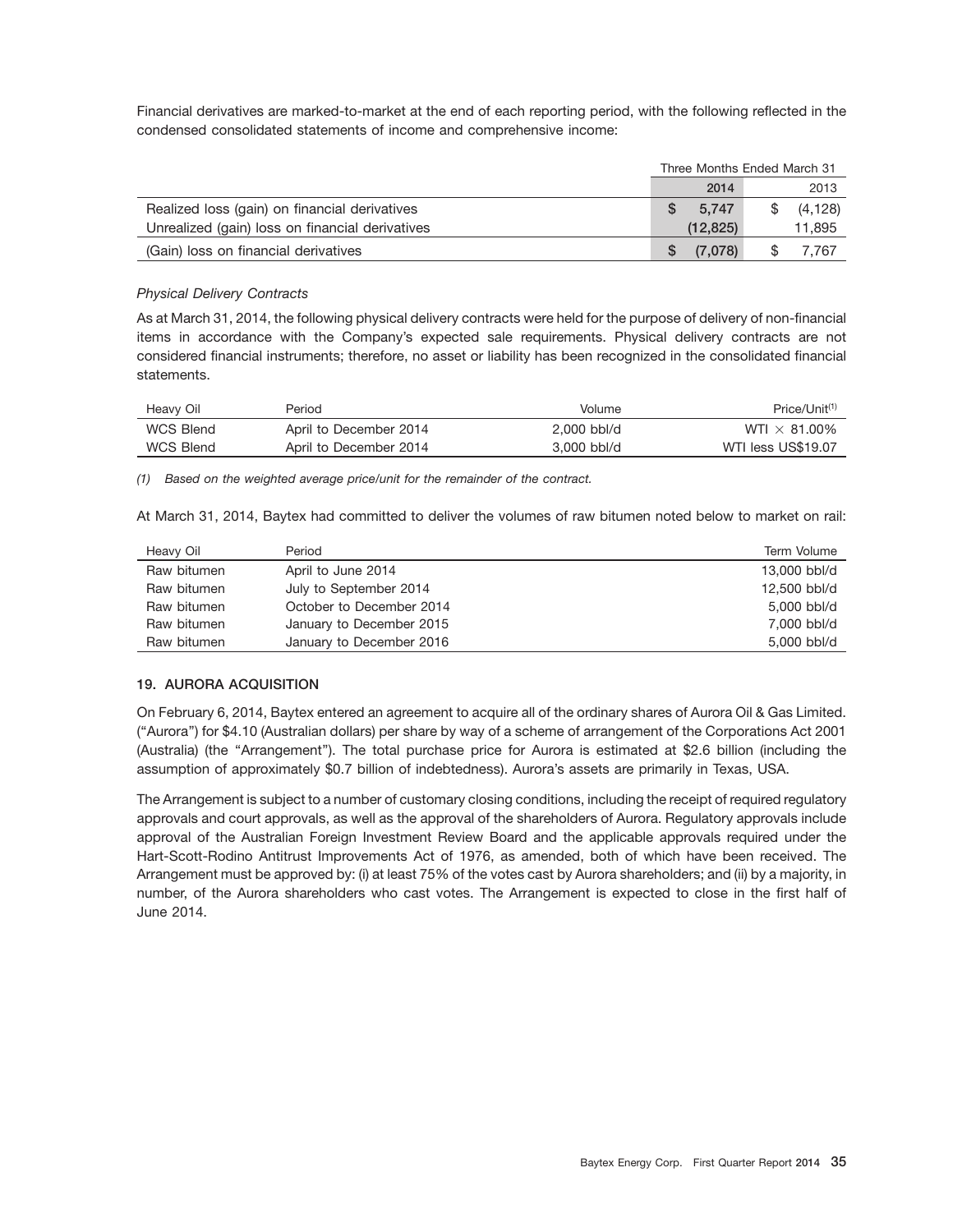To finance the acquisition of Aurora, Baytex completed the issuance of 38,433,000 subscription receipts at \$38.90 each on February 24, 2014, raising gross proceeds of approximately \$1.5 billion. Baytex also entered into a commitment letter with a Canadian chartered bank for the provision of new revolving credit facilities in the amount of \$1.0 billion (to replace the \$850 million revolving credit facilities of Baytex Energy), a new two-year \$200 million non-revolving loan and a new borrowing base facility for a U.S. subsidiary of Aurora. The new facilities will be available upon closing of the Arrangement.

Subsequent to March 31, 2014, Baytex commenced cash tender offers relating to the US\$665 million of outstanding senior notes of Aurora USA Oil & Gas, Inc., a wholly-owned subsidiary of Aurora. Baytex expects to obtain the funds necessary to complete the tender offers from one or more debt financing transactions, including potential debt securities offerings or an increase in available credit under existing or new credit facilities.

### **20. CONSOLIDATING FINANCIAL INFORMATION – BASE SHELF PROSPECTUS**

Baytex filed a Short Form Base Shelf Prospectus on October 25, 2013, with the securities regulatory authorities in each of the provinces of Canada (other than Québec) and a Registration Statement with the United States Securities and Exchange Commission (collectively, the ''Shelf Prospectus''), to replace a Short Form Base Shelf Prospectus filed on August 4, 2011. The Shelf Prospectus allows Baytex to offer and issue common shares, subscription receipts, warrants, options and debt securities by way of one or more prospectus supplements at any time during the 25-month period that the Shelf Prospectus remains in place. The securities may be issued from time to time, at the discretion of Baytex, with an aggregate offering amount not to exceed \$750 million.

Any debt securities issued by Baytex pursuant to the Shelf Prospectus will be guaranteed by all of its direct and indirect 100% owned material subsidiaries (the "Guarantor Subsidiaries"). The guarantees of the Guarantor Subsidiaries are full and unconditional and joint and several. These guarantees may in turn be guaranteed by Baytex. Other than investments in its subsidiaries and intercompany loans, Baytex has no independent assets or operations.

For purposes of this note, Baytex accounts for investments in their subsidiary undertakings at cost less impairment because one of the Guarantor Subsidiaries owns 100% of the Non-guarantor Subsidiary. If Baytex were to use equity accounting, the results for the period would be affected as indicated below.

| Increase (decrease)            | Baytex        | Guarantor<br><b>Subsidiaries</b> | Non-quarantor<br>Subsidiary |                          | Consolidation<br>Adjustments |            | Total<br>Consolidated |
|--------------------------------|---------------|----------------------------------|-----------------------------|--------------------------|------------------------------|------------|-----------------------|
| As at and for the three months |               |                                  |                             |                          |                              |            |                       |
| ended March 31, 2014           |               |                                  |                             |                          |                              |            |                       |
| Total assets                   | \$<br>254.639 | \$<br>76.719                     | \$                          | -                        | \$                           | (331, 358) | \$                    |
| Total shareholders' equity     | 254.639       | 76.719                           |                             |                          |                              | (331, 358) |                       |
| Net income                     | 54,810        | 1,474                            |                             |                          |                              | (56, 284)  |                       |
| As at December 31, 2013        |               |                                  |                             |                          |                              |            |                       |
| Total assets                   | \$<br>199.016 | \$<br>81.798                     | \$                          | $\overline{\phantom{0}}$ | \$                           | (280, 814) | \$                    |
| Total shareholders' equity     | 199,016       | 81,798                           |                             |                          |                              | (280, 814) |                       |
| For the three months ended     |               |                                  |                             |                          |                              |            |                       |
| March 31, 2013                 |               |                                  |                             |                          |                              |            |                       |
| Net income                     | \$<br>15,508  | \$<br>6.216                      | \$                          |                          | S                            | (21.724)   | \$                    |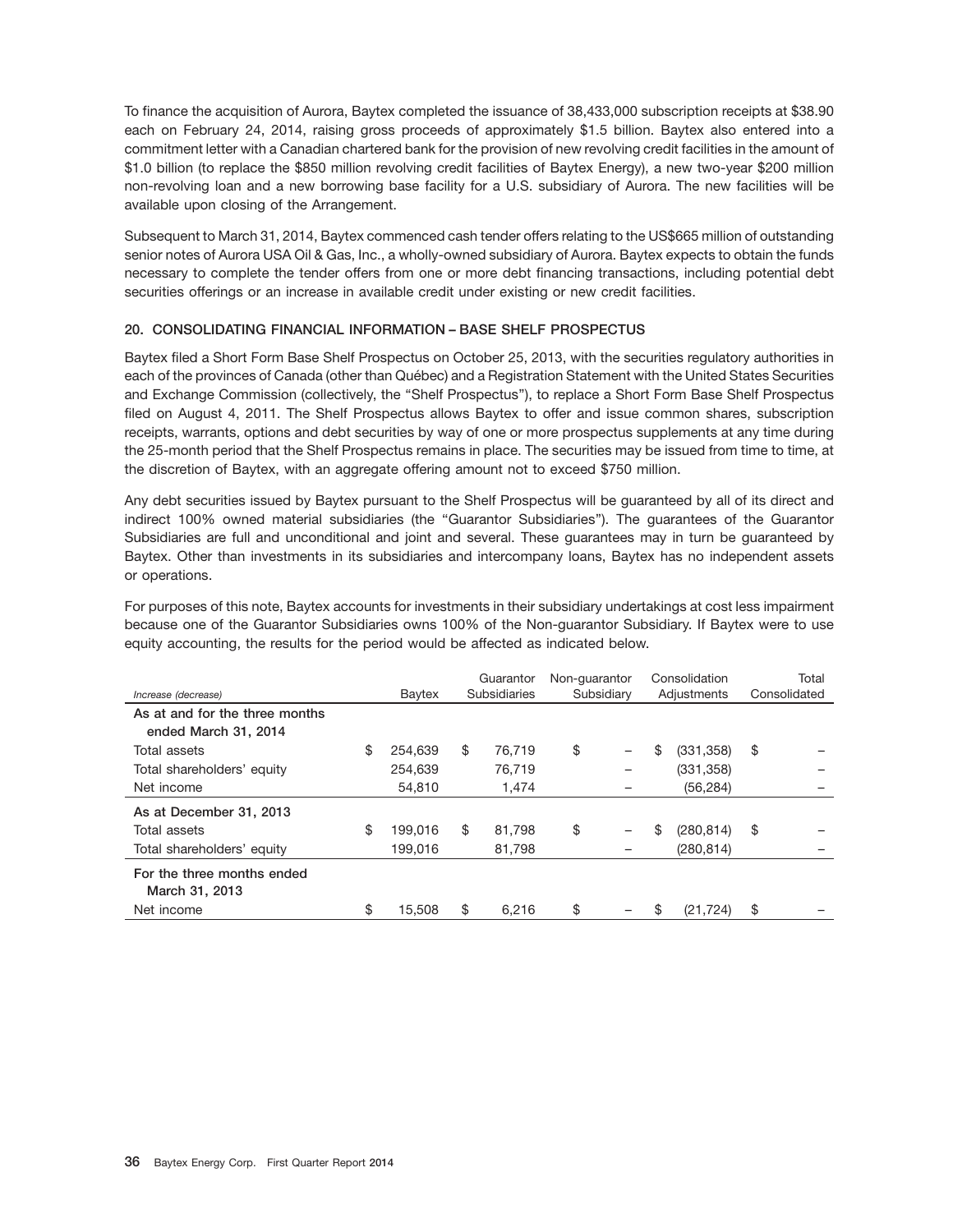The following tables present consolidating financial information prepared using the cost method as at March 31, 2014, and December 31, 2013 and for the three months ended March 31, 2014 and 2013 for: 1) Baytex, on a standalone basis, 2) Guarantor Subsidiaries, on a stand-alone basis, 3) non-guarantor subsidiaries, on a stand-alone basis, and 4) Baytex, on a consolidated basis.

| (thousands of Canadian dollars) | Baytex         | Guarantor<br>Subsidiaries | Non-guarantor<br>Subsidiary | Consolidation<br>Adjustments | Total<br>Consolidated |
|---------------------------------|----------------|---------------------------|-----------------------------|------------------------------|-----------------------|
| As at March 31, 2014            |                |                           |                             |                              |                       |
| <b>Current assets</b>           | \$<br>215      | \$<br>332,755             | \$<br>94                    | \$                           | \$<br>333,064         |
| Intercompany advances and       |                |                           |                             |                              |                       |
| investments                     | 1,634,488      | 102,984                   | 76,710                      | (1,814,182)                  |                       |
| Non-current assets              |                | 2,543,853                 |                             |                              | 2,543,853             |
| <b>Current liabilities</b>      | 33,121         | 297,593                   | 85                          |                              | 330,799               |
| Intercompany notes              | 110,165        | 491,076                   |                             | (601, 241)                   |                       |
| Non-current liabilities         | 455,952        | 800,062                   |                             |                              | 1,256,014             |
| Shareholders' Equity            | \$1,035,465    | \$1,390,861               | \$<br>76,719                | \$ (1,212,941)               | \$1,290,104           |
| As at December 31, 2013         |                |                           |                             |                              |                       |
| Current assets                  | \$             | \$<br>231,719             | \$<br>13,528                | \$                           | \$<br>245,247         |
| Intercompany advances and       |                |                           |                             |                              |                       |
| investments                     | 1,809,264      | 119,404                   | 68,605                      | (1,997,273)                  |                       |
| Non-current assets              |                | 2,453,087                 |                             |                              | 2,453,087             |
| <b>Current liabilities</b>      | 40,502         | 228,713                   | 335                         |                              | 269,550               |
| Intercompany notes              | 36,682         | 466,836                   |                             | (503, 518)                   |                       |
| Non-current liabilities         | 449,595        | 696,704                   |                             |                              | 1,146,299             |
| Shareholders' Equity            | \$1,282,485    | \$1,411,957               | \$<br>81,798                | \$ (1,493,755)               | \$1,282,485           |
| For the Three Months Ended      |                |                           |                             |                              |                       |
| March 31, 2014                  |                |                           |                             |                              |                       |
| Revenues, net of royalties      | \$<br>7,696    | \$<br>311,305             | \$<br>1,502                 | \$<br>(9, 574)               | \$<br>310,929         |
| Operating expenses              |                | 113,738                   | $\overline{\phantom{0}}$    |                              | 113,738               |
| Other expenses                  | 14,665         | 35,274                    | 28                          | (9, 574)                     | 40,393                |
| Depletion and depreciation      |                | 88,593                    |                             |                              | 88,593                |
| Income tax expense              |                | 20,364                    |                             |                              | 20,364                |
| Net income (loss)               | \$<br>(6,969)  | \$<br>53,336              | \$<br>1,474                 | \$                           | \$<br>47,841          |
| For the Three Months Ended      |                |                           |                             |                              |                       |
| March 31, 2013                  |                |                           |                             |                              |                       |
| Revenues, net of royalties      | \$<br>5,752    | \$<br>228,012             | \$<br>6,233                 | \$<br>(12, 330)              | \$<br>227,667         |
| Operating expenses              |                | 111,352                   |                             |                              | 111,352               |
| Other expenses                  | 11,111         | 24,951                    | 17                          | (12, 330)                    | 23,749                |
| Depletion and depreciation      |                | 78,581                    |                             |                              | 78,581                |
| Income tax expense              |                | 3,836                     |                             |                              | 3,836                 |
| Net income (loss)               | \$<br>(5, 359) | \$<br>9,292               | \$<br>6,216                 | \$                           | \$<br>10,149          |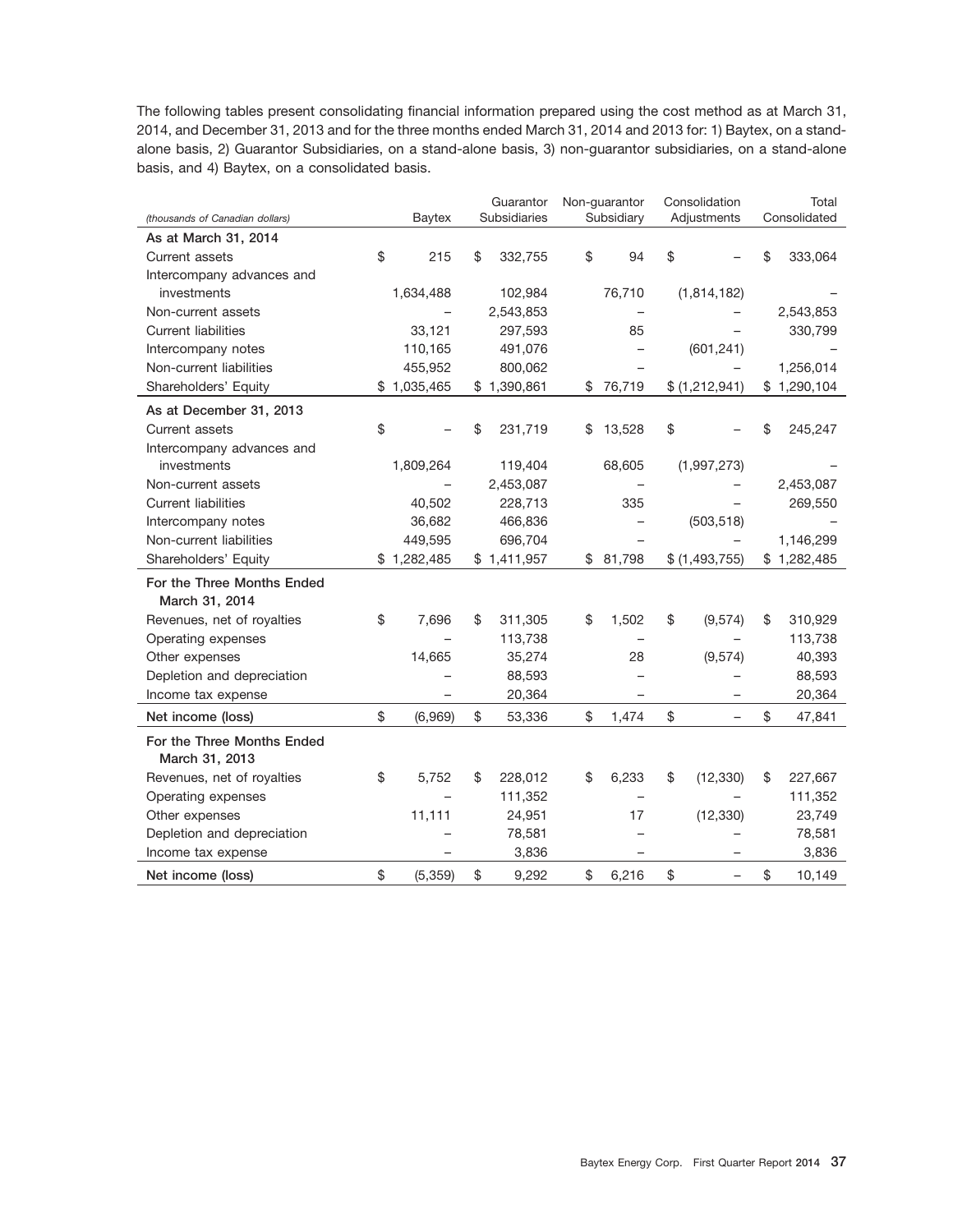|                                 |                | Guarantor        | Non-guarantor            | Consolidation |               | Total        |
|---------------------------------|----------------|------------------|--------------------------|---------------|---------------|--------------|
| (thousands of Canadian dollars) | <b>Baytex</b>  | Subsidiaries     | Subsidiary               | Adjustments   |               | Consolidated |
| For the Three Months Ended      |                |                  |                          |               |               |              |
| March 31, 2014                  |                |                  |                          |               |               |              |
| Cash provided by (used in):     |                |                  |                          |               |               |              |
| Operating activities            | \$<br>7,105    | \$<br>106,491    | \$<br>8,011              | \$            | \$            | 121,607      |
| Payment of dividends            | (60, 386)      |                  |                          |               |               | (60, 386)    |
| Change in bank loan             |                | 77,193           |                          |               |               | 77,193       |
| Change in intercompany loans    |                |                  |                          |               |               |              |
| and investments                 | 66,491         | (58, 386)        | (8, 105)                 |               |               |              |
| Increase in equity              | 2,334          |                  |                          |               |               | 2,334        |
| Interest paid                   | (15, 544)      | (1,767)          |                          |               |               | (17, 311)    |
| Financing activities            | \$<br>(7, 105) | \$<br>17,040     | \$<br>(8, 105)           | \$            | $\frac{1}{2}$ | 1,830        |
| Investing activities            | \$             | \$<br>(140, 324) | \$                       | \$            | \$            | (140, 324)   |
| Impact of foreign currency      |                |                  |                          |               |               |              |
| translation on cash balances    |                | 859              |                          |               |               | 859          |
| Change in cash                  |                | (15, 934)        | (94)                     |               |               | (16,028)     |
| Cash, beginning of period       |                | 4,840            | 13,528                   | -             |               | 18,368       |
| Cash, end of period             | \$             | \$<br>(11,094)   | \$<br>13,434             | \$            | \$            | 2,340        |
| For the three months ended      |                |                  |                          |               |               |              |
| March 31, 2013                  |                |                  |                          |               |               |              |
| Cash provided by (used in):     |                |                  |                          |               |               |              |
| Operating activities            | \$<br>5,547    | \$<br>89,876     | \$<br>(249)              | \$            | \$            | 95,174       |
| Payment of dividends            | (57, 244)      |                  |                          |               |               | (57, 244)    |
| Change in bank loan             |                | 39,448           |                          |               |               | 39,448       |
| Change in intercompany loans    |                |                  |                          |               |               |              |
| and investments                 | 63,123         | (63, 123)        |                          |               |               |              |
| Increase in equity              | 3,718          |                  |                          |               |               | 3,718        |
| Interest paid                   | (15, 144)      | (1, 394)         |                          |               |               | (16, 538)    |
| Financing activities            | \$<br>(5, 547) | \$<br>(25,069)   | \$                       | \$            | \$            | (30, 616)    |
|                                 |                |                  |                          |               |               |              |
| Investing activities            | \$             | \$<br>(65, 679)  | \$                       | \$            | \$            | (65, 679)    |
| Impact of foreign currency      |                |                  |                          |               |               |              |
| translation on cash balances    |                | (485)            |                          |               |               | (485)        |
| Change in cash                  |                | (1, 357)         | (249)                    |               |               | (1,606)      |
| Cash, beginning of period       |                | 1,837            | $\overline{\phantom{0}}$ |               |               | 1,837        |
| Cash, end of period             | \$             | \$<br>480        | \$<br>(249)              | \$            | \$            | 231          |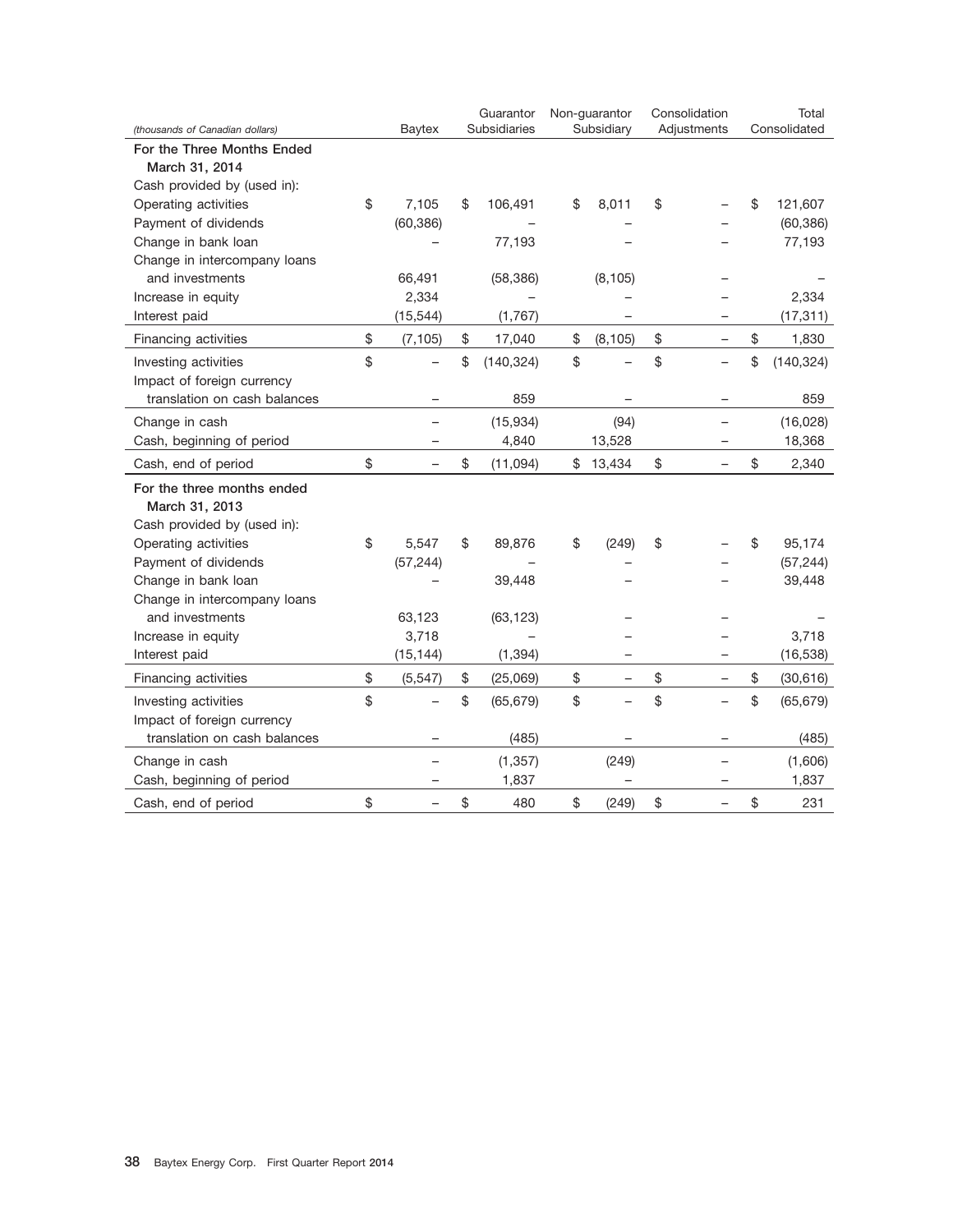### *ABBREVIATIONS*

| <b>AECO</b>      | the natural gas storage facility located<br>at Suffield, Alberta | <b>IFRS</b>  | International Financial Reporting<br><b>Standards</b> |  |  |  |  |
|------------------|------------------------------------------------------------------|--------------|-------------------------------------------------------|--|--|--|--|
| bbl              | barrel                                                           | <i>LIBOR</i> | London Interbank Offered Rate                         |  |  |  |  |
| bbl/d            | barrel per day                                                   | mbbl         | thousand barrels                                      |  |  |  |  |
| boe <sup>*</sup> | barrels of oil equivalent                                        | $mboe*$      | thousand barrels of oil equivalent                    |  |  |  |  |
| boe/d            | barrels of oil equivalent per day                                | mcf          | thousand cubic feet                                   |  |  |  |  |
| COSO             | Committee of Sponsoring                                          | mcf/d        | thousand cubic feet per day                           |  |  |  |  |
|                  | Organizations of the Treadway                                    | mmBtu        | million British Thermal Units                         |  |  |  |  |
|                  | Commission                                                       | mmBtu/d      | million British Thermal Units per day                 |  |  |  |  |
| DRIP             | Dividend Reinvestment Plan                                       | mmcf         | million cubic feet                                    |  |  |  |  |
| <b>GAAP</b>      | generally accepted accounting                                    | mmcf/d       | million cubic feet per day                            |  |  |  |  |
|                  | principles                                                       | NGL          | natural gas liquids                                   |  |  |  |  |
| GJ               | gigajoule                                                        | <b>NYMEX</b> | New York Mercantile Exchange                          |  |  |  |  |
| GJ/d             | gigajoule per day                                                | <b>NYSE</b>  | New York Stock Exchange                               |  |  |  |  |
| <i>IAS</i>       | International Accounting Standard                                | TSX          | Toronto Stock Exchange                                |  |  |  |  |
| <b>IASB</b>      | International Accounting Standards                               | <b>WCS</b>   | Western Canadian Select                               |  |  |  |  |
|                  | Board                                                            | WTI          | West Texas Intermediate                               |  |  |  |  |

*\* Oil equivalent amounts may be misleading, particularly if used in isolation. In accordance with NI 51-101, a boe conversion ratio for natural gas of 6 Mcf: 1 bbl has been used, which is based on an energy equivalency conversion method primarily applicable at the burner tip and does not represent a value equivalency at the wellhead.*